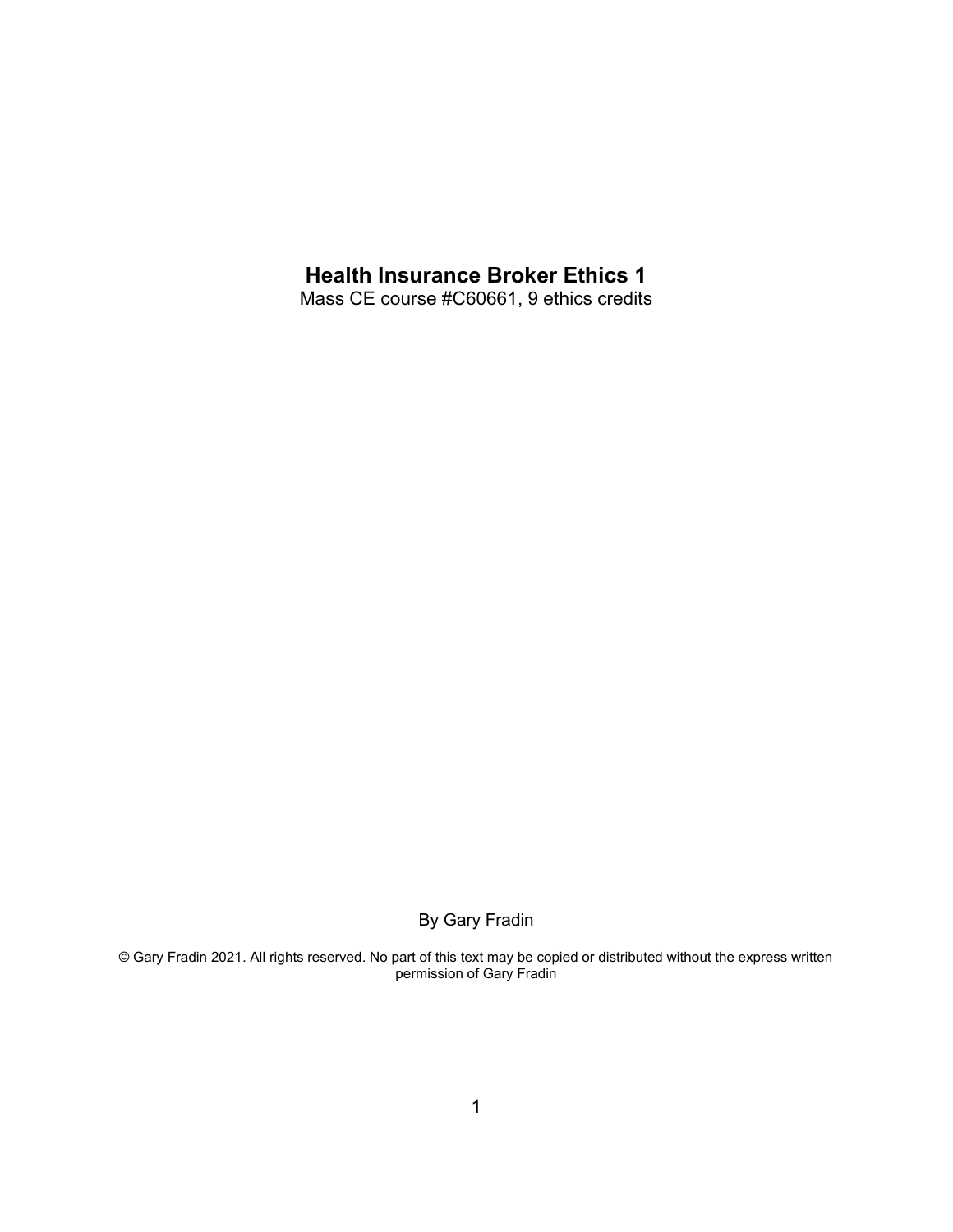## **Health Ins Broker Ethics I Table of Contents**

| Overview   | <b>Review Questions</b>                                                                                     | Page 3<br>Page 8     |
|------------|-------------------------------------------------------------------------------------------------------------|----------------------|
|            | Part 1: Disclosure Ethics - How much should an ethical broker disclose?                                     |                      |
|            | Introduction to the Problem                                                                                 | Page 11              |
|            | A Comparison of Two Ethical Standards<br><b>Review Questions</b>                                            | Page 17<br>Page 28   |
|            | <b>Some Ethical Advice Issues</b>                                                                           | Page 32              |
|            | Case Study: Disclosing Process and Outcome Data<br><b>Review Questions</b>                                  | Page 40<br>Page 44   |
|            | A Discussion with a Benefits Administrator                                                                  | Page 48              |
|            | If the Broker 'lets the buyer beware' then who will<br>'do his clients a favor'?<br><b>Review Questions</b> | Page 52<br>Page 57   |
|            | How Should an Ethical Broker Proceed?                                                                       | Page 58              |
|            | Case study: Did the health insurance industry act ethically after 2000?                                     | Page 62              |
|            | <b>Part 2: Ethical Considerations in Product Sales</b>                                                      | Page 84              |
|            | Some business ethical principles<br><b>Review Questions</b>                                                 | Page 85<br>Page 90   |
|            | Case study: Some ethical issues in consumer education<br><b>Review Questions</b>                            | Page 95<br>Page 104  |
|            | Case study: Selling ancillary products ethically<br><b>Review Questions</b>                                 | Page 106<br>Page 131 |
|            | Some tools to help brokers act ethically                                                                    | Page 135             |
| Conclusion |                                                                                                             | Page 147             |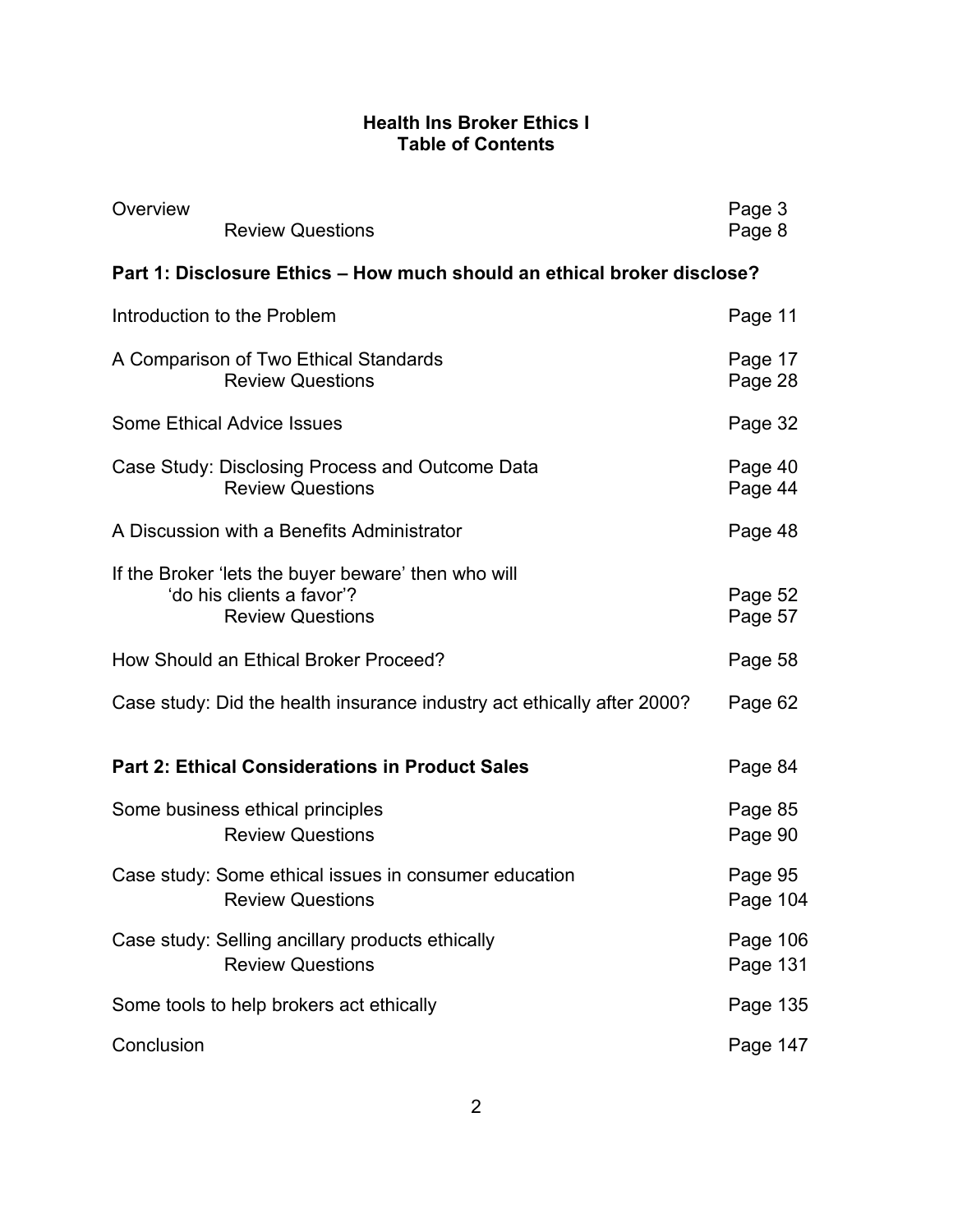#### **Introduction**

This course considers the ethical standards related to health insurance policy sales and disclosure.

We know that health insurance brokers have an ethical obligation to disclose several things:

First, they must honestly explain policy terms; Second, they cannot leave out important information; Third, they must honestly quote the price.

But does the broker's ethical responsibility end with these three obligations? Should an ethical broker disclose additional information? Specifically, do health insurance brokers have a disclosure responsibility to educate their clients about the workings of our healthcare system, or should the broker 'let the buyer beware' of them?

Let's remember that the ultimate product we sell is healthcare. Insurance is simply (simply?) the means of financing healthcare services. We know that our clients will ultimately purchase healthcare services – examinations, surgeries, medical treatments and the like. Our products facilitate access to, and use of, these services: health insurance is not an 'end' product in and of itself. The 'end' product is good health.

This raises a key question: **can brokers differentiate health** *insurance* **from health**  *care*? In other words, can brokers reasonably claim that their jobs involve *only* making financial resources available to clients for medical care, but not the end-use for which clients use this money?

In this text, we will suggest that they cannot reasonably make this claim.

Instead, we will suggest that healthcare financing (insurance) is inextricably tied into medical care. The 'benefits advisor' should, in other words, advise on the benefits that clients will access. The 'ethical benefits advisor' will help clients understand the likely impact of using various services.

We'll discuss this at great length, shortly. But in this Preface, let's look at a warning issued by Bernard Rosof, Chairman of Huntington Hospital in New York: <sup>1</sup>

'Often people with generous insurance plans can run up large bills and face lifethreatening complications from unnecessary care. Those problems include back surgeries that result in wound infections when physical therapy might have been a more effective treatment.'

<sup>1</sup> Washington Post, September 29, 2009, Connolly. Italics added. Many other commentators have made similar suggestions.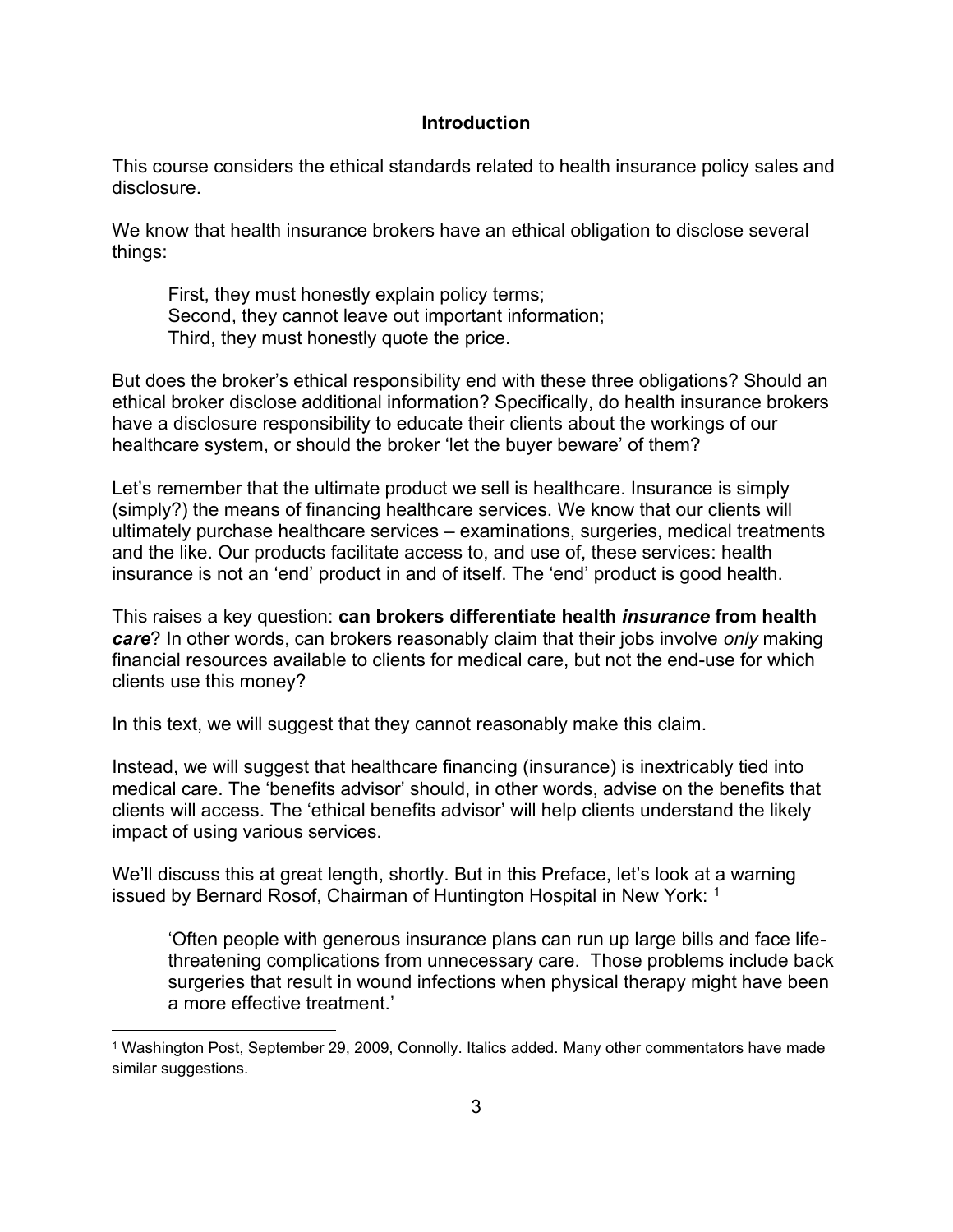Rosof suggests several things here.

- First, that people with 'generous insurance plans' may receive different care from people with less generous plans.
- Second, that some of the different care is 'unnecessary'.
- Third, that this 'unnecessary care' can lead to harm.
- Fourth, that this happens 'often'.

Does Rosof – the Chairman of a hospital - mean that patients with certain types of health insurance actually receive unnecessary and harmful care *as a function of their health insurance*? Might some types of health insurance actually result in more patient harm than other types? Could you, as a broker, unintentionally cause some harm to your clients?

Rosof's quote raises a number of ethical questions for brokers.

- How should they respond when faced with evidence that their policies (i.e. the products that they sell) may lead to patient problems and harms?
- Should they simply 'let the buyer beware'?
- Or should brokers live up to a higher ethical standard?

The knowledgeable broker knows that we sometimes *overuse* our medical system. Researchers like Professor Jonathan Skinner of Dartmouth Medical School who have studied this phenomenon suggest that above a certain level of care:

*There is just no evidence that doing more helps. At best you do the same, and in some cases you actually do worse* [due to infections, errors, patient fatigue, etc] *<sup>2</sup>*

This is apparently the thrust of Mr. Rosof's comments.

We want our clients to receive the right care – not too little or too much. Too much care, or *overtreatment*, may lead to poorer patient results. Indeed, some Dartmouth Medical School researchers, among others, have discovered that mortality rates go *up* as patients receive more and more medical care. Dr. Elliott Fisher, a Dartmouth Medical School researcher and Director of the Dartmouth Institute for Health Policy and Clinical Practice, did an exhaustive study of medical spending patterns and discovered that hospitals that *spent the most* and *did the most* for patients had a 2 – 6% *higher* mortality rate  $3$  concluding

<sup>2</sup> Jonathan Skinner, John E. Wennberg, How Much is Enough", NBER Working Paper 6513, 1998

<sup>&</sup>lt;sup>3</sup> Elliott Fisher, et. al. The Implications of Regional Variations in Medicare Spending, Annals of Internal Medicine, 2003, several articles. See Shannon Brownlee, Overtreated, page 50 for a summary of relative mortality risks.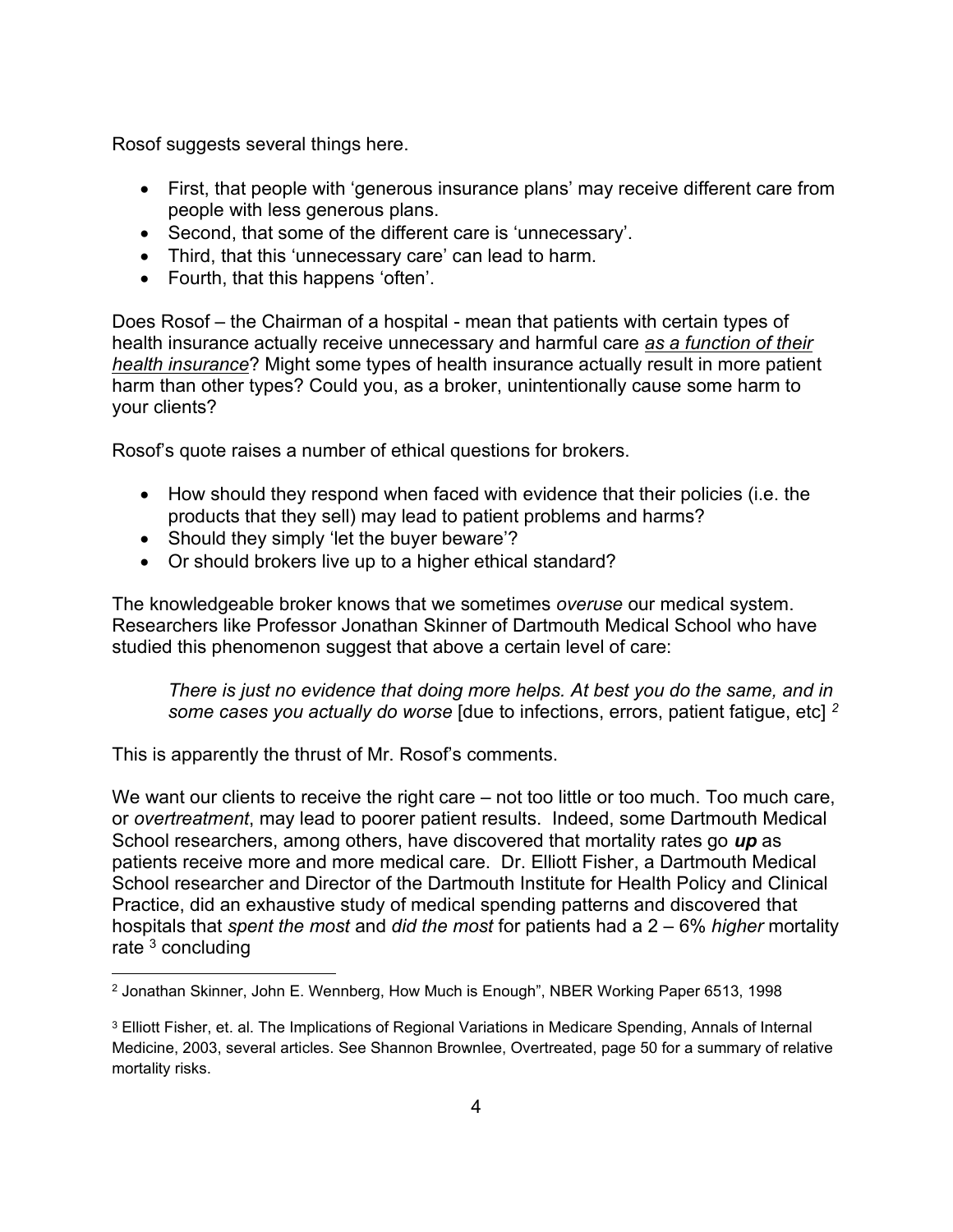The additional medicine patients are getting in the high-cost regions is leading to harm  $4$ 

More care led to more patient risks from error, infection and fatigue without any compensating medical advantages.

Here's our potential patient cycle: patients with 'generous insurance plans' (Mr. Rosof's words) may receive unnecessary care. That care, according to Dr. Fisher, corresponds to higher mortality rates. How should an ethical broker react to this kind of information? What should he/she do with this information? What ethical disclosure standard should he / she adopt?

## **New Health Insurance Plans and the Medicare Modernization Act of 2003** make broker ethical disclosure even more important

Two trends over the past 20 +/- years highlight the need for brokers to disclose likely medical impacts ethically.

**First,** deductibles have increased dramatically. In the early 2000s, a 'high deductible' plan might include an annual \$250 deductible. By 2020, many (most?) plans include a \$1000 annual deductible with some exceeding \$3000. This places an increased economic burden on clients who want to avoid wasting their own money on unnecessary care.

In the past brokers might have considered the 'unnecessary care' problem a minor issue. Yes, they may have thought, some excessive care may be unnecessary but other so-called excessive care might prove useful to patients. No individual actually paid for it since virtually all plans included first dollar coverage and the harms from excessive care were not widely known or understood.

Today's high deductibles, though, create an economic cost to patients. Each *unnecessary* MRI can waste several hundred dollars, money more usefully spent in other ways. This makes the broker more responsible for helping clients identify and avoid unnecessary care today than ever previously.

**Second,** more companies try self funding, with some carriers offering self funded or partially self funded plans to groups as small as 50. In self funded arrangements, each wasted dollar of medical care comes directly from the company's bottom line.

<sup>4</sup> ibid, The Implications of Regional Variations in Medicare Spending Part 2, Annals of Internal Medicine 2003:138, pages 292 - 293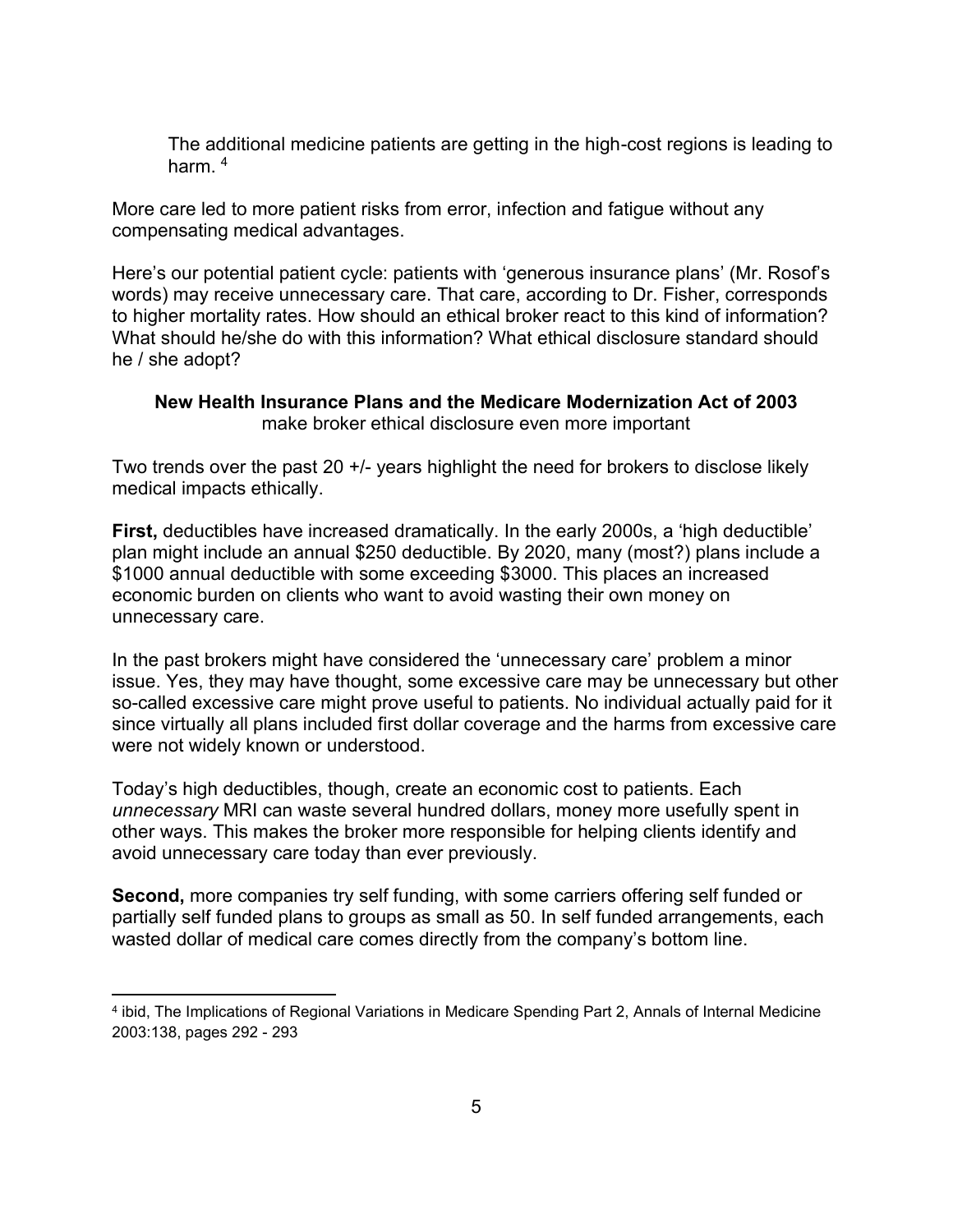These two trends have fundamentally changed the broker's responsibilities. Not only must the broker assemble an appropriate benefits package for each client and keep clients in compliance with state and federal regulations, but brokers today must try to control healthcare spending at both the corporate and individual levels. Among the ways to do this: teach people how to identify and avoid unnecessary medical care.

#### **Disclaimer**

We discuss various medical procedures, treatment protocols and outcomes in this course. We do so as insurance brokers, economists and educators, not as physicians or medically trained professionals. We at *HealthInsuranceCE, LLC* are not medically trained or licensed and provide no medical advice herein. You should always consult your own physicians about medical care. You should not interpret anything contained in this course as medical advice, and you should not rely on anything contained in this course as a basis for medical decision making.

#### **Education Differs from Advocacy and Advice**

This is an education course. We do not advocate any particular ethical position. Nor do we advocate any particular approach to medicine.

Rather, our goal is to stimulate broker's thinking about these issues. We will present data, ethical dilemmas and alternative solutions. We hope this course will help you consider your own ethical standards, for in the end, you must make your own decisions about ethical behavior.

We will base our ethical positions on standards that have existed for hundreds (thousands?) of years. We will trace the origins of these standards and comment on their applicability to today's health insurance brokers. Why do we take this approach?

Most ethicists – the people who discuss ethical behavior - have a strong background in historical ethical thought, often as articulated in traditional Judeo-Christian positions. Many of these positions have become codified in our laws and insurance regulations.

Our regulatory injunctions against theft, for example, may be seen as directly descending from Judeo-Christian ethical positions. While some of the ethical positions discussed in this course are based on traditional Judeo-Christian ideas, we do not advocate any particular religion or even religion itself. Rather, we use these traditional ideas because they have served as the ethical basis of western civilization for thousands of years. Living according to Judeo-Christian teachings is generally synonymous in our society with living ethically.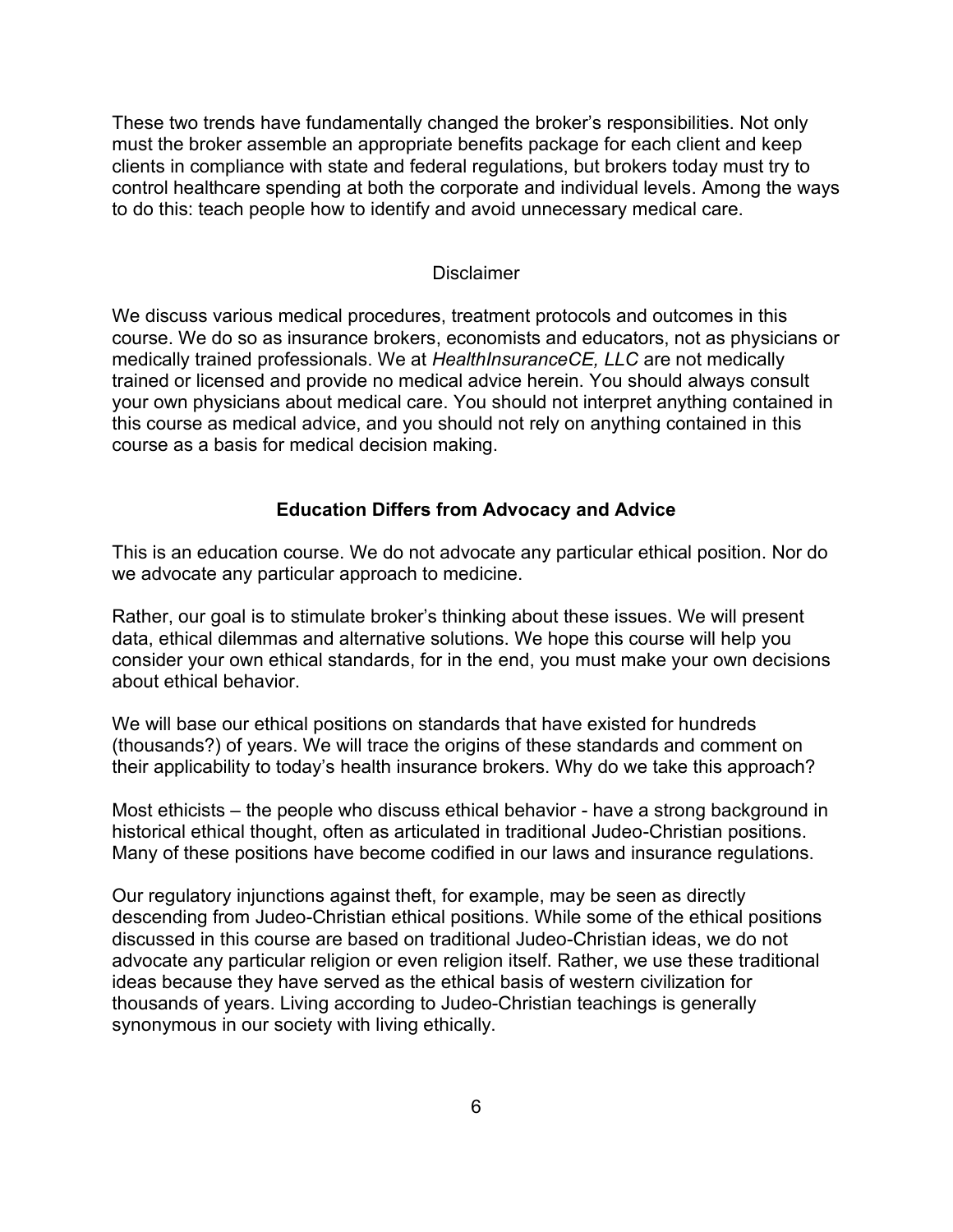We aim, in this course, to stimulate your thinking about ethical issues, rather than to direct brokers to act in any specific way. We offer ethical positions not dogmatically, but rather as a teaching guide.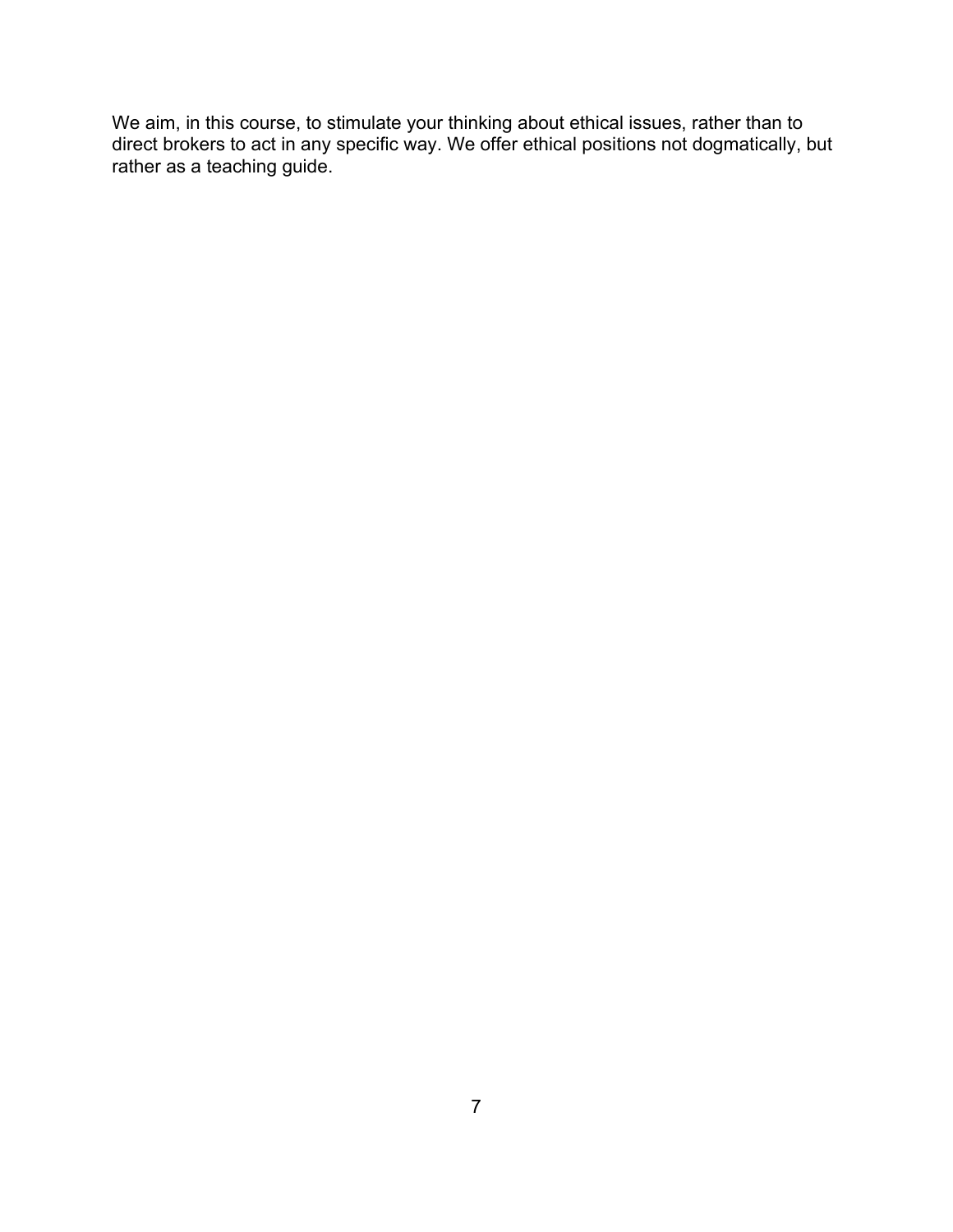### **Review Questions**

Correct answers on next page

- 1. What ethical advisory role do brokers have according to this course?
	- a. They should explain policy terms only
	- b. They should quote prices only
	- c. They should answer specific client questions only

d. They should explain policy terms, quote prices, answer client questions and educate clients about the workings of our healthcare system

2. What is the ultimate product that health insurance brokers sell, according to this course?

- a. Healthcare
- b. HMOs
- c. Deductibles
- d. Health savings accounts
- 3. What function does *insurance* play in our healthcare system?
	- a. Insurance is a mechanism of financing healthcare
	- b. Insurance covers deductibles and copayments
	- c. Insurance applies to employed children up to age 26
	- d. Insurance identifies appropriate medical treatments

4. What is one potential risk of having a generous health insurance plan, according to Bernard Rosof, Chairman of Huntington Hospital in New York?

a. People with generous insurance plans can run up large bills and face lifethreatening complications from unnecessary care, including back surgeries that result in wound infections when physical therapy might have been a more effective treatment

b. Generous health insurance plans are far more expensive than less generous plans, which can create stress for people paying the premiums

c. Generous health insurance plans generate greater profits for insurance carriers, which they use to fund lobbying and political activities that ultimately work against the policy holder's interests

d. People with generous health insurance plans may disregard healthy lifestyle advice and turn to medical care instead when they get sick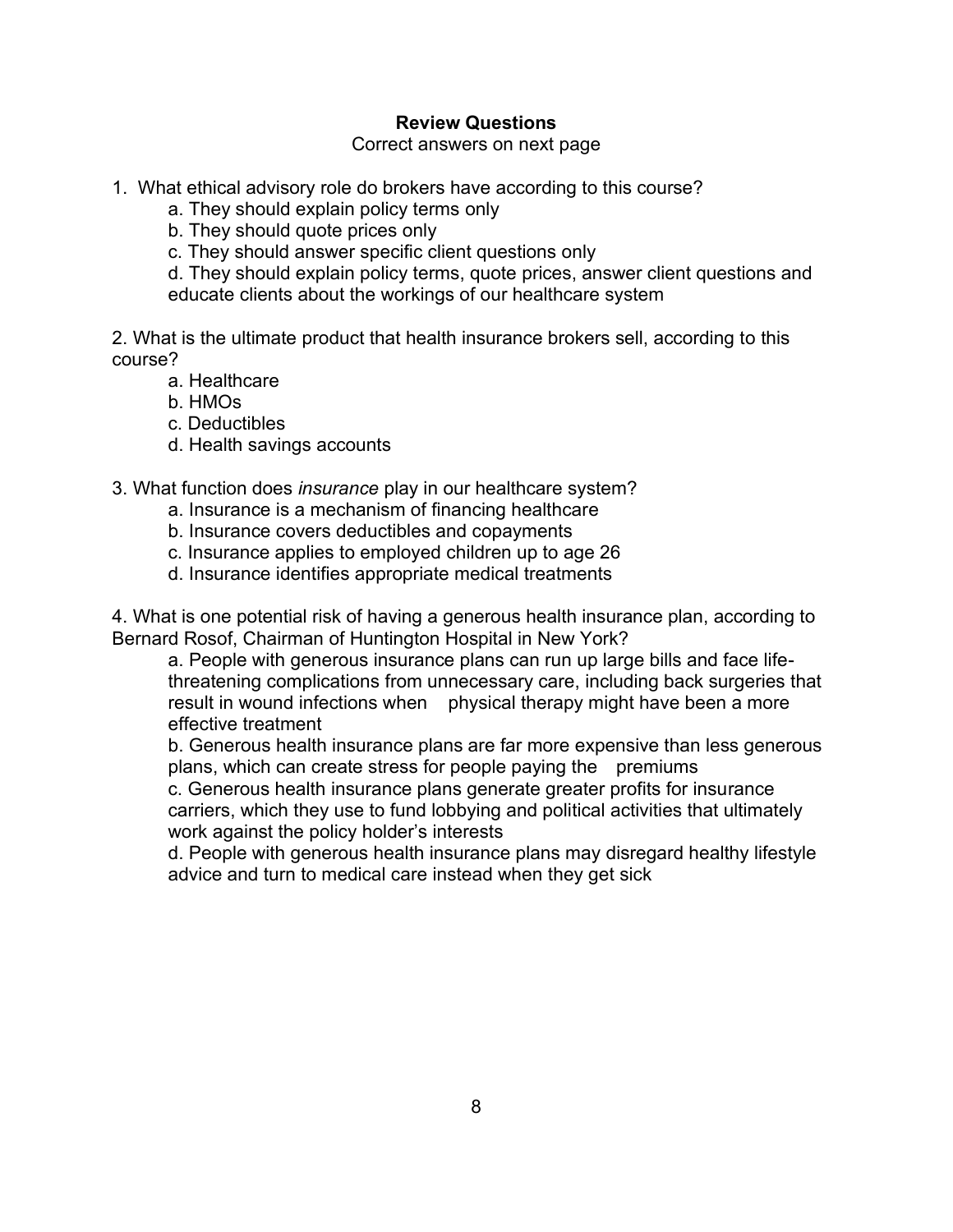## **Correct answers in bold**

- 1. What ethical advisory role do brokers have according to this course?
	- a. They should explain policy terms only
	- b. They should quote prices only
	- c. They should answer specific client questions only

d. **They should explain policy terms, quote prices, answer client questions and educate clients about the workings of our healthcare system**

2. What is the ultimate product that health insurance brokers sell according to this course?

- a**. Healthcare**
- b. HMOs
- c. Deductibles
- d. Health savings accounts

3. What function does *insurance* play in our healthcare system?

- a**. Insurance is a mechanism of financing healthcare**
- b. Insurance covers deductibles and copayments
- c. Insurance applies to employed children up to age 26
- d. Insurance identifies appropriate medical treatments

4. What is one potential risk of having a generous health insurance plan, according to Bernard Rosof, Chairman of Huntington Hospital in New York?

a. **People with generous insurance plans can run up large bills and face life-threatening complications from unnecessary care, including back surgeries that result in wound infections when physical therapy might have been a more effective treatment**

b. Generous health insurance plans are far more expensive than less generous plans, which can create stress for people paying the premiums c. Generous health insurance plans generate greater profits for insurance carriers, which they use to fund lobbying and political activities that ultimately work against the policy holder's interests

d. People with generous health insurance plans may disregard healthy lifestyle advice and turn to medical care instead when they get sick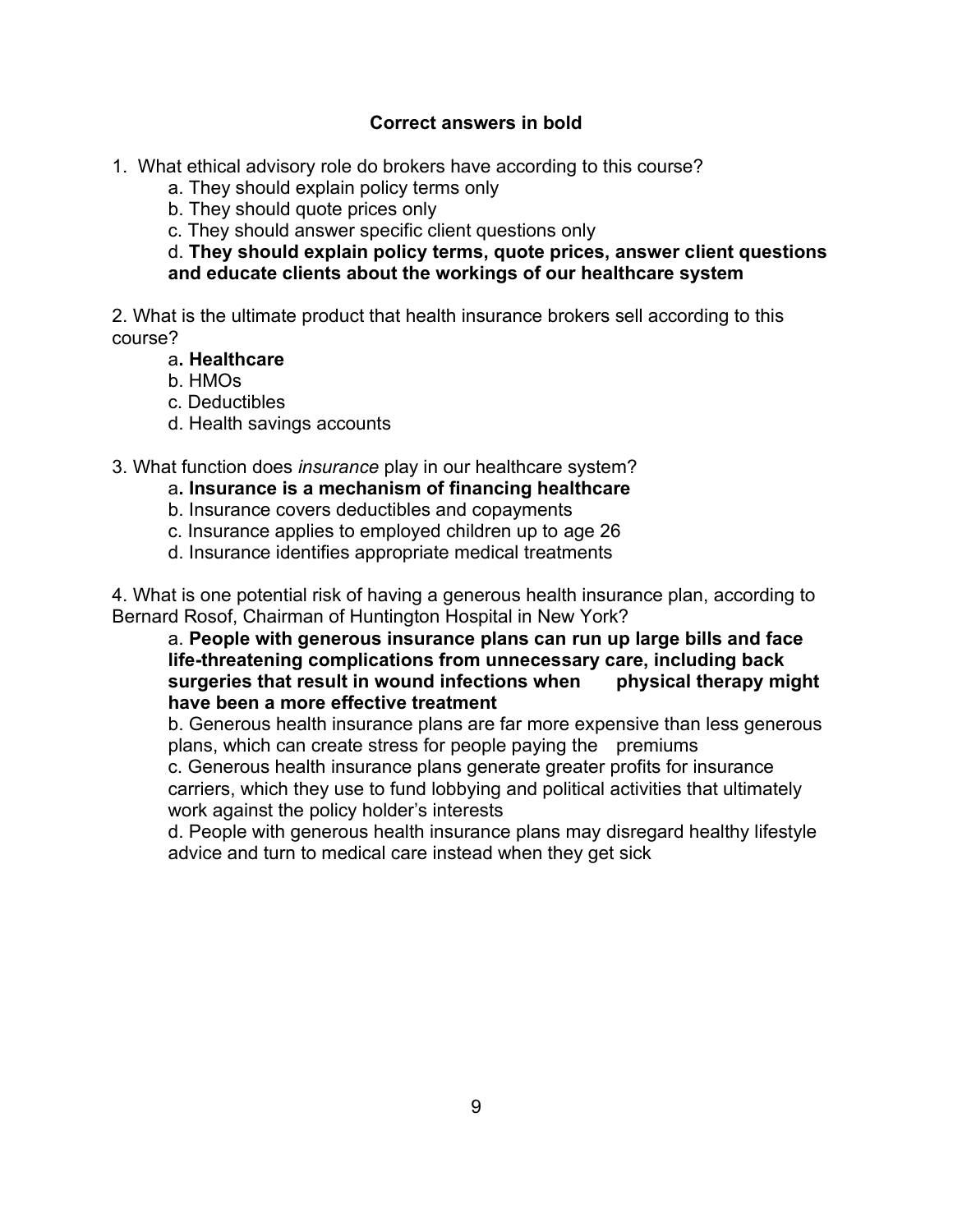**Part 1: Disclosure Ethics**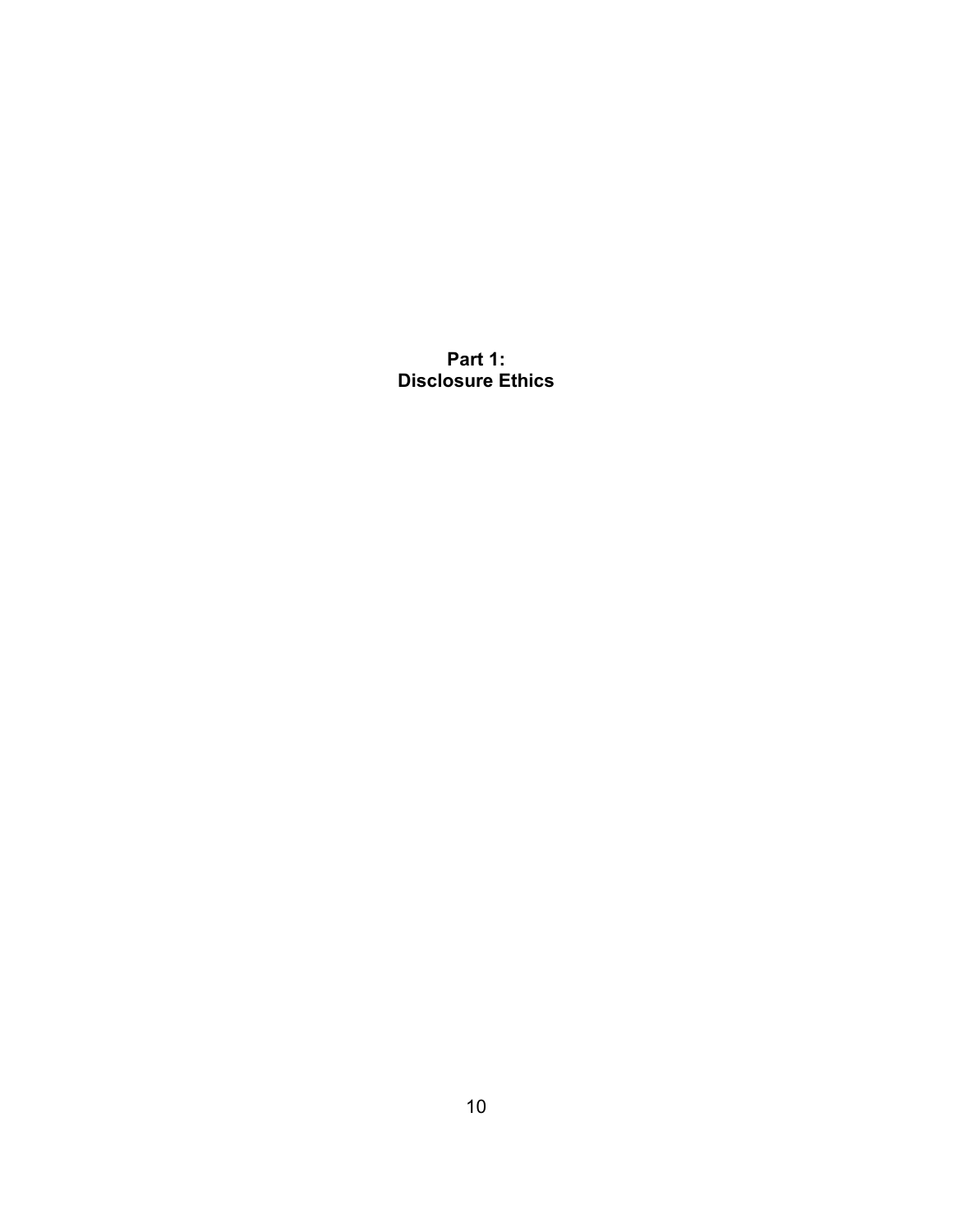### **Introduction to the Problem**

Some information that an ethical broker should disclose

Here are some examples. Note when reading these that we take no position on whether or not the benefits outweigh the risks or vice versa. We simply provide data here and pose questions about the broker's ethical responsibilities to inform his/her clients.

**First, an overview.** A profound and massive 2013 study and important 2015 book concluded that 40% of established medical practices are 'ineffective or harmful'. <sup>5</sup> This study wasn't published in some unknown or disrespected journal, by unknown researchers. Instead it was published in the Mayo Clinic Proceedings, a highly respected medical publication, written by lead author Dr. Vinay Prasad, a Senior Fellow at the National Cancer Institute and National Institutes of Health at the time, and reviewed in the New York Times  $6$ 

Prasad and his team reviewed every article written in the New England Journal of Medicine between 2001 and 2010 and found 363 that examined an established medical practice. 146 of them, about 40%, were found to be ineffective or harmful when put to a rigorous comparative test, 38% were beneficial and 22% unknown. Examples include:

- Prolonged antibiotics for patients with persistent symptoms and history of Lyme disease
	- $\circ$  No benefit found in, 2 randomized, placebo-controlled, double blind studies
- Low calcium diet for patients with history of kidney stones vs. diet low in animal protein and salt (but normal calcium)
	- $\circ$  After 5 yrs, low calcium group had double rate of kidney stones
- Intensively lowering blood sugar in Type 2 diabetics to reduce cardiovascular events
	- $\circ$  Low blood sugar group (A1c < 7%) sustained for 3.5 yrs increased mortality without fewer cardiovascular events compared to more permissive goal
- And about 140 more

Dr. Prasad summarized his findings this way in a You Tube video attached to the Mayo article:

Patients who are embarking on procedures, screening tests or diagnostic tests should really try to ascertain whether or not those tests are based on good evidence. Of all those things we're doing that lack good evidence, probably about

<sup>5</sup> Prasad, A Decade of Reversal, Mayo Clinic Proceedings, August 2013 and Ending Medical Reversal written with Adam Cifu

<sup>6</sup> Bakalar, Medical Procedures May Be Useless or Worse, NY Times, July 26, 2013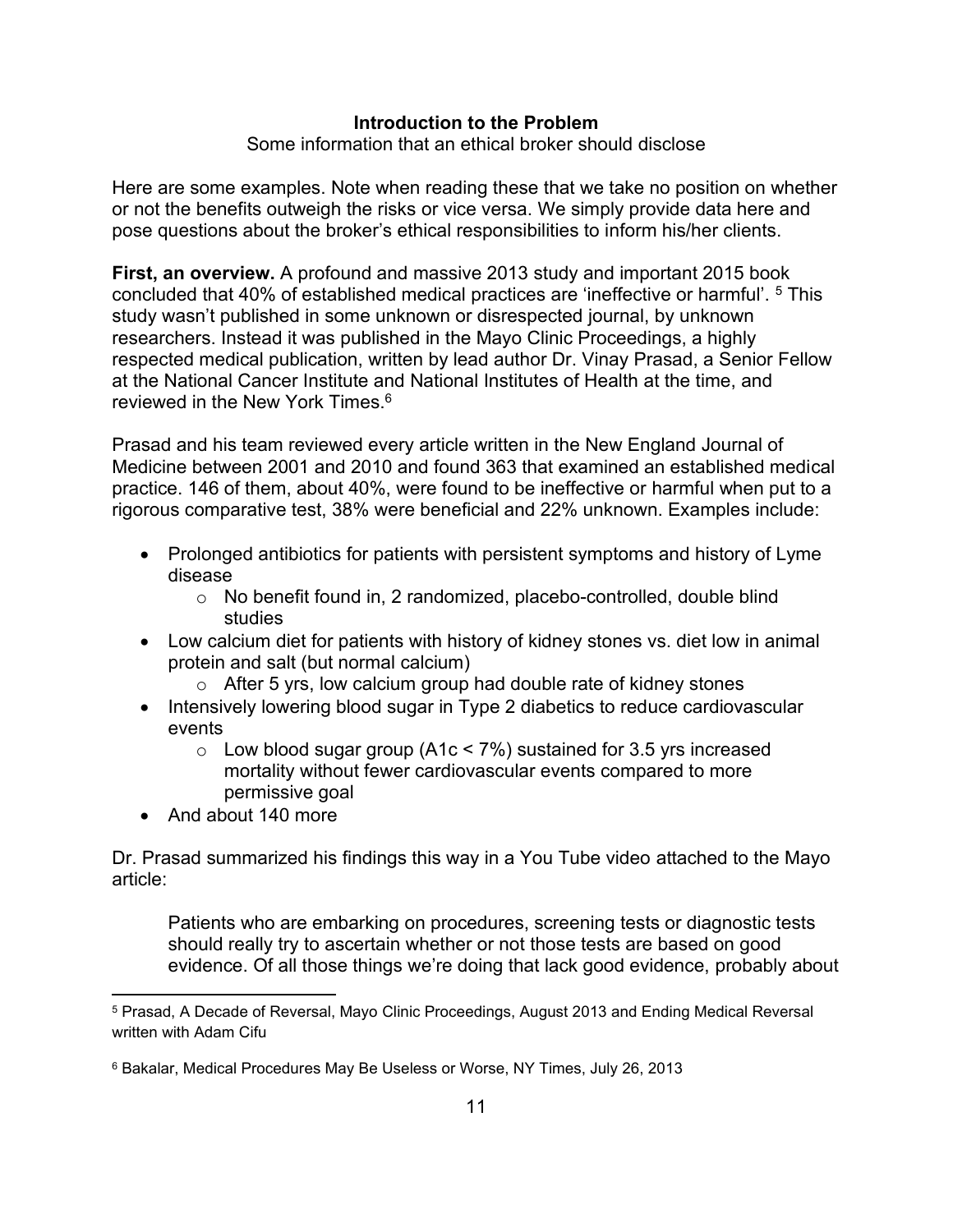half of them are incorrect.

The fundamental problem, he said to the New York Times, edited for space here: Medical procedures

'all sound good if you talk about the mechanisms. You have cholesterol-clogged arteries, it makes sense that if you open them up it will help. But when that was studied, it didn't improve survival."

Patients, like to talk about mechanisms. "They tend to gravitate toward the nuts and bolts — what does it do, how does it work? But the real question is: Does it work? What evidence is there that it does what you say it does? What trials show that it actually works? You shouldn't ask how does it work, but whether it works at all."

Our ethical dilemma starts here.

- Who discloses this type of information that about half of all established medical treatments are ineffective or harmful – to your clients?
- Should brokers 'let their clients beware' and assume that physicians and other medical professionals will provide the necessary information?

We'll address that question in detail later in this course. For now, though, a very brief answer: **No – leaving all medical education to physicians has been conclusively proven ineffective.** See Mr Rosof's comments above, along with Dr. Fisher's.

Relying on doctors to educate patients has generated a waste factor in American healthcare of up to about 30% of all spending. Brokers – responsible to employers for both assembling benefit programs and helping control costs – cannot leave all medical education to physicians and the internet.

Of course, since brokers are not licensed medical professionals, they can only provide a specific type of consumer education. We'll articulate that below. But the message so far – from Mr. Rosof, Dr. Fisher and Dr. Prasad: leaving medical education exclusively to physicians has been proven to raise costs, raise risks and generate sub-optimal outcomes. The broker has, at minimum, an ethical responsibility to disclose this fact to clients.

**Second, some specifics.** Various highly respected medical organizations publish lists of 'Things Providers and Patients Should Question' on ChoosingWisely.com. (All brokers should be aware of ChoosingWisely, our opinion.) Among things to question, per this initiative:

**Stress tests on asymptomatic patients.** The American College of Cardiology states bluntly on ChoosingWisely '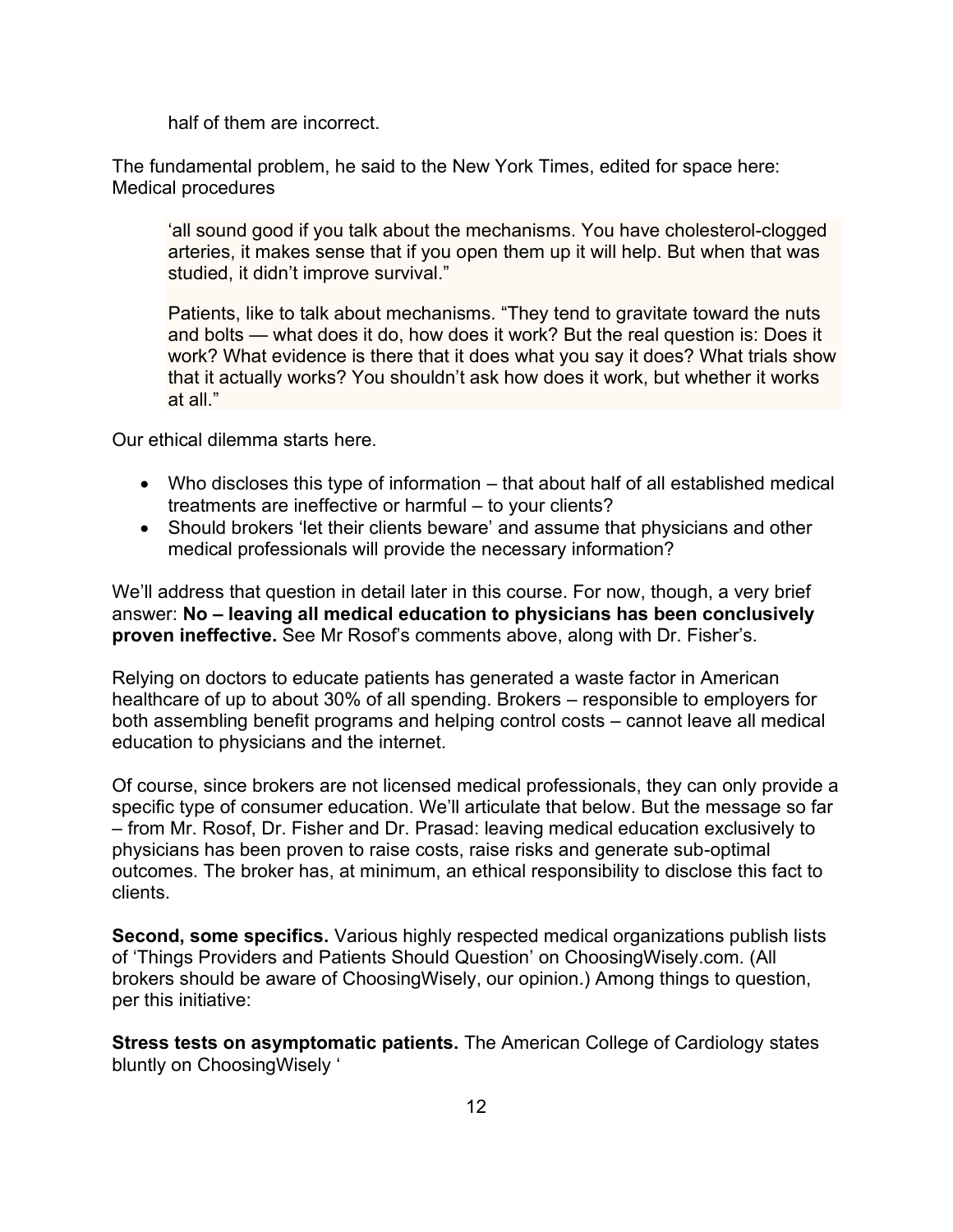- Don't perform stress cardiac imaging in the initial evaluation of patients without cardiac symptoms unless high-risk markers are present.
- Don't perform annual stress cardiac as part of routine follow-up in asymptomatic patients.
- This practice may lead to unnecessary invasive procedures without any proven impact on patients' outcomes.

Stress tests on insured patients costs about \$200 - \$400 per test – often an unnecessary expense that can lead to unnecessary procedures (according to the College of Cardiology)

Our ethical question: who tells this to your clients?

**Allergy tests**. The American Academy of Allergy, Asthma and Immunology, consisting of 6500 members in 60 countries, developed this statement for ChoosingWisely

- Don't perform indiscriminant battery of immunoglobulin tests in evaluation of allergy…Appropriate diagnosis is based on the patient's clinical history
- Random allergy testing usually doesn't help, can lead to unnecessary lifestyle changes…give up foods, such as wheat, soy, eggs, or milk, end up with nutritional problems

Who advises patients to ask their physicians about these risks?

**Back MRIs.** The American Academy of Family Physicians, representing 105,000 physicians, bluntly states on ChoosingWisely

- Don't do imaging for low back pain within the first six weeks unless red flags are present
- …Imaging of the lower spine before six weeks does not improve outcomes but does increase costs
- Red flags include, but are not limited to, severe or progressive neurological deficits or when serious underlying conditions such as osteomyelitis are suspected.

But the American Academy of Family Physicians isn't alone in questioning the utility of back MRIs when someone feels back pain. Here's the North American Spine Society, 7500 members from orthopedic surgery, neurosurgery, radiology and physical therapy, also on ChoosingWisely

- Don't have advanced imaging (e.g., MRI) of the spine within the first six weeks for non-specific acute low back pain in the absence of red flags.
- In the absence of red flags, advanced imaging within the first six weeks has not been found to improve outcomes, but does increase costs.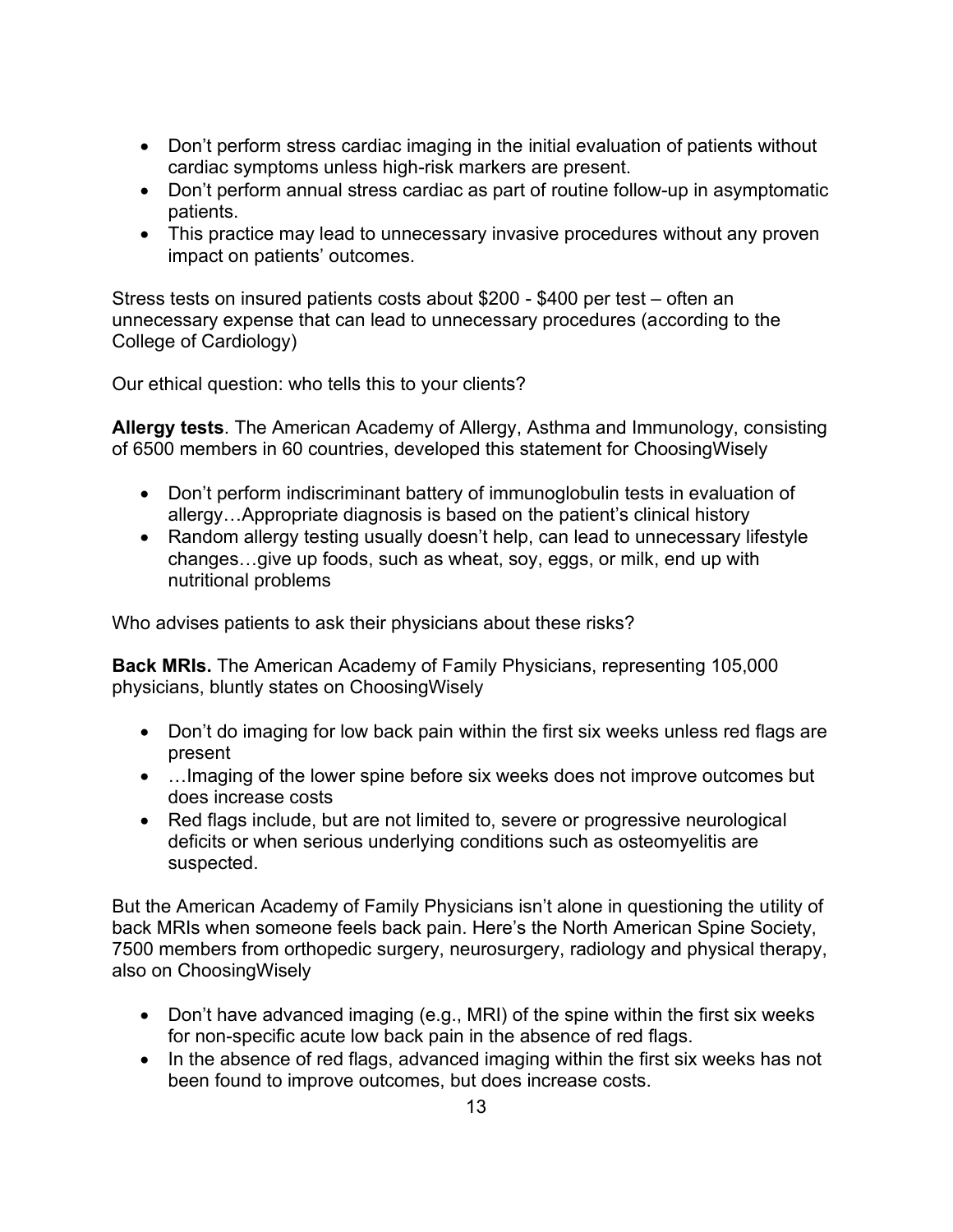- Red flags include, but are not limited to: trauma history, unintentional weight loss, immunosuppression, history of cancer, intravenous drug use, steroid use, osteoporosis, age > 50, focal neurologic deficit and progression of symptoms.
- Again, who tells this to your clients?

The American College of Physicians representing 126,000 physicians agrees with this official statement on ChoosingWisely

- Don't obtain imaging studies in patients with non-specific low back pain.
- In patients with back pain that cannot be attributed to a specific disease or spinal abnormality following a history and physical examination (e.g., non-specific low back pain), imaging with plain radiography, computed tomography (CT) scan, or magnetic resonance imaging (MRI) does not improve patient outcomes.

And the American Society of Anesthesiologists – Pain Medicine, comprised of 50,000 members who advocate for patients who need anesthesia or pain medicine, goes even further

- Avoid imaging studies (MRI, CT or X-rays) for acute low back pain without specific indications.
- Imaging for low back pain in the first six weeks after pain begins should be avoided in the absence of specific clinical indications (e.g., history of cancer with potential metastases, known aortic aneurysm, progressive neurologic deficit, etc.).
- Most low back pain does not need imaging and *doing so may reveal incidental findings that divert attention and increase the risk of having unhelpful surgery.*

Why do we make such a big point about back imaging and list so many medical societies that recommend against having such a test when you first feel the pain? Because our national rate of MRIs has increased from about 56 per thousand people in 2000 to 128 per 1000 people in 2019. <sup>7</sup> Clearly the medical community has not educated patients about the risks of unnecessary MRIs.

Here's the excess-MRI issue on a broader scale, comparing the number of MRIs per 1000 Americans to the number per 1000 British, French or Canadians.

<sup>7</sup> OECD data <https://data.oecd.org/healthcare/magnetic-resonance-imaging-mri-exams.htm>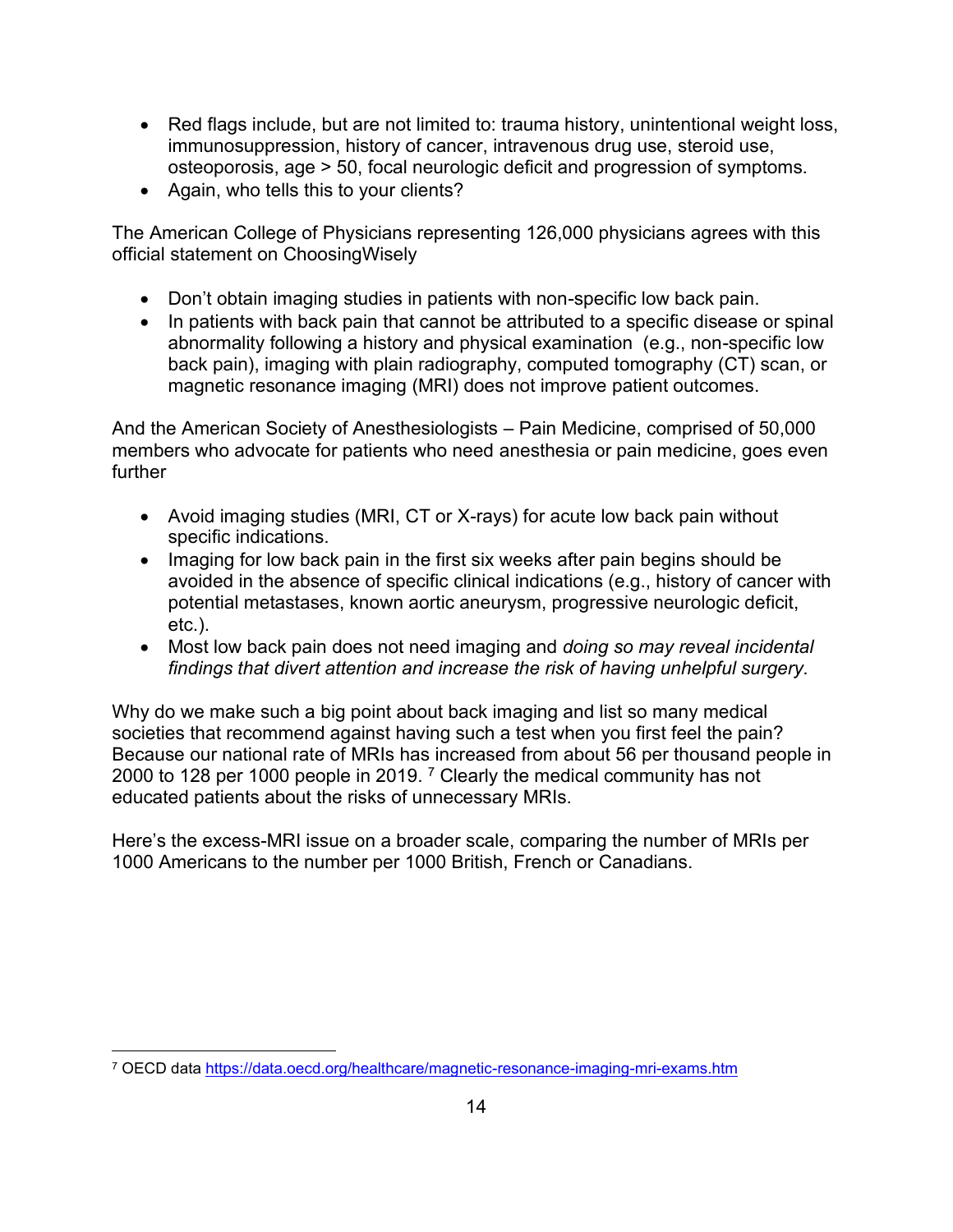

**MRI Exams per Thousand Population, 2019 OECD data**

Some MRIs are clearly useful. Based on the evidence from other countries that are demographically and socio-economically like us, having about 80 scans per thousand of population seems about right. That's about what other advanced countries – with slightly better infant mortality and longevity data – have. We currently do far more than that. But Danish, Spanish, Italian, Australian and British life expectancies slightly exceed ours and their infant mortality rates slightly trump ours. Their relative lack of MRIs has not, apparently, harmed their national statistics.

Here's a very rough estimate of the economic costs of those additional or unnecessary MRIs: \$30 billion annually.

The calculation: MRIs cost about \$2000 each, according to New Choice Health, a website that compares medical care prices. <sup>8</sup>

That's \$2000 for each of the 50 unnecessary MRIs per thousand of us…and there are about 310 million of us!

Remember the key point here: the medical community is unable to cut the rate of apparently unnecessary MRIs on its own. The excess harms our employer clients who pay for the unnecessary utilization as well as employees who may actually be harmed

<sup>8</sup> <http://www.newchoicehealth.com/MRI-Cost>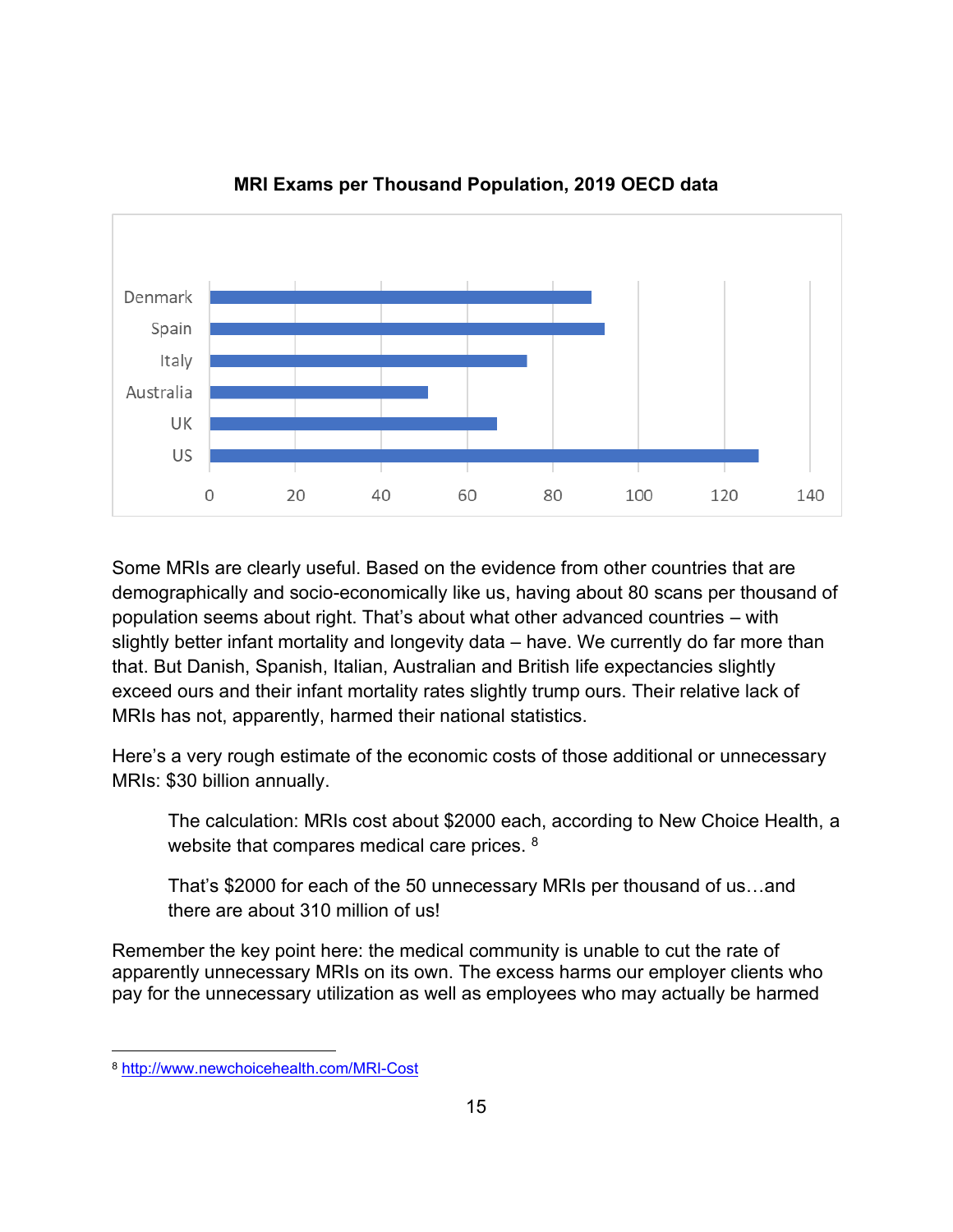by the excessive scans. Our customers pay – either individually through their deductible or self funded companies by spending their own money unnecessarily.

## **Should brokers 'let the buyer beware?'**

Ethical brokers, from our point of view, should tell their clients about their risks of receiving excessive, unnecessary and potentially harmful medical care.

Ethical brokers should make resources like ChoosingWisely available to their clients.

Ethical brokers should inform their clients that the medical community has questions about the utility of certain medical practices.

And ethical brokers should help their clients learn the key questions to ask their physicians to avoid medical harms.

We'll discuss the origins of these ethical standards next.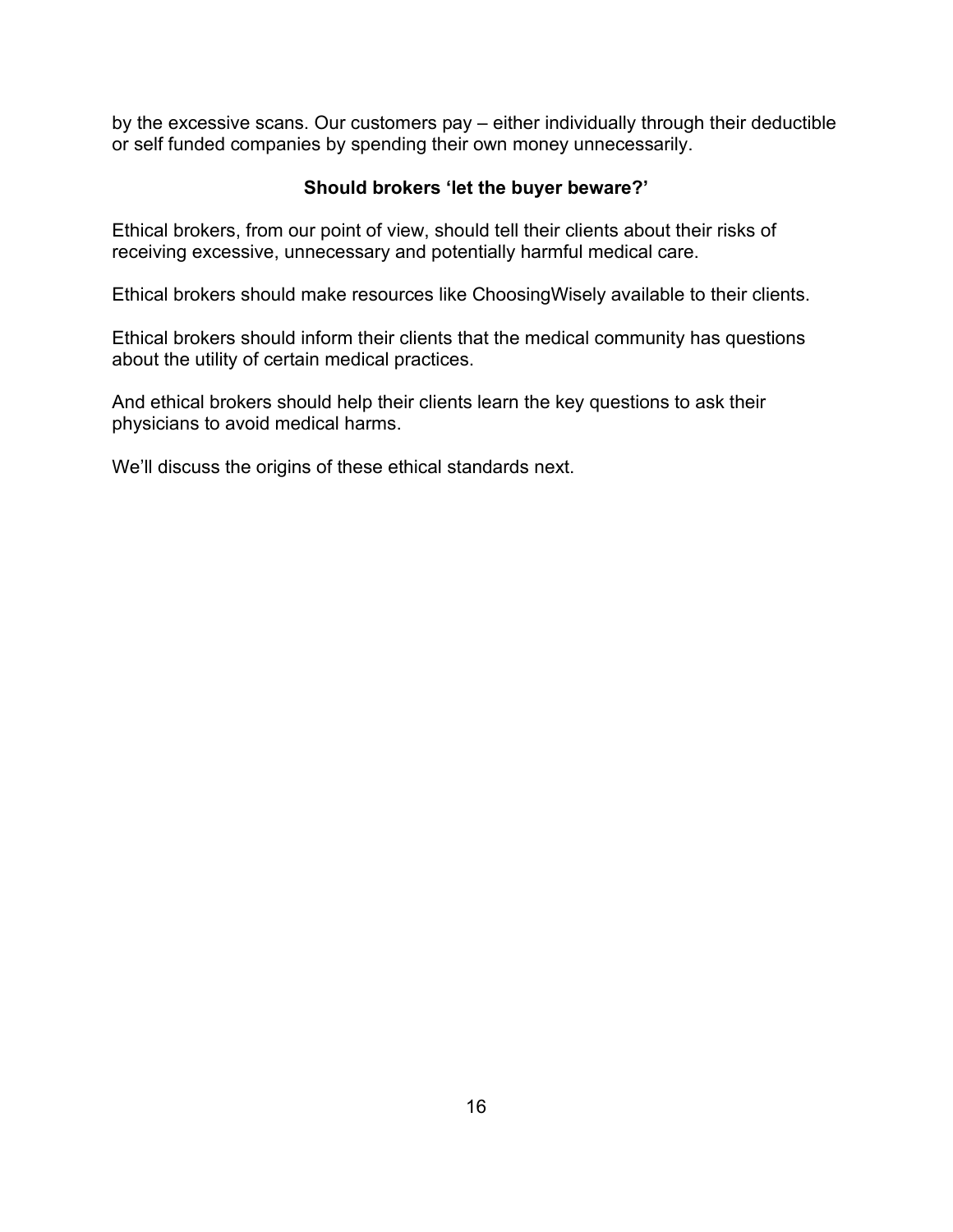## **A comparison of two ethical standards**

The Traditional View of Business Ethics: 'Do unto others as you would have them do unto you' and 'Love thy neighbor as yourself' are two fundamental ethical dictates of the Judeo-Christian tradition. We – Americans coming from these traditions and teaching – believe that we have responsibilities to treat others as we would want them to treat us.

### **Some Judeo – Christian Business Ethical Positions on Disclosure**

Let's start with the first commercial transaction in the Torah or Old Testament, in which Abraham laid down the 'full disclosure' commercial principle. $^9$ 

Many commentators think that this ethical principle is of fundamental importance, given its prominent position in the Bible. They argue that if some other principle was more important, then *it* would have appeared first.

The story of Abraham purchasing a burial plot for his wife Sarah – who died while on an out-of-town business trip with her husband - shows the importance of full disclosure by the product seller to the product buyer. The haggling over land takes five steps in Genesis 23: 3 - 20:

**Step 1:** Abraham explains to the local people what he needs in vague terms – a burial plot for his wife. He does not stipulate where or exactly what kind of burial plot and indeed, doesn't know the local burial plot details or issues;

**Step 2:** The sellers offer 'the choicest of our burial places';

**Step 3:** Abraham considers this (perhaps even goes on a guided tour of choice burial places) then asks for 'the cave of Machpelah…which is at the end of [the sellers] field', and offers to pay 'full price';

**Step 4:** The sellers confirm that they have exactly what Abraham wants 'the field and cave that is in it';

**Step 5:** The buyer and seller ultimately agree on the land and price and transact the purchase in public 'in the presence of the sons of Heth, before all who went in at the gate of his city'.

Note the similarity to health insurance policy sales:

**Step 1:** the Buyer explains what he/she needs in vague terms – a policy to cover my family's medical needs, perhaps with some specific issues in mind, or a policy to cover all our full time employees;

**Step 2:** the Broker says 'we have many quality plans available' and explains them;

**Step 3:** the Buyer considers several options, then stipulates what he/she wants;

<sup>9</sup> This genesis of this discussion comes from [www.torah.org](http://www.torah.org/) Business Ethics: The Challenge of Wealth, *Parchas Chayei Sarah, Parchas Metzora, Parshas Shoftim* and *Responsa-Vayigash*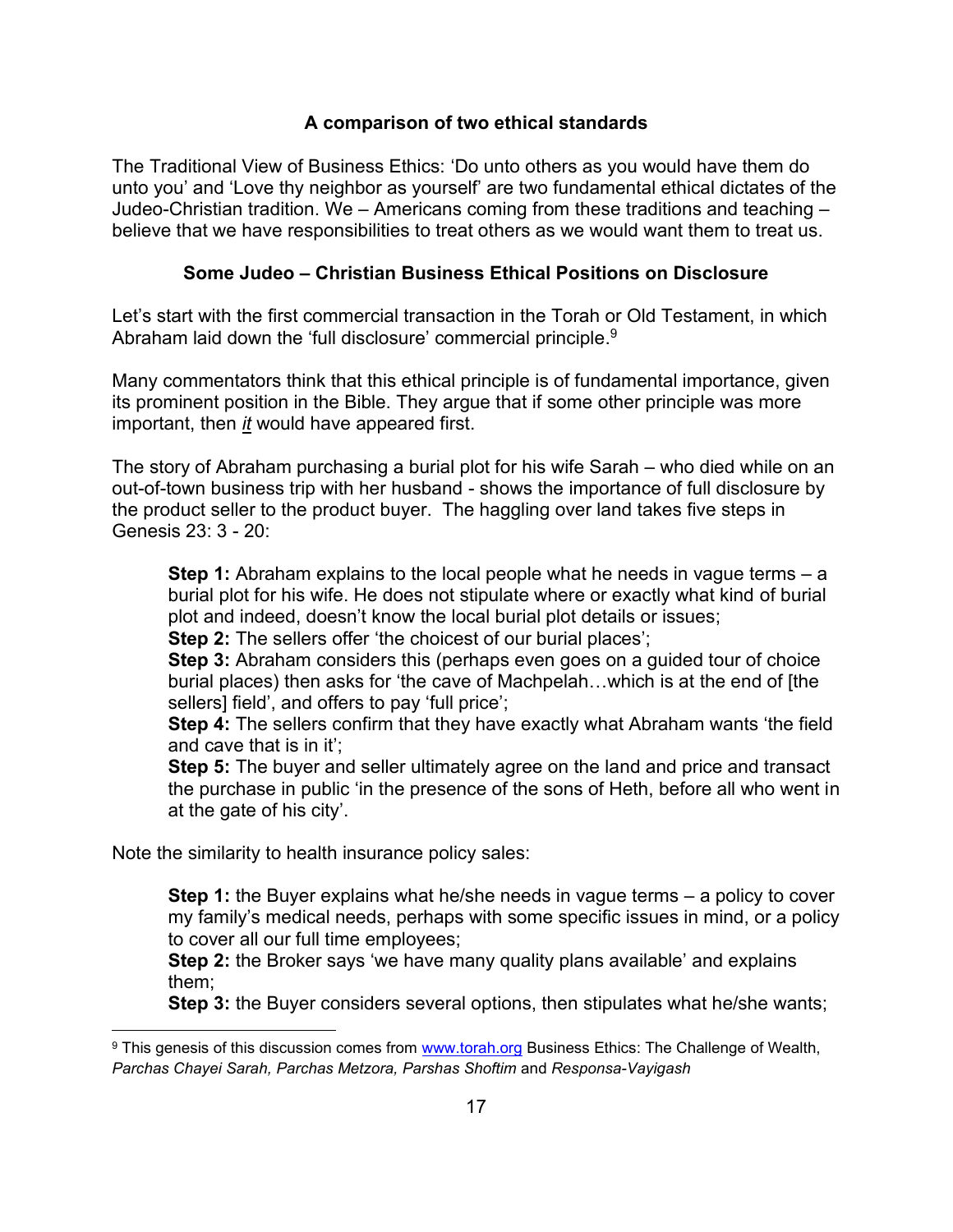**Step 4:** the Broker confirms that a specified policy contains the desired benefits; **Step 5:** the Buyer enrolls by signing a contract.

It was clear from Abraham's negotiations that he had the opportunity to view the land and cave prior to purchasing. The seller had helped him learn about the land, pointing out the choicest burial place. Indeed, the seller may even have warranted the land: 'none of us will withhold from you his burial place', thereby confirming that this was, in fact, burial property.

The seller apparently understood that Abraham – 'a foreigner and a visitor' – did not know all details about local burial plots. The seller therefore helped Abraham learn everything that he needed to know so he could make a wise, informed purchase.

The story of Abraham's burial plot purchase shows that the seller has an ethical responsibility to educate the buyer about the product. Abraham was a foreigner, needing advice about local burial procedures and options, which plot to purchase, etc. The seller provided that education.

The message here: sellers who educate buyers are ethical. This begins the ethical tradition of full disclosure. There was no ambiguity about the land, the location or the use. No confusion about exactly what Abraham bought…because the seller provided such a thorough and detailed education.

#### **'Let the Buyer Beware' is Unethical**

The lesson about this transaction: in traditional Judeo-Christian ethics there is no concept of 'let the buyer beware'. The seller taught Abraham everything he needed to know about local burial plots, made very clear to Abraham exactly what he was buying and made his declarations publicly.

'Let the buyer beware' assumes that all parties to a commercial transaction have the same information regarding price, quality, use, location, comparative markets, etc. This was clearly not true for Abraham, the 'foreigner and visitor'. The seller could have taken advantage of his lack of knowledge to swindle him, but did not. The seller educated the buyer. This is the ethical business lesson of Genesis 23: 3 – 20.

#### **'Let the Buyer Beware' Assumes that All Parties have Equal Abilities to Understand the Information Available**

In the Biblical case, Abraham was only able to understand the intricacies of burial plots after being educated by the seller. Is this concept still valid today? Can 'let the buyer beware' serve as a valid basis for commercial transactions?

The answer is no. Traditional Judeo-Christian ethics remain valid today, for two main reasons.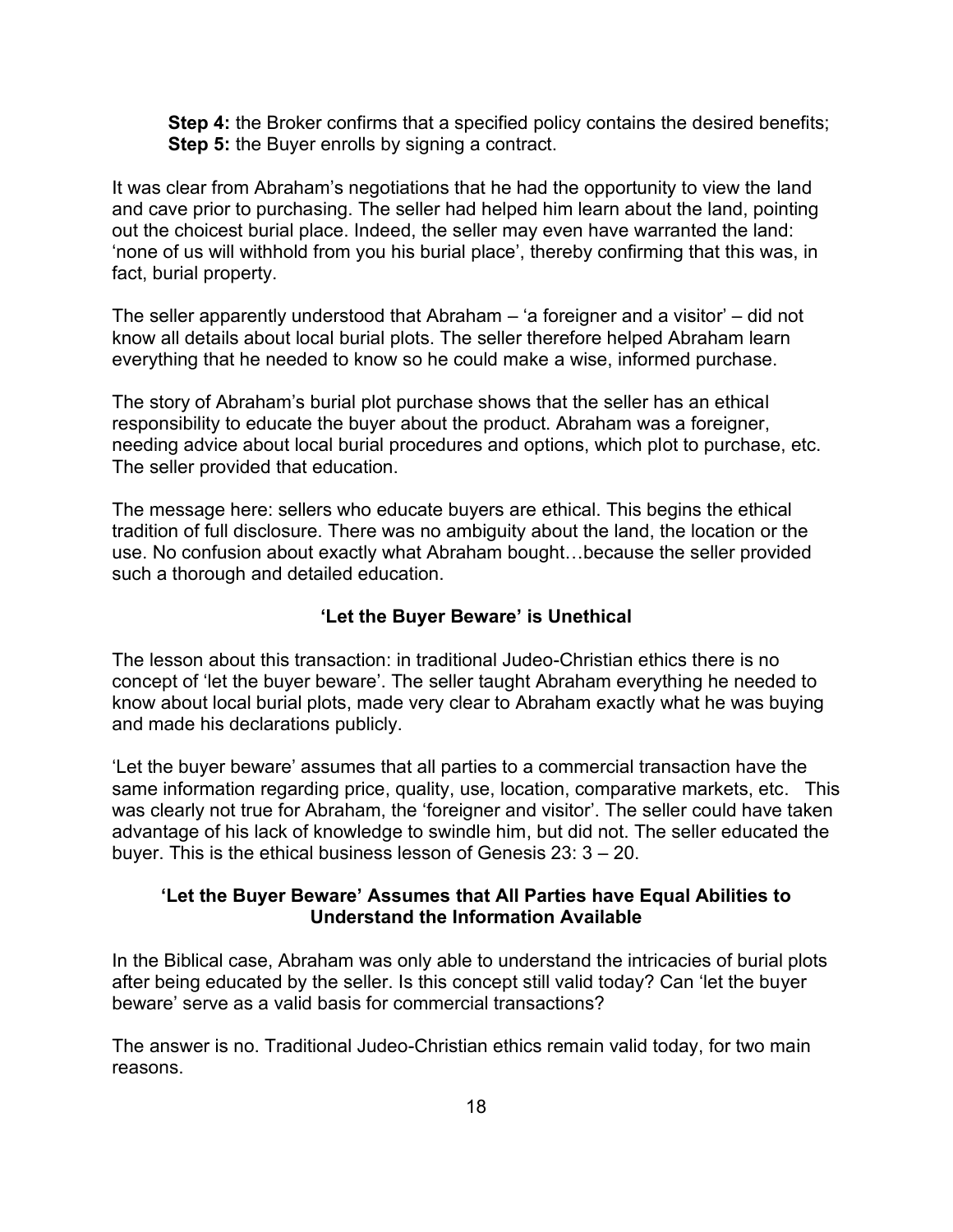#### **Reason 1: Sellers and Buyers Rarely have Exactly the Same Information**

The seller generally knows his / her products far better than the buyer, as was the case of Abraham's burial plot seller or an insurance broker. The seller deals in this market, for this product, far more frequently than does the typical buyer so understands it better.

This was clearly the case for Abraham, whose expertise did not include detailed knowledge of local burial plots. It's also the case in our industry, where the health insurance broker regularly reads industry information provided by carriers and regulators while the buyer only purchases health insurance one time per year.

## **Reason 2: Sellers can** *understand* **their product information far better than the buyer can**

This is primarily because the health insurance broker has studied healthcare issues in far greater depth than the typical buyer. Even if the buyer has very good *access* to information, he / she often *lacks the background and context* in which to place that information.

Again, this is similar to Abraham's situation. He was a merchant, with expertise in his own arena, not in burial plots. He was not in a strong position to understand burial plot issues without additional education.

In fact, Abraham might not even know which questions to ask the burial plot seller. He needed guidance from a trusted source here.

Our clients are similar to Abraham. They are accountants, schoolteachers or fishermen with expertise in their own fields, not healthcare. Lacking the broker's healthcare education and background, they are less able to understand healthcare details and issues than the broker.

Thus for these two reasons – that the broker has better *access* to product information and a better *ability to understand* that information – today's health insurance salesperson has an ethical responsibility to educate the client. Just like Abraham's burial plot seller.

## **Do Your Fellow A Favor**

Traditional ethics goes even further. *Parshas Shoftim*, a commentary on ethical principles, stipulates that 'He who does not *do his fellow a favor*, is not of the sons of Abraham' for 'we force one to act contrary to the selfishness of Sodom'.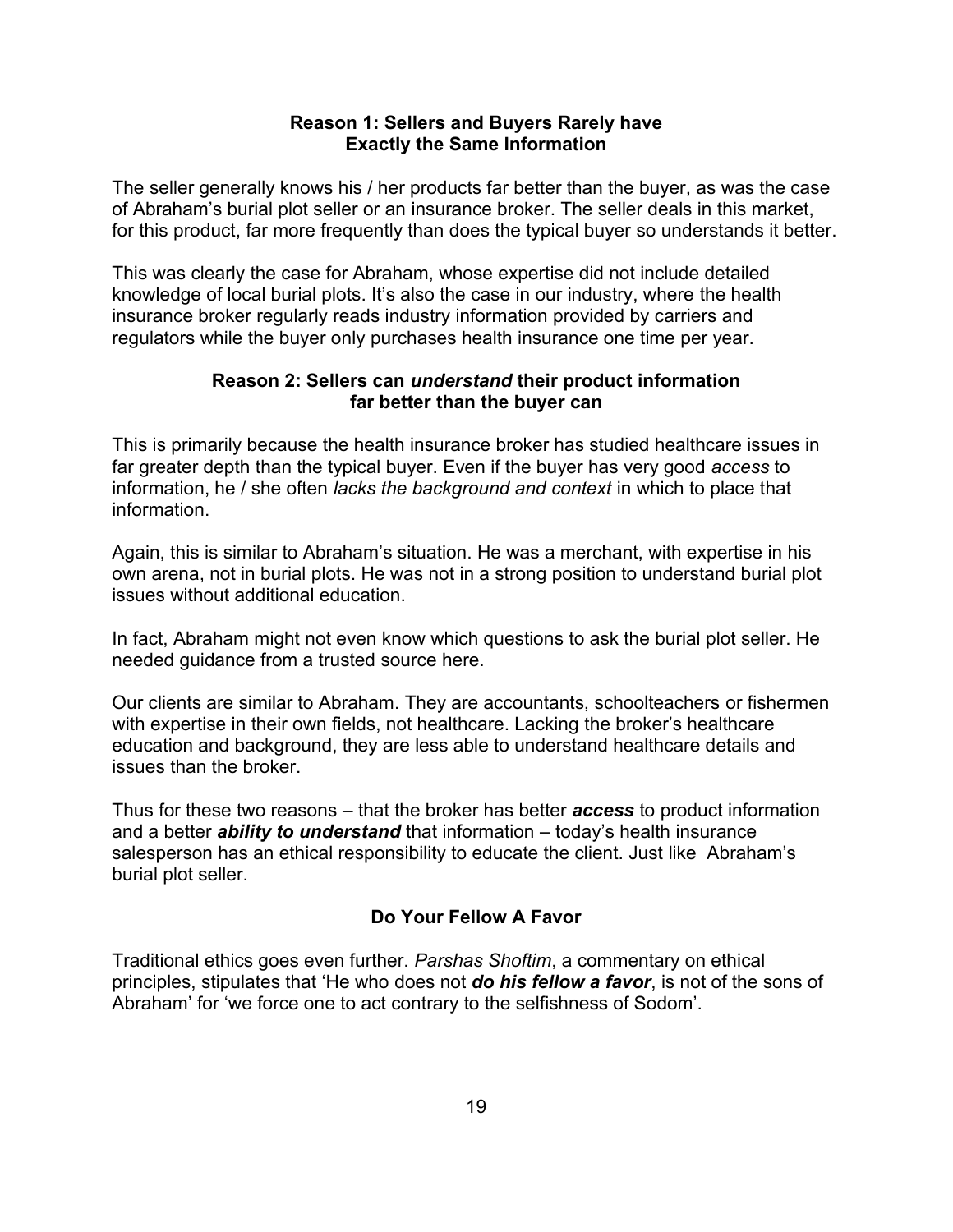This places an even greater ethical burden on the seller. Not only must he / she educate the buyer and make full disclosure, but the seller must *do his fellow a favor* and highlight problems with the healthcare system that may occur.

Why would traditional Judeo-Christian ethics place such a burden on sellers?

There appears some thinking that these burdens ultimately work to the advantage of the *seller*. If all sellers act ethically as described above, then it becomes very easy to sell products to buyers because buyers would have a very high degree of confidence in the seller's representations.

## **Translating These Ideas to Product Sales and Business**

One way that many of us would like to be treated: we would like people with expertise to share their expertise with us. Let's look at a simple example of 'treating others as you would want them to treat you' – an interaction with a car mechanic.

When I have a question about my car, I ask my local mechanic – i.e. my car expert.

I seek his advice because he has had years of experience working with cars. He has an expertise that I do not share. He can differentiate serious from minor problems and advise me if and when to get my car fixed. A good mechanic answers my questions when I ask them. He treats me as he would want to be treated were conditions reversed.

But here's a slightly more complicated case: when my mechanic changes my oil and notices a problem with my car, I expect him to inform me. My local mechanic recently told me, for example, that – since I was coming up on 100,000 miles - I should schedule a tune-up and install new brake pads. I appreciated his advice: he treated me well, which means 'he did unto me as I hope I would do unto him' were conditions reversed.

I would be very unhappy with a mechanic who told me after a serious accident 'Yes, I noticed that your brake pads were worn out, but I decided not to tell you'. Here the expert did not share his expertise. I thought that he would 'do unto me as I would do unto him' were conditions reversed and he let me down.

An ethical expert shares his/her expertise with clients. An unethical expert does not. Note some issues with this lack of disclosure:

1. Since he did not tell me that there *was* a problem with my car, I assumed that there was, in fact, *no* problem;

2. The underlying issue here is definitional. I define a good mechanic as one who looks out for my interest. Part of his job is to be my 'car advisor' and offer advice about how best to maintain my car.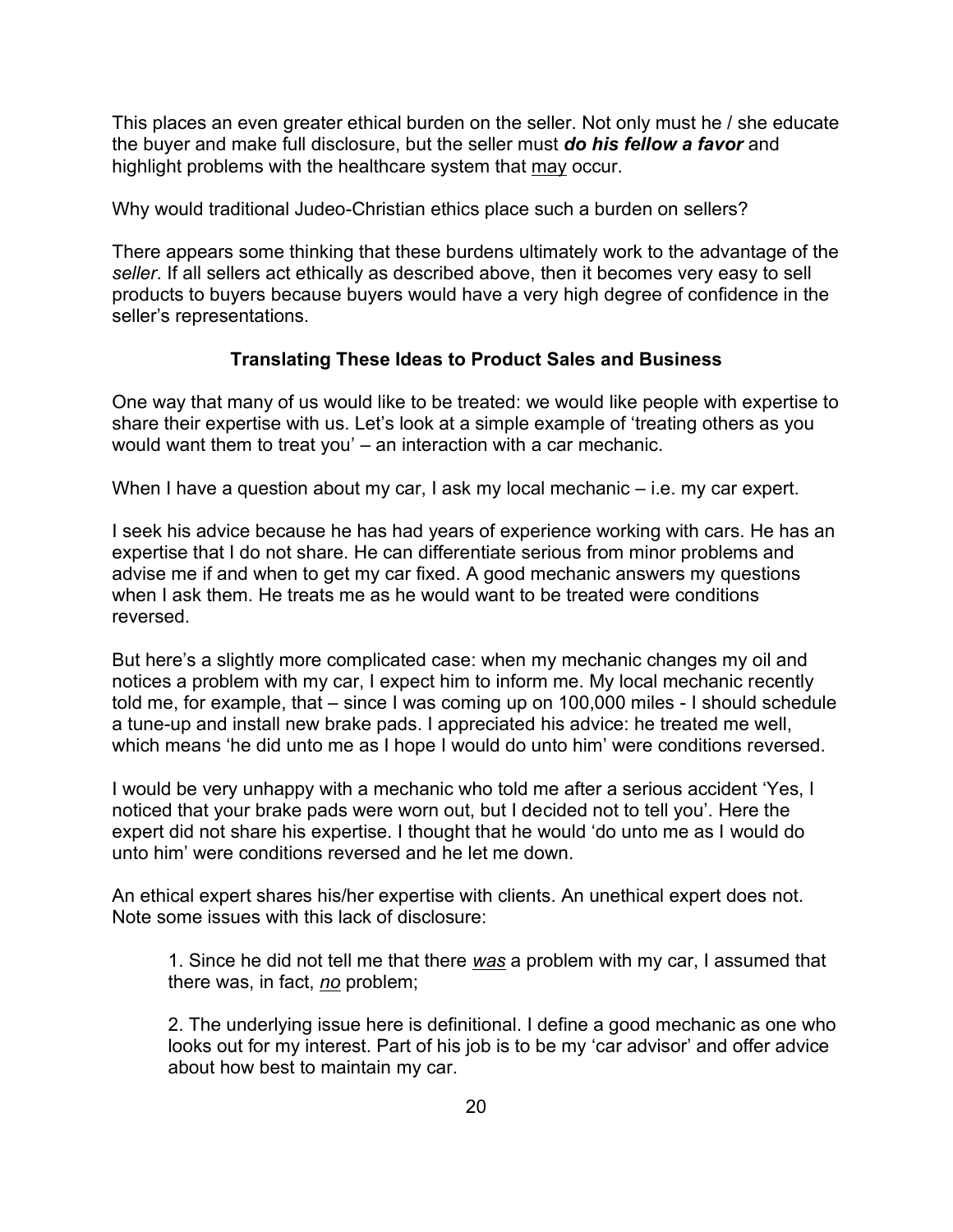He, apparently, defines his job much more narrowly, simply as fixing things that I ask him to fix, but no more.

3. His definition of 'good mechanic' puts an enormous burden on me. I must ask after every oil change for example, a number of specific questions about my car's operation. Are the brake pads good? Is the air filter working properly? Does the head gasket leak? Are the brake rotors in good condition? Are the tires balanced?

Unless I ask, he will not disclose.

4. My interest in developing a long term relationship with this mechanic is very weak. I don't trust him to look out for my interests. I worry that I may fail to ask the right questions and have an avoidable accident as a result.

5. As a result, I will probably switch to a different mechanic. After all, they just fix cars. They all use the same parts. They all – more or less – repair things that have broken.

I will switch because I define 'good mechanic' as someone who looks out for my interest, who helps me be proactive in maintaining my car and who fixes things that brake.

The fundamental issue between me and my mechanic: I want him to share his expertise with me, in addition to fixing my car. I want him to do me a favor, not let me beware!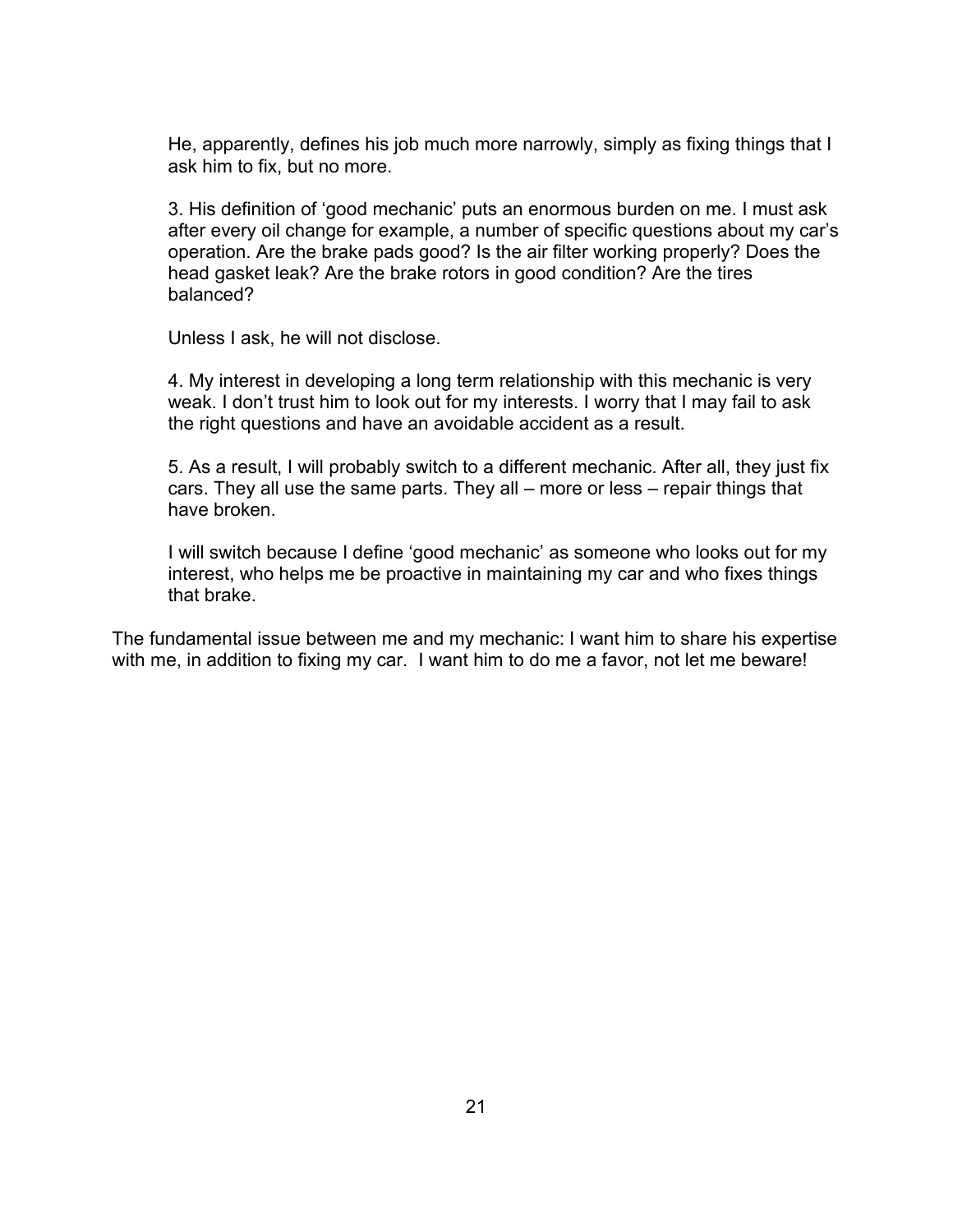## **Case Study Insurance Broker Ethical vs. Non Ethical Behavior**

Several years ago I had a poignant interaction with an insurance professional over this *information disclosure issue*. The situation:

I had considered changing a liability insurance policy (written by an out-of-town agent) so got a quote from my long-term local P & C agent. He informed me by phone that he had a better policy at a lower price than my current plan. He summarized some key points and said he could bind it on my verbal approval. I trusted him, so agreed.

He also suggested that I cancel my existing policy, which I also did.

After a detailed policy review (a week or two later) I decided that the new policy was not as comprehensive as the previous one. I re-activated the old policy with the outof-town agent, and informed my long-term local agent by email that I wanted to terminate the new one.

He never cancelled my new policy. Instead, several months later, he told me that neither I nor the other broker had submitted the cancellation request on the correct form. (It then took numerous phone calls and significant upset to correct the problem.)

Note the different definitions at work here. My local agent defined his job as getting quotes, processing bills and filing the correct forms. He took the 'let the buyer beware' approach, apparently thinking that the burden of looking out for my interests fell on me or on others. He would sell me the policies that I requested, and nothing more.

I defined his job as 'looking out for my interests', or 'doing to me as I would do for him were roles reversed' - which included informing me that I needed to file a specific form to achieve my cancellation goal. I had no way of knowing which form to file absent his input; he had specific expertise and product knowledge that he failed to share with me. He 'let the buyer beware' to an upsetting end.

This destroyed my ability to trust his advice. What other information, I wondered, would he also leave out? What avoidable harms might I endure? What unnecessary problems would I face? In short, why should I pay him to advise me when he takes the 'let the buyer beware' approach?

Needless to say, he fairly quickly lost my home and auto insurance accounts!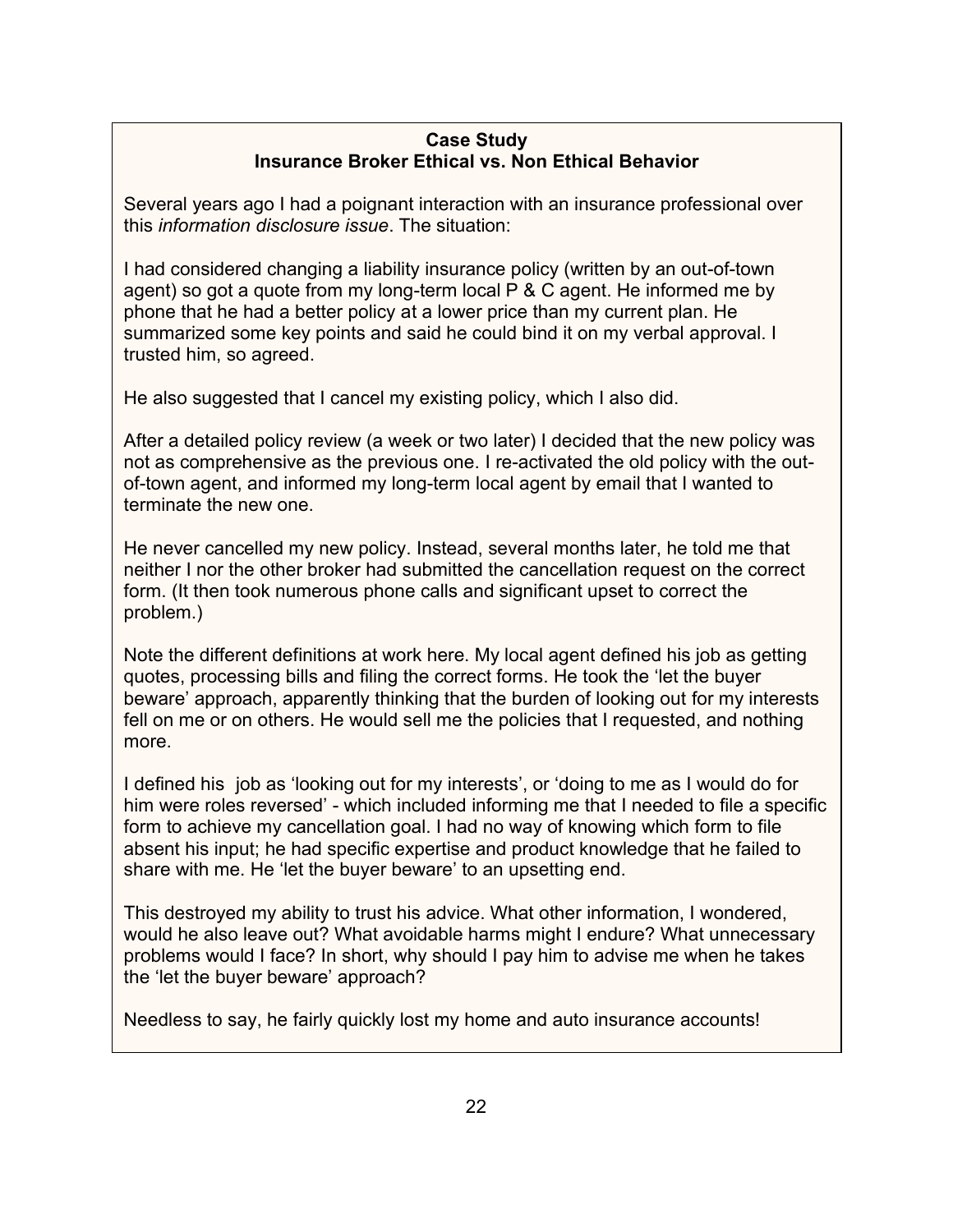## **Unequal Knowledge about Health Insurance**

What does 'unequal knowledge about the healthcare system' mean?

Brokers typically know a great deal more about our healthcare system than do their clients. Among the areas of broker expertise:

- Underwriting guidelines
- Provider cost data (at least rough and crude measures)
- Outcome data (again, rough and crude measures)
- Treatment complication data (assuming a well informed broker)

Brokers typically know much more about our healthcare system than their clients do. Brokers, for example, read industry journals and understand underwriting practices. Their clients, typically, do not.

Is a health insurance broker like the car mechanic above who has specialized knowledge? Is he like the P & C broker who failed to share his expertise with me? What disclosure responsibilities does a health insurance broker have?

We suggest adopting the 'do your fellow a favor' ethical position, based on the Judeo-Christian roots described above. This has served as the moral and ethical foundation of western civilization for thousands of years.

## **Business Ethics = Business Efficiency**

Ethical Practices = Good Customer Service

Traditional ethics equates business ethics with business efficiency. The ethical standards are really instructions for successful businesspeople.

This approach follows directly from the two fundamental ethical dictates of Judeo-Christian religions described above: 'Do unto others as you would like done to yourself' and 'Love thy neighbor as yourself'.

Effectively, this means sellers should give clients excellent advice about the products they are selling.

In doing this, traditional ethics advises us to educate our clients as we would like them to educate us, were conditions reversed.

If everyone followed these ethical principles, in other words, we would have a very well functioning business economy. The principles can be seen as a manual for how to prosper in business. We'll read its various ethical teachings in this light.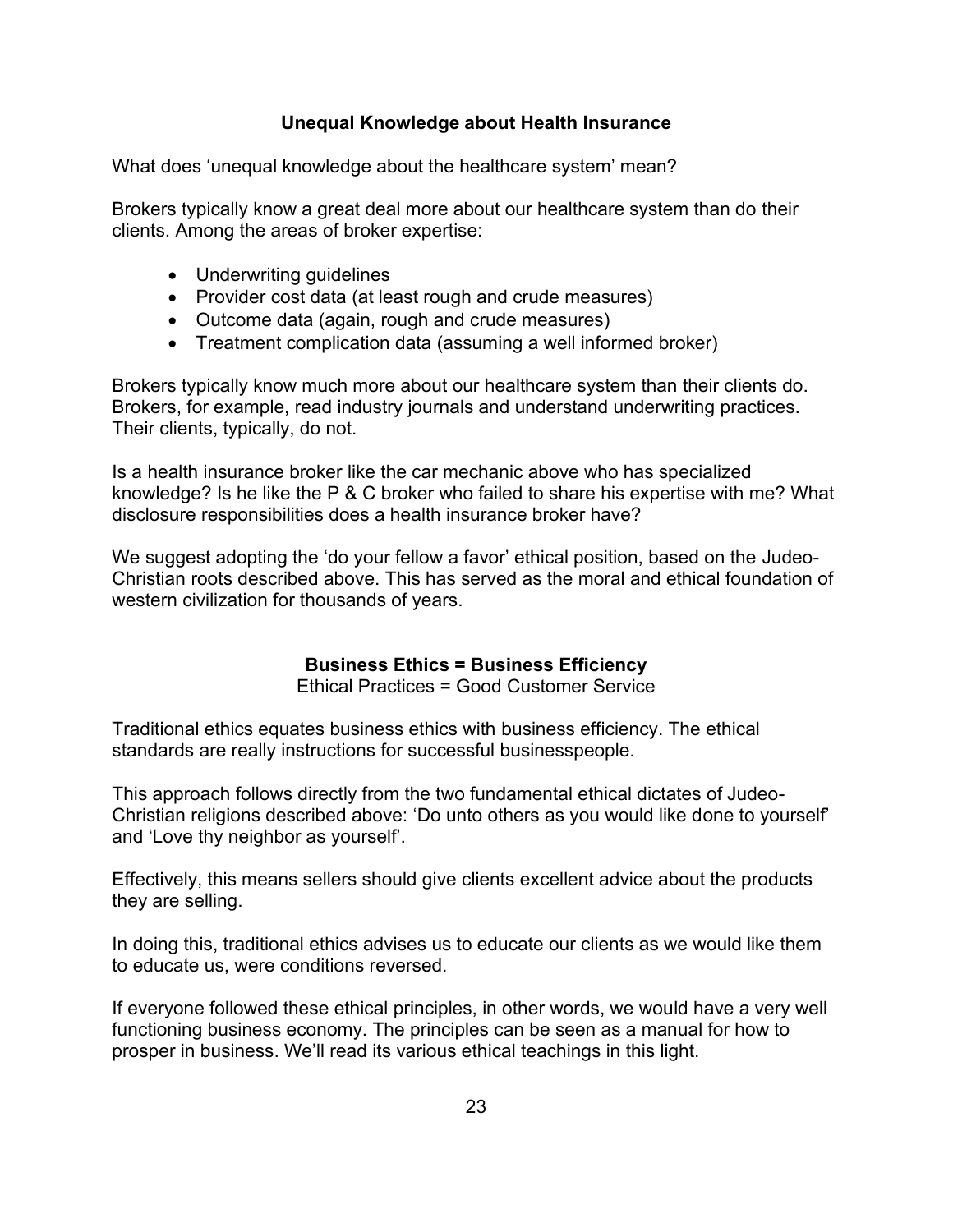Ethical sellers – i.e. those who follow these traditional principles - would not have to prove their honesty or credibility. They could concentrate, instead, on selling products. This is very efficient: sellers could focus on their income generating activities (i.e. sales) rather than spending time explaining or justifying their personal ethical standards, or establishing personal credibility. They would thus generate higher incomes.

Ethical practices, as we have discussed above, also equal good customer service. Would you prefer to purchase something from a seller who 'lets the buyer beware?' Or would you prefer that the seller 'do you a favor?'

Abraham apparently preferred the latter. His burial plot sellers were, apparently, credible, as there is no mention of him searching for other plot sellers. He did not shop around for a 'better deal'. He was – apparently – satisfied with his seller's ethical positions, and the quality of education they offered, so chose to do business with him.

My car mechanic – the one who advises me that my brake pads are thin or that I need a tune up at 100,000 miles – also takes this ethical position. He 'does his fellow a favor' by advising of problems that may occur, so I can fix them promptly. When I find a mechanic like this – who looks out for my interest – I stay with him.

Not so for my long ago local P & C agent. He did not share the mechanic's business approach. He chose to offer the minimum client education and not to inform me of the specific policy cancellation process. He ended up operating his business less one client.

As with burial plot sellers, car mechanics and  $P \& C$  agents, so with health insurance brokers. Brokers who 'do their fellow a favor' act ethically; those who 'let the buyer beware' do not.

## **Is it enough simply to describe the health insurance policy in detail?**

Such a description would include a discussion of copayments and deductibles, preexisting condition exclusions if any, available providers, prescription drug coverage, price etc and then show alternative products and describe them.

Though this may satisfy some customers, it does not satisfy all the ethical dictates discussed above: Simply describing the insurance policy in detail does not satisfy the traditional ethical dictates discussed above.

The broker also has an ethical responsibility to describe policy implications and healthcare systemic problems that may harm the customer.

#### *How Much* **Should Brokers Disclose?**

The question posed in Parchas Shoftim above, in the discussion of *do the fellow a favor* remains: *How much* **should a seller disclose about a product to a customer?**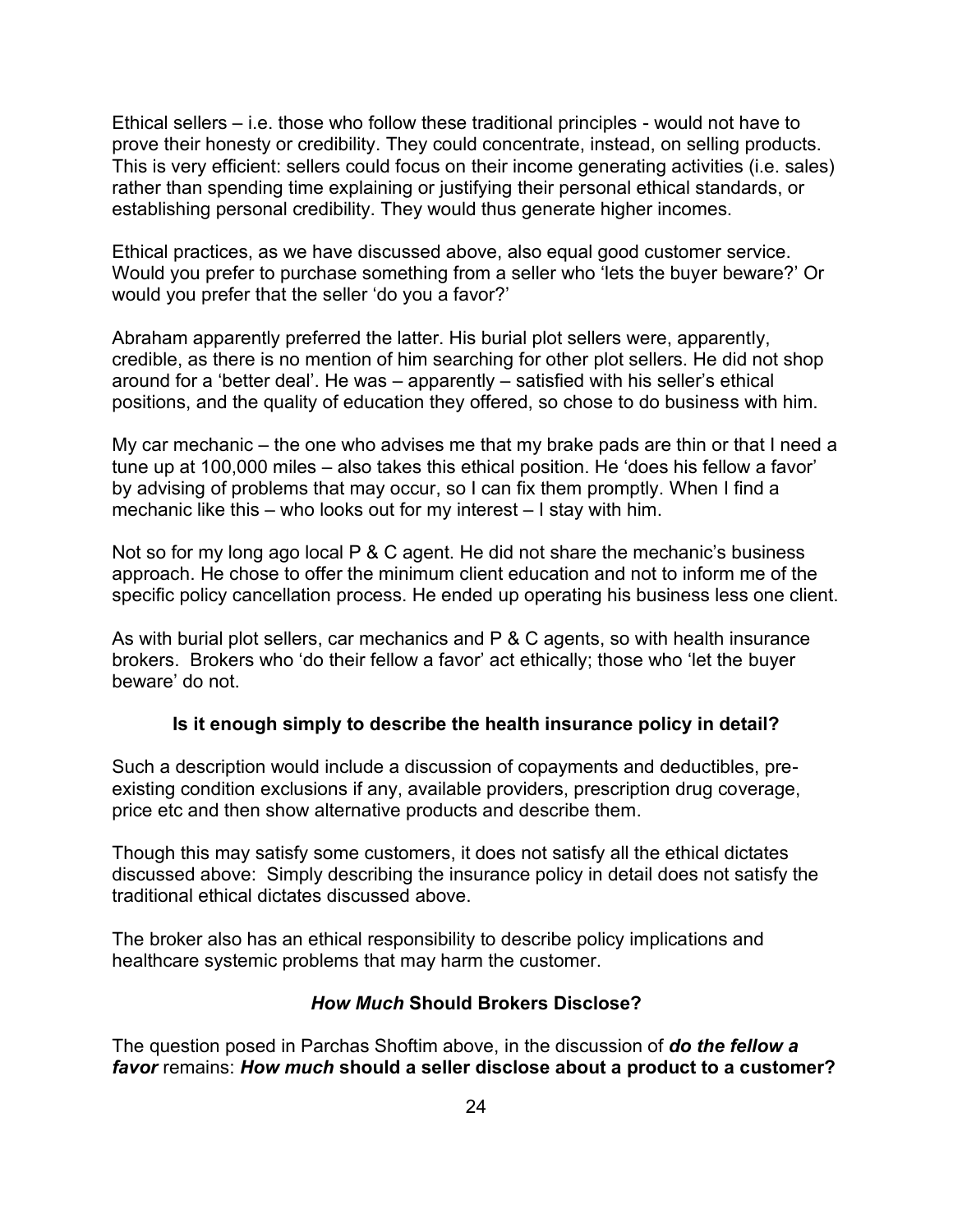It is unclear from Genesis 23 exactly *how much* information Abraham's burial plot seller provided. He apparently provided a great deal, and probably all that was necessary in that circumstance. But we get into a gray area when applying the lessons of Genesis to more complicated transactions, like health insurance policy sales.

## **How Should the Broker Educate the Buyer?**

Clearly a broker should not give medical advice. That's outside the realm of his / her licensed authority.

Rather, we suggest that health insurance brokers have an educational responsibility to offer clients information indicating that, for example, there is a disagreement over the use of back MRIs in the medical community: The ethical broker can advise clients that educational resources exist.

The ethical broker's goal in educating the client: help the client become an informed consumer of medical services. The ethical broker becomes a resource for his/her clients.

## **Some Samples**

Just as a public library makes information on a wide range of subjects available to the general public, so the ethical broker can make information on medical care available to clients.

We have tried this is out in our live classes. One telling example: we distribute information on the rates of Caesarian births by local hospital.

I often start the discussion by asking 'How do you decide which hospital to use for child delivery?' Most women respond that they use the hospital recommended by their obstetrician.

'When do you choose an obstetrician?' I then ask. Answers range from 'I use my gyn for obstetrics, and I've known my gyn for years', to 'I use the obstetrician recommended by my friends, relatives or primary care physician.' In any case, women report that they generally have an obstetrician on board quite early in their pregnancy.

I then present data on the various rates of Caesarian births in different local hospitals. Here's a partial list of Massachusetts hospitals using 2020 data. <sup>10</sup> I've grouped these regionally – Brockton and Weymouth, Salem and Beverly, Clinton and Framingham. See how the chance of C-section delivery changes by hospital even within these fairly narrowly defined geographic regions and among demographically similar towns:

<sup>&</sup>lt;sup>10</sup> Data published by the Leapfroggroup, downloaded April 2021<https://ratings.leapfroggroup.org/>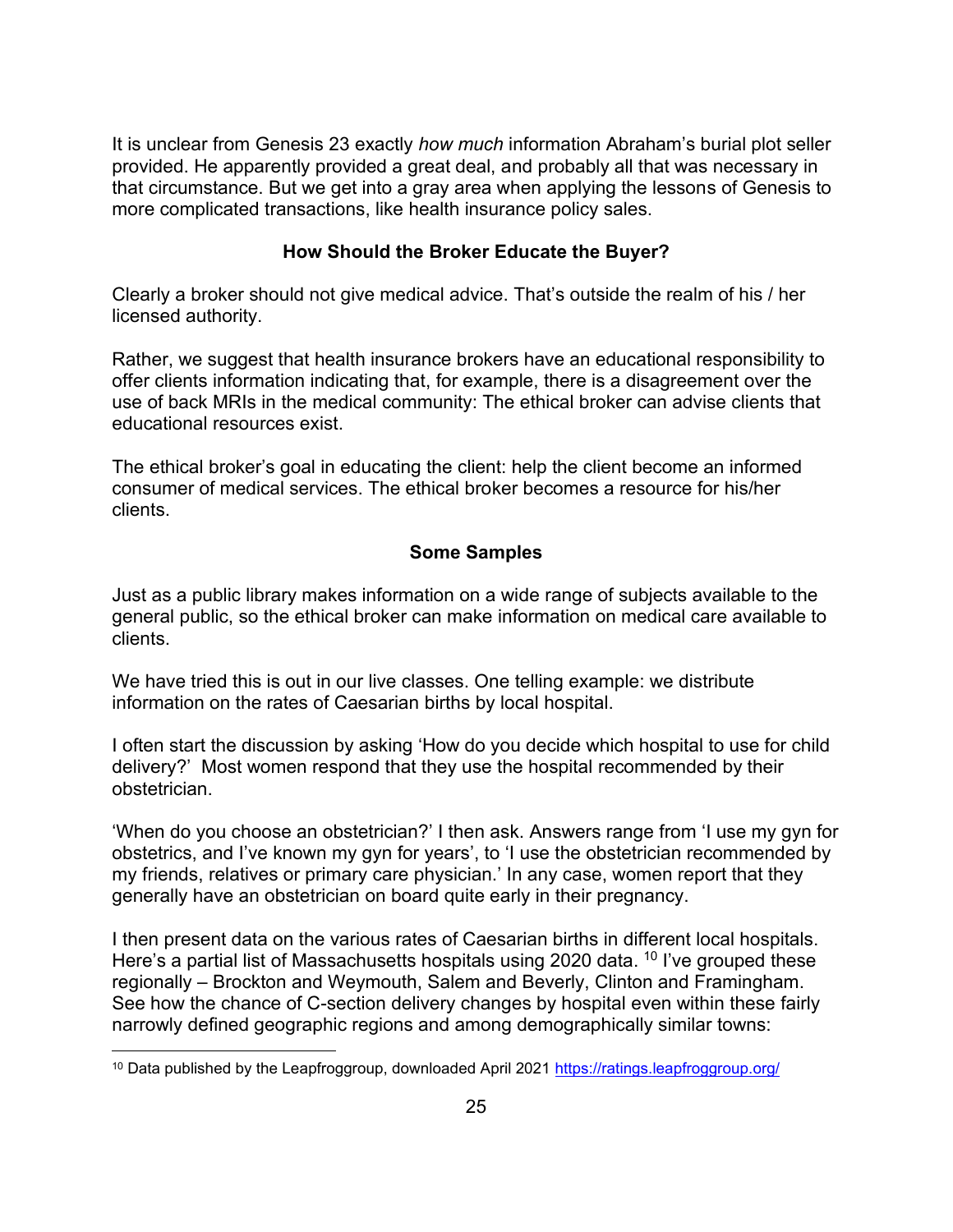| <b>Hospital Name</b>               | <b>Rate of Caesarian Births</b> |
|------------------------------------|---------------------------------|
| Health Alliance - Clinton          | 15.2%                           |
| MetroWest – Framingham             | 26.1%                           |
| <b>Brockton Hospital, Brockton</b> | 14.0%                           |
| South Shore, Weymouth              | 28.7%                           |
| North Shore, Salem                 | 16.2%                           |
| <b>Beverly Hospital, Beverly</b>   | 28.4%                           |

The next comment that typically arises in live classes: there must be medical differences among the patients in those hospitals. For example, women at high risk will use Holy Family more frequently than Heywood.

But wait, I caution. You said that you use the hospital where your obstetrician has admitting privileges. You choose your obstetrician before you had any delivery complication issues (generally). Now you've changed your story!

In fact, the analysis of these treatment rate differences *does not* indicate that women presented with such different medical needs. Rather, according to Dr. Lauren Smith, medical director of the Massachusetts Department of Public Health, the reason for the rate differences include:

A complex array of factors….including how they organize the staffing of their labor and delivery units, what are the resources that might be available.  $11$ 

Patient need differences played a minor role and *did not explain the vast differences in Caesarian rates.*

The New Hampshire insurance department looked into similar C-section rate disparities among New Hampshire hospitals and concluded, in the official report

There are no obvious reasons that explain why c-sections are higher at one NH hospital vs. another … [and] … there does not appear to be a relationship between c-section rates and health status.<sup>12</sup>

Or, stated more bluntly in a 2013 Harvard School of Public Health study

the same woman would have a different chance of undergoing a c-section based on the hospital she chooses <sup>13</sup>

<sup>11</sup> Boston Globe, 6/7/10

<sup>&</sup>lt;sup>12</sup> A Commercial Insurance Study of Vaginal and Cesearean Section Rates at New Hampshire Hospitals, State of New Hampshire Insurance Department, April 1, 2011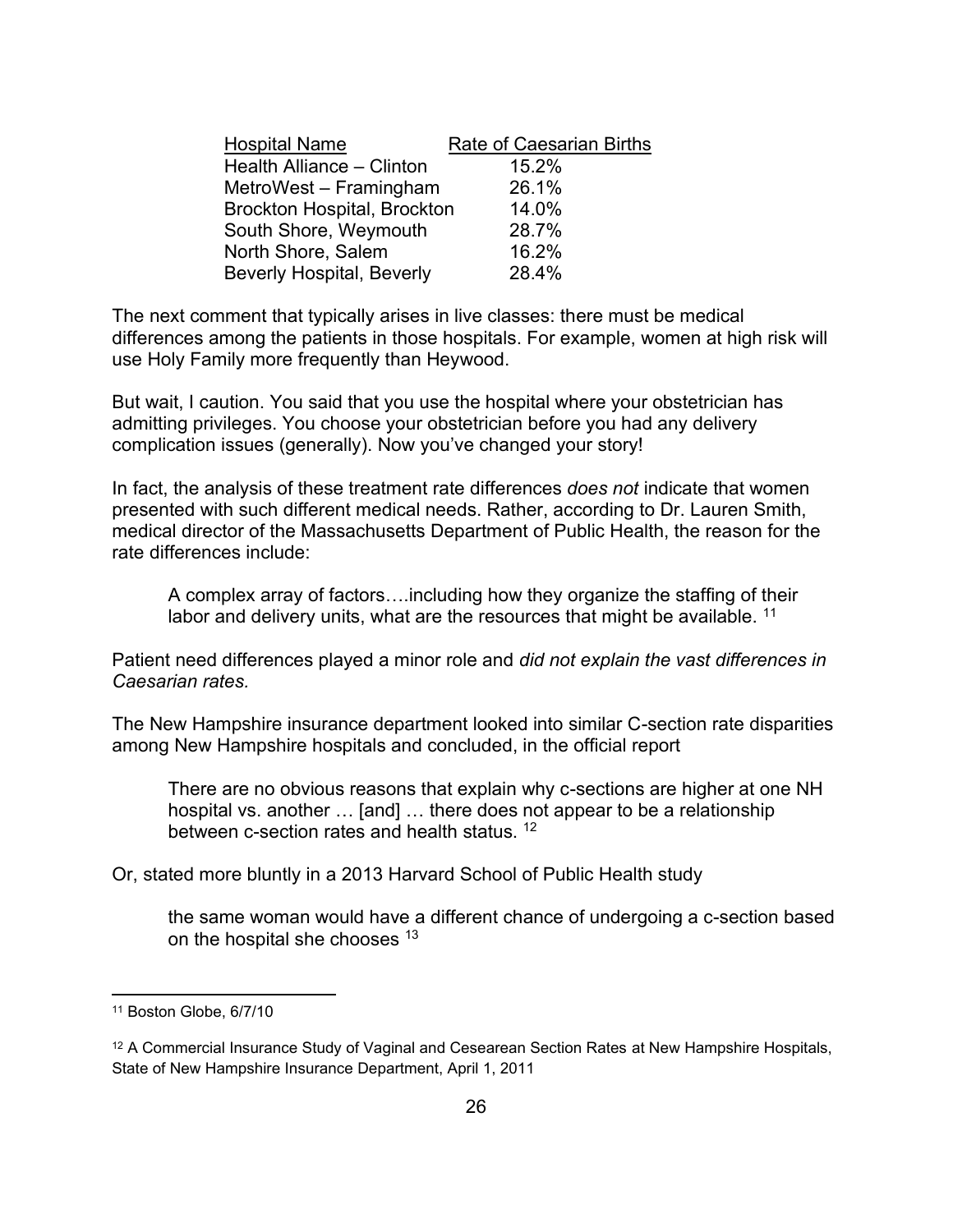Might physicians at some hospitals perform the procedures with which they are the most comfortable and ignore patient presentations that suggest a different treatment is more appropriate?

One hospital might overperform a treatment with which it feels comfortable, while another might underperform one with which it feels uncomfortable. Hospitals might staff up and organize their resources around a particular treatment and then gain a comfort level with it – just as Dr. Smith of the Mass DPH suggests.

Why might a hospital organize itself to perform more or fewer Caesarians? A number of factors may impact on this decision, including financial incentives, religious or philosophical orientations or entrenched hospital bureaucratic interests. Patient need differences, according to the analyses above, play a relatively minor role in all this.

Brokers learning this information in our live classes – especially the pregnant ones – are generally quite astonished. I often ask 'do you think your clients would like to know this?' The typical answer: Yes, of course.

In our ethical terms, these brokers would like to treat their clients as they would like to be treated. They verbalize – though not in so many words – a desire to 'do their fellow a favor'.

<sup>&</sup>lt;sup>13</sup> Pregnant women's likelihood of cesarean delivery in Massachusetts linked to choice of hospitals, Harvard School of Public Health News, March 19, 2013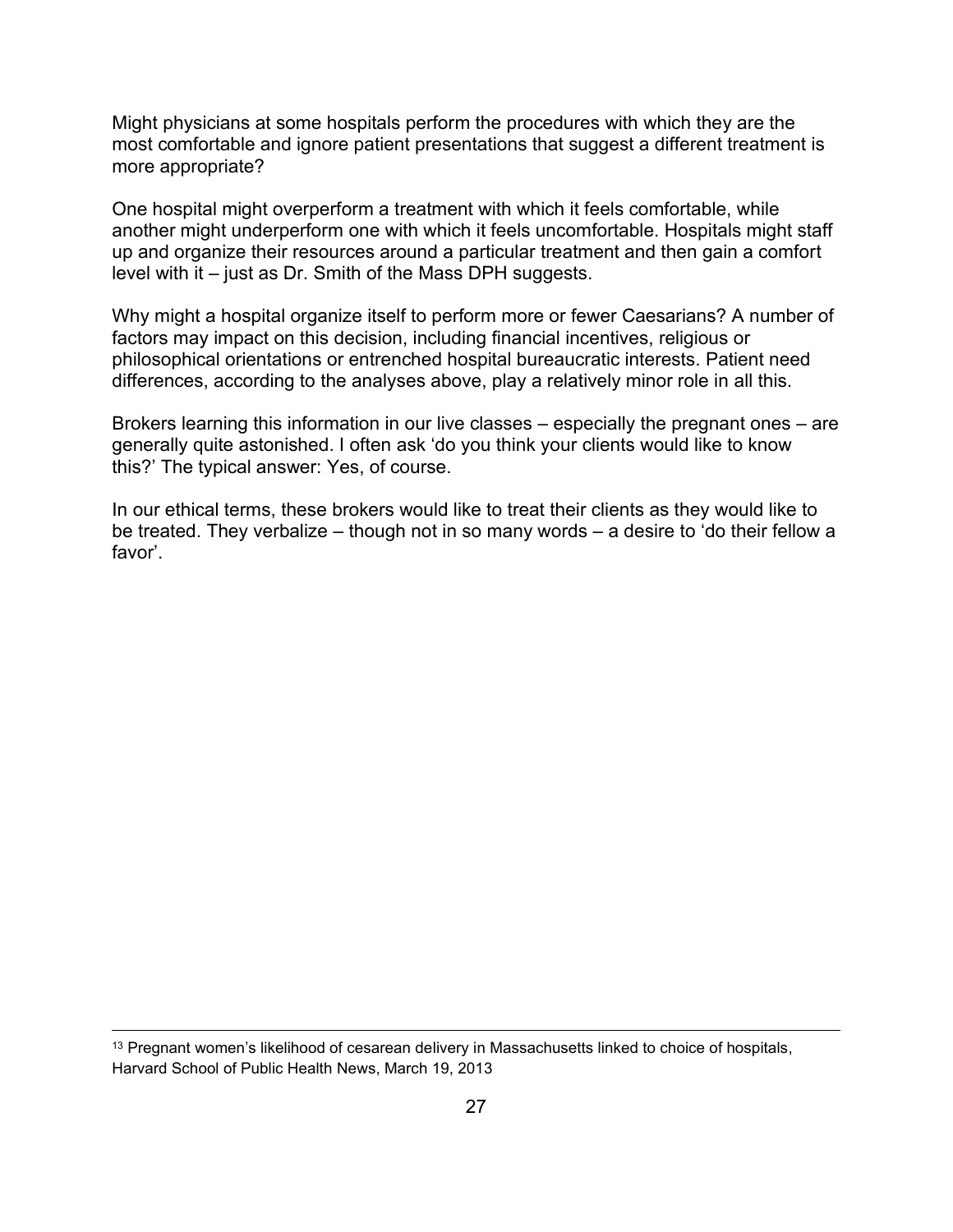## **Review Questions**

Correct answers on next page

1. What does 'unequal knowledge between sellers and buyers' mean?

a. Sales people generally know far more about their product than do consumers, because sales people have specialized education or training in that product, which consumers generally do not have

b. Consumers are generally smarter and more worldly than sales people because they shop for many different kinds of products while the sales person specializes in only one or a few products

c. Consumers have access to much more information (on the internet, for example) than they used to, so today they generally have equal – not unequal – product knowledge today

d. Consumers can comparison shop widely, so generally know more about a specific product than does the sales person

2. What does the ethical concept of 'full disclosure' mean?

a. That the seller has an ethical obligation to disclose everything he/she knows about the product *or the implications of the product*, to the buyer b. That the seller should disclose any and all financial relationships that he/she has with the product supplier *and/or with the buyer*

c. That the consumer should disclose any and all financial relationships that he/she has with the product supplier

d. That both the seller and the buyer should sign a 'full disclosure' document that covers both from potential fraud *and non-disclosure* accusations

3. What does 'let the buyer beware' mean?

a. That the buyer should beware that the seller is probably lying when he/she represents something

b. That the buyer should beware that the seller is probably taping the transaction to protect him/her self in the event of a fraud accusation

c. That the buyer should beware that the product probably contains hidden defects that the seller is not under any legal or ethical obligation to disclose d. That they buyer must do his/her own product research because the seller feels him/her self under no ethical obligation to disclose product details

4. What does 'let the buyer beware' assume?

a. That the buyer understands that the seller is probably lying when he/she represents something

b. That all parties to the transaction have equal abilities to understand the product information available

c. That buyers have a certain minimum level of intelligence

d. That sellers have less than a certain minimum level of intelligence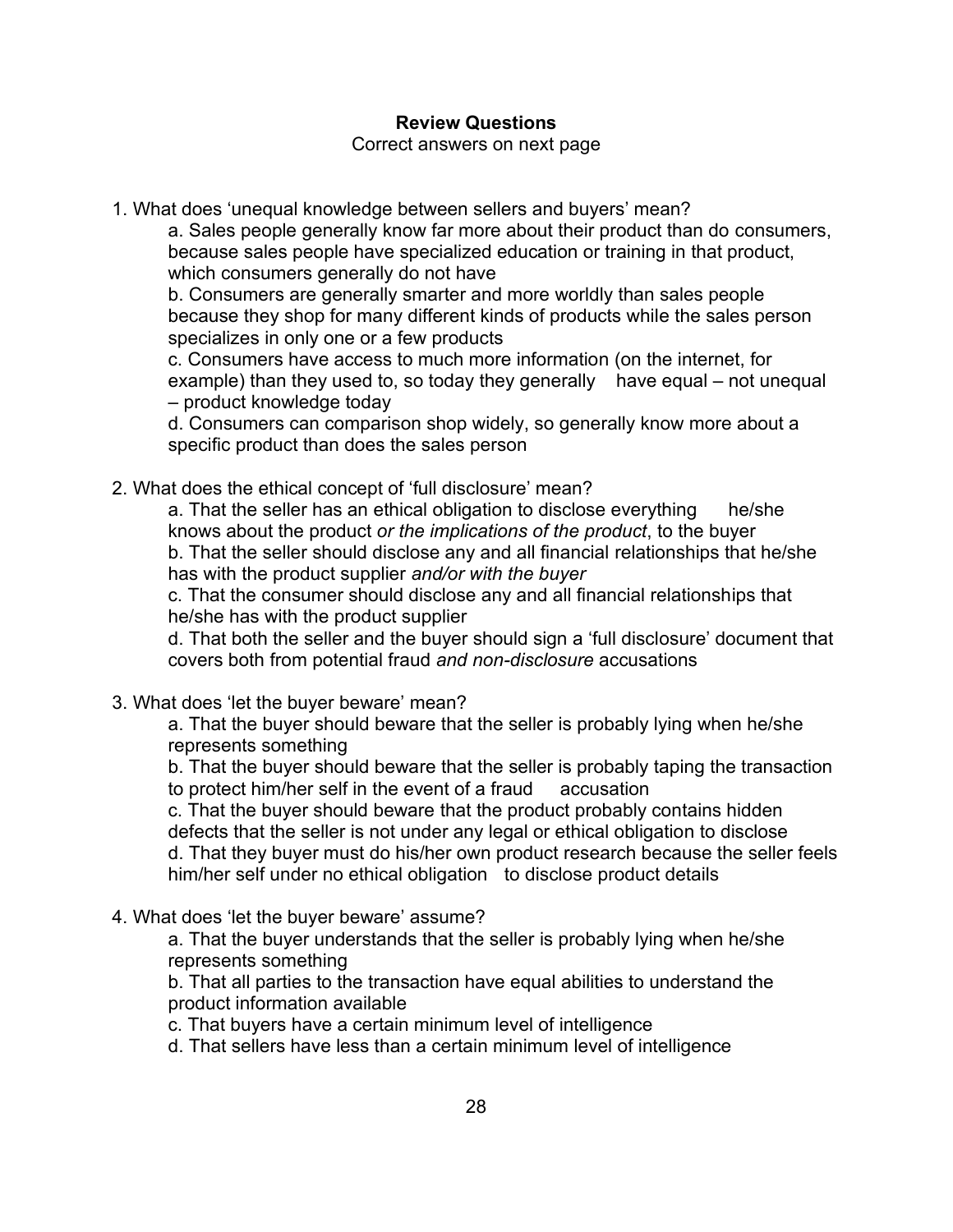5. Is 'let the buyer beware' an ethical or unethical standard?

a. This is an ethical standard

b. This is not an ethical standard. In fact, it is unethical

c. It is only an ethical standard for service type products like health insurance

d. It is generally an ethical standard but is inappropriate for service type products like health insurance

6. What does 'do your fellow a favor' mean?

a. That buyers should help sellers whenever possible

b. That sellers should try to put themselves in the buyer's position, and should educate buyers as they would like to be educated themselves if they were the buyer

c. That sellers should embrace 'the selfishness of Sodom' thus creating a more competitive market

d. That buyers should embrace 'the selfishness of Sodom' thus putting more demands on the seller

- 7. Is 'do your fellow a favor' an ethical standard?
	- a. No
	- b. Yes

c. Only when the buyer figures that the 'favor' is worth less than the product in question

d. Only when the buyer figures that the 'favor' is worth more than the product in question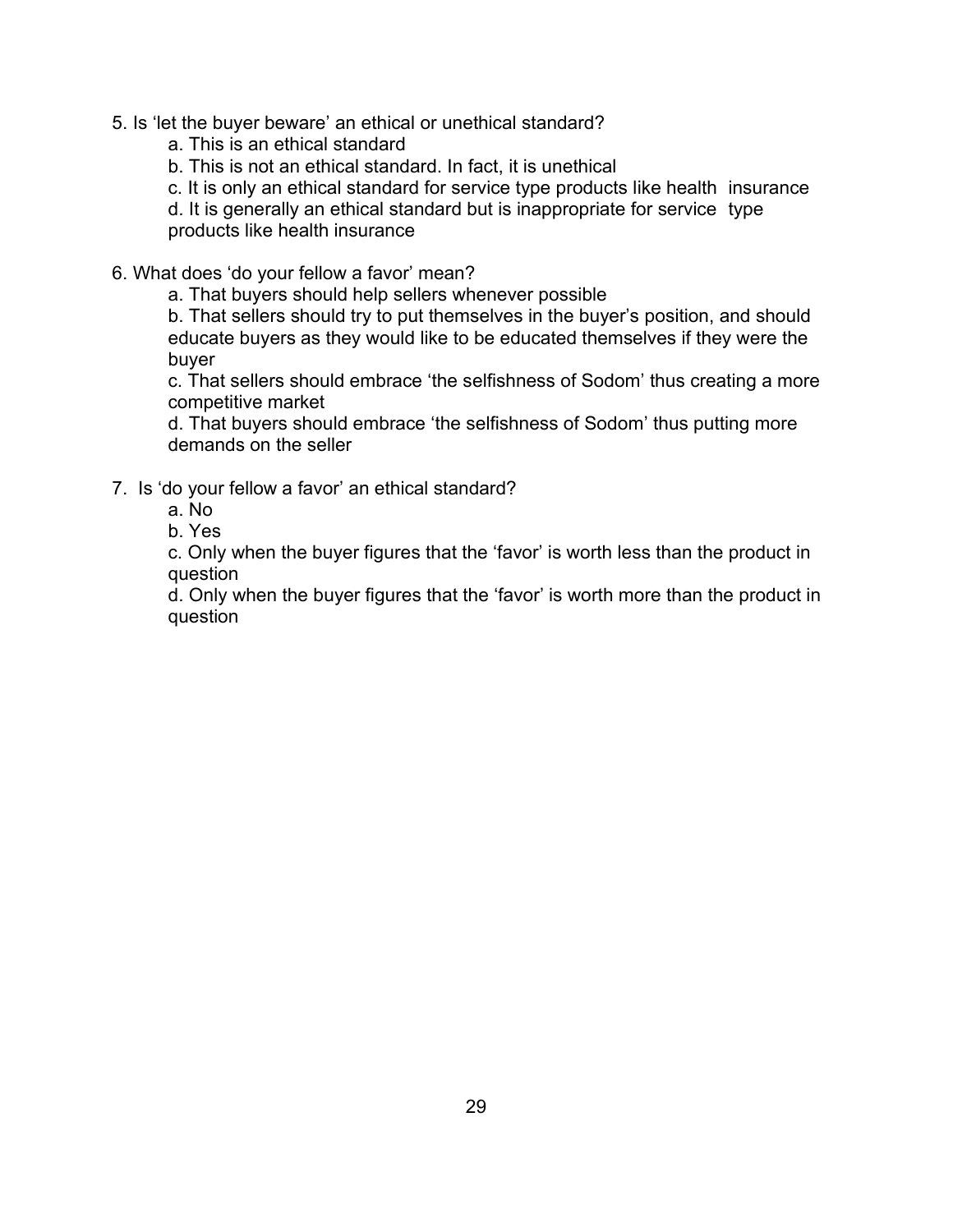#### **Review Correct answers in bold**

1. What does 'unequal knowledge between sellers and buyers' mean?

a. **Sales people generally know far more about their product than do consumers, because sales people have specialized education or training in that product, which consumers generally do not have**

b. Consumers are generally smarter and more worldly than sales people because they shop for many different kinds of products while the sales person specializes in only one or a few products

c. Consumers have access to much more information (on the internet, for example) than they used to, so today they generally have equal – not unequal – product knowledge today

d. Consumers can comparison shop widely, so generally know more about a specific product than does the sales person

2. What does the ethical concept of 'full disclosure' mean?

a. **That the seller has an ethical obligation to disclose everything he/she knows about the product** *or the implications of the product***, to the buyer** b. That the seller should disclose any and all financial relationships that he/she has with the product supplier *and/or with the buyer*

c. That the consumer should disclose any and all financial relationships that he/she has with the product supplier

d. That both the seller and the buyer should sign a 'full disclosure' document that covers both from potential fraud *and non-disclosure* accusations

3. What does 'let the buyer beware' mean?

a. That the buyer should beware that the seller is probably lying when he/she represents something

b. That the buyer should beware that the seller is probably taping the transaction to protect him/her self in the event of a fraud accusation

c. That the buyer should beware that the product probably contains hidden defects that the seller is not under any legal or ethical obligation to disclose

d. **That they buyer must do his/her own product research because the seller feels him/her self under no ethical obligation to disclose product details**

4. What does 'let the buyer beware' assume?

a. That the buyer understands that the seller is probably lying when he/she represents something

## b. **That all parties to the transaction have equal abilities to understand the product information available**

- c. That buyers have a certain minimum level of intelligence
- d. That sellers have less than a certain minimum level of intelligence
- 5. Is 'let the buyer beware' an ethical or unethical standard?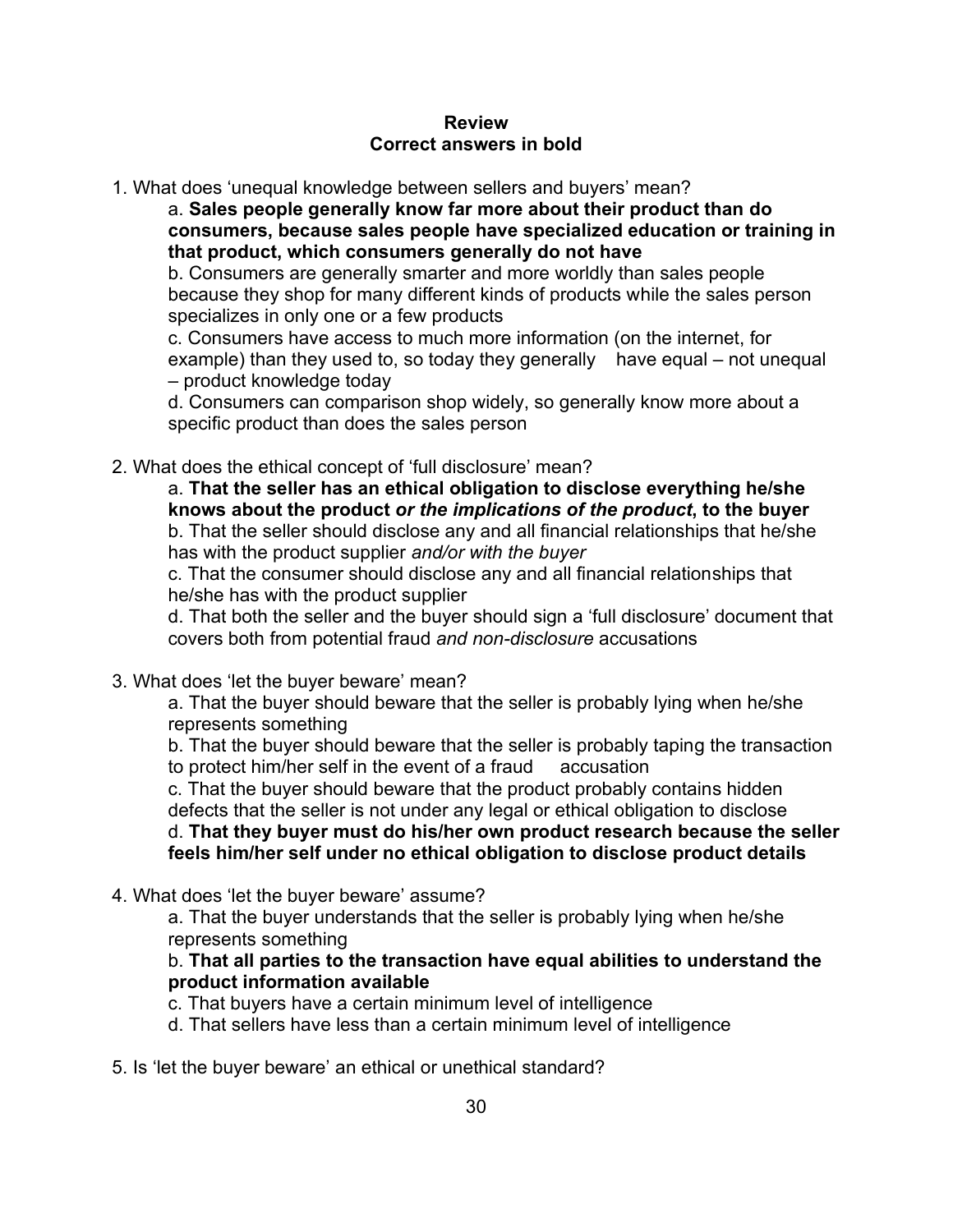a. This is an ethical standard

#### b. **This is not an ethical standard. In fact, it is unethical**

c. It is only an ethical standard for service type products like health insurance

d. It is generally an ethical standard but is inappropriate for service type products like health insurance

#### 6. What does 'do your fellow a favor' mean?

a. That buyers should help sellers whenever possible

b. **That sellers should try to put themselves in the buyer's position, and should educate buyers as they would like to be educated themselves if they were the buyer**

c. That sellers should embrace 'the selfishness of Sodom' thus creating a more competitive market

d. That buyers should embrace 'the selfishness of Sodom' thus putting more demands on the seller

### 7. Is 'do your fellow a favor' an ethical standard?

- a. No
- b. **Yes**

c. Only when the buyer figures that the 'favor' is worth less than the product in question

d. Only when the buyer figures that the 'favor' is worth more than the product in question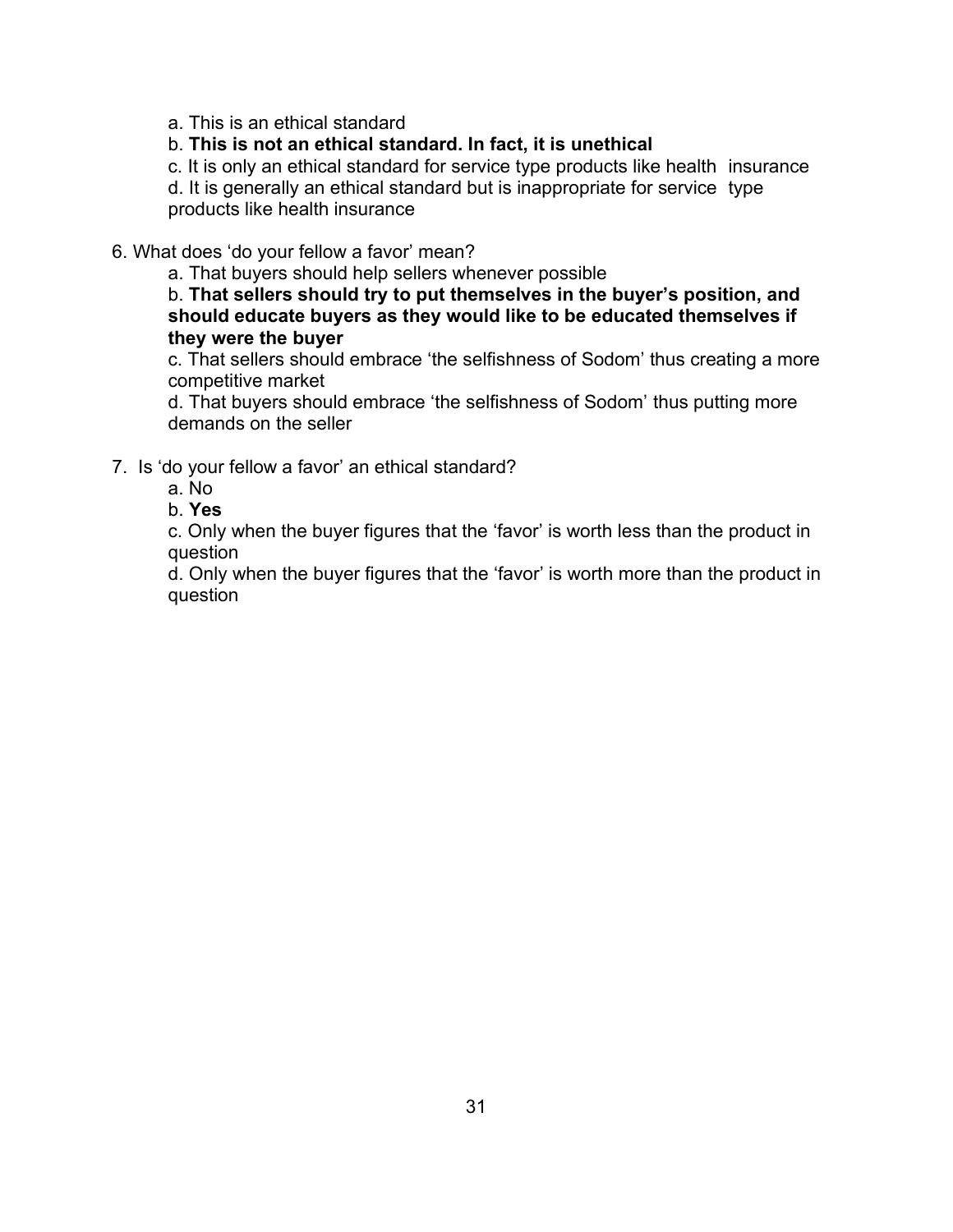#### **Some Ethical Advice Issues The problem of treatment variation**

Geographic treatment variation means that the *same* patient, with the *same* medical condition, might receive *different* care in *different* geographical regions.

In other words, a retiree living in Fort Myers, Florida and experiencing lower back pain, for example, is about twice as likely to have back surgery as the same person living in Miami<sup>14</sup>

Or a woman diagnosed with early stage breast cancer is about 40% more likely to have a mastectomy in Connecticut than in Massachusetts. <sup>15</sup>

How can this be?

## **Treatment Variation and the Broker's Ethical Advisory Role**

Below, we'll explain why treatment variations exist. But first, we seek to make two key points to brokers:

1. No region of the US suffers from a lack of medical resources, though in some rural areas people need to travel longer to receive care than do urban dwellers.

This suggests that treatment intensity above the minimum may be unnecessary and wasteful, potentially causing more harm than patient benefit.

2. No entity in the US healthcare distribution system has a specific responsibility to inform patients of this situation. Indeed, many healthcare providers are either ignorant of this or have financial incentives (fee for service) to provide more care.

Note how the broker shares long-term financial interests with the employer-client. The client may switch carriers and change provider networks while staying with the same broker.

As such, the broker wants his/her clients to receive the best medical care, at the best possible price, over the long term.

The broker may have an ethical reason ('do your fellow a favor') and a financial reason (remember how Judeo-Christian teachings equate business ethics with business efficiency) to advise patients about the risks of treatment variation.

<sup>14</sup> https://data.dartmouthatlas.org/surgical-discharges/#by-year

<sup>15</sup> https://data.dartmouthatlas.org/surgical-discharges/#by-year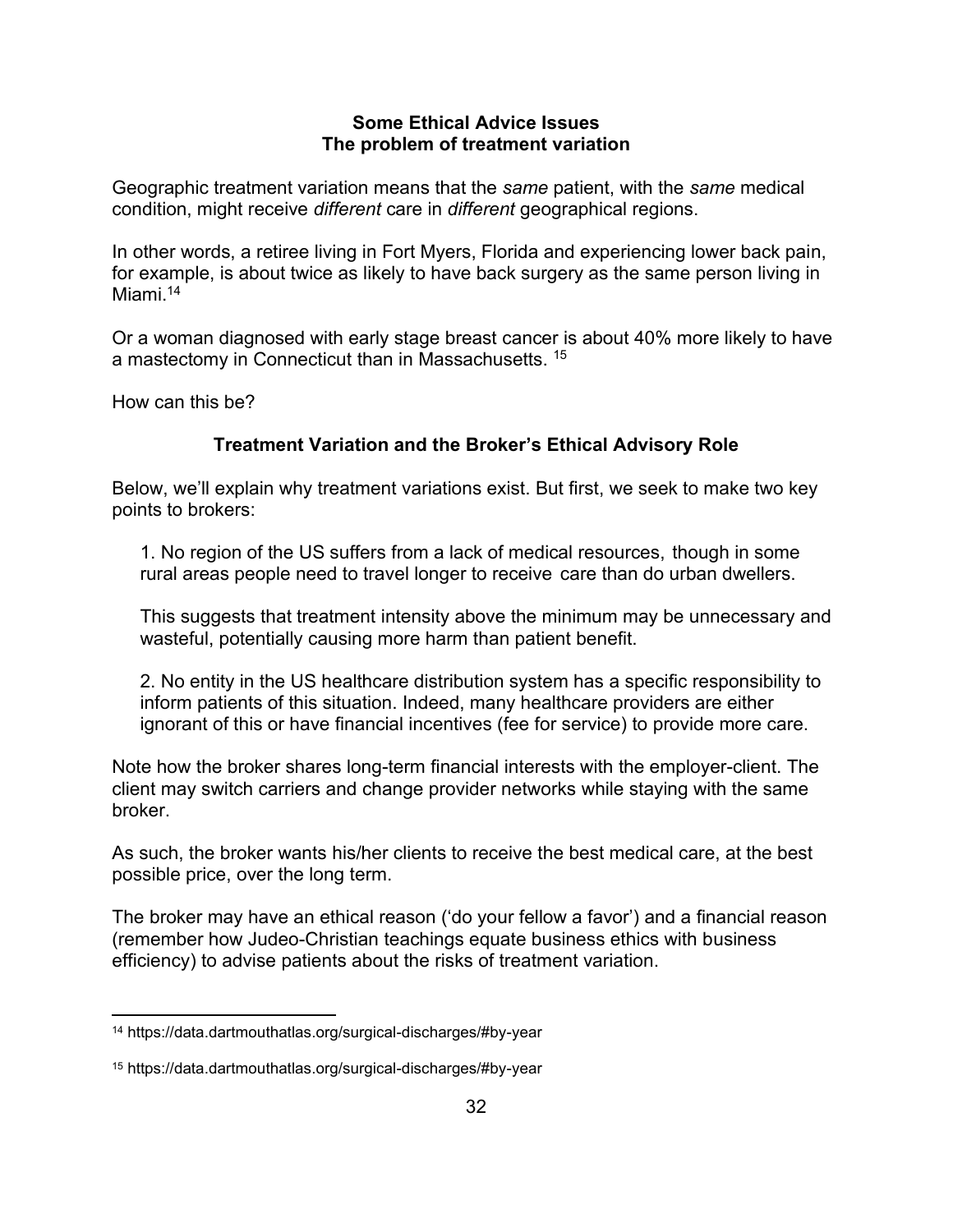## **Why Variations Exist**

Perhaps the key source of geographic treatment variation data is the Dartmouth Atlas of Healthcare, which uses Medicare data to determine the amounts of medical care received in different regions of the US. The Atlas describes and documents the vast variations in medical care available to patients in the US. You can access this information at [www.DartmouthAtlas.org.](http://www.dartmouthatlas.org/)

One reason for variations in medical treatment between regions is the supply of medical resources – i.e. hospital beds per capita, radiological equipment per capita, specialists per capita, etc.

Here's how the Dartmouth Atlas described this situation for many years (the site has recently been updated without this useful explanation):

Regional variation in capacity reveals the irrational distribution of valuable and expensive health care resources. Capacity represents the capital investments and labor that permit the delivery of medical services.

Two types of capacity determine the majority of health care costs.

The first is hospital capacity, including the number of general and intensive care beds, imaging devices, and procedure suites like operating rooms and cardiac catheterization labs.

Health care labor is the second and related component of capacity, and includes the physicians, nurses, allied health professionals and administrative staff who work in hospitals and physician practices.

Unfortunately, the distribution of capacity fails to reflect the regional need for health care, either for beds or for physicians and hospital staff.

Even after controlling for differences in age and sex, some regions had more than twice the number of beds per capita than other regions.

More beds means that patients are more likely to receive their care during a hospital admission, with greater costs, and a higher likelihood of hospitalacquired infections and medical errors.

Higher physician supply offers little benefit in population health or in patients' satisfaction with access to care and with the care received.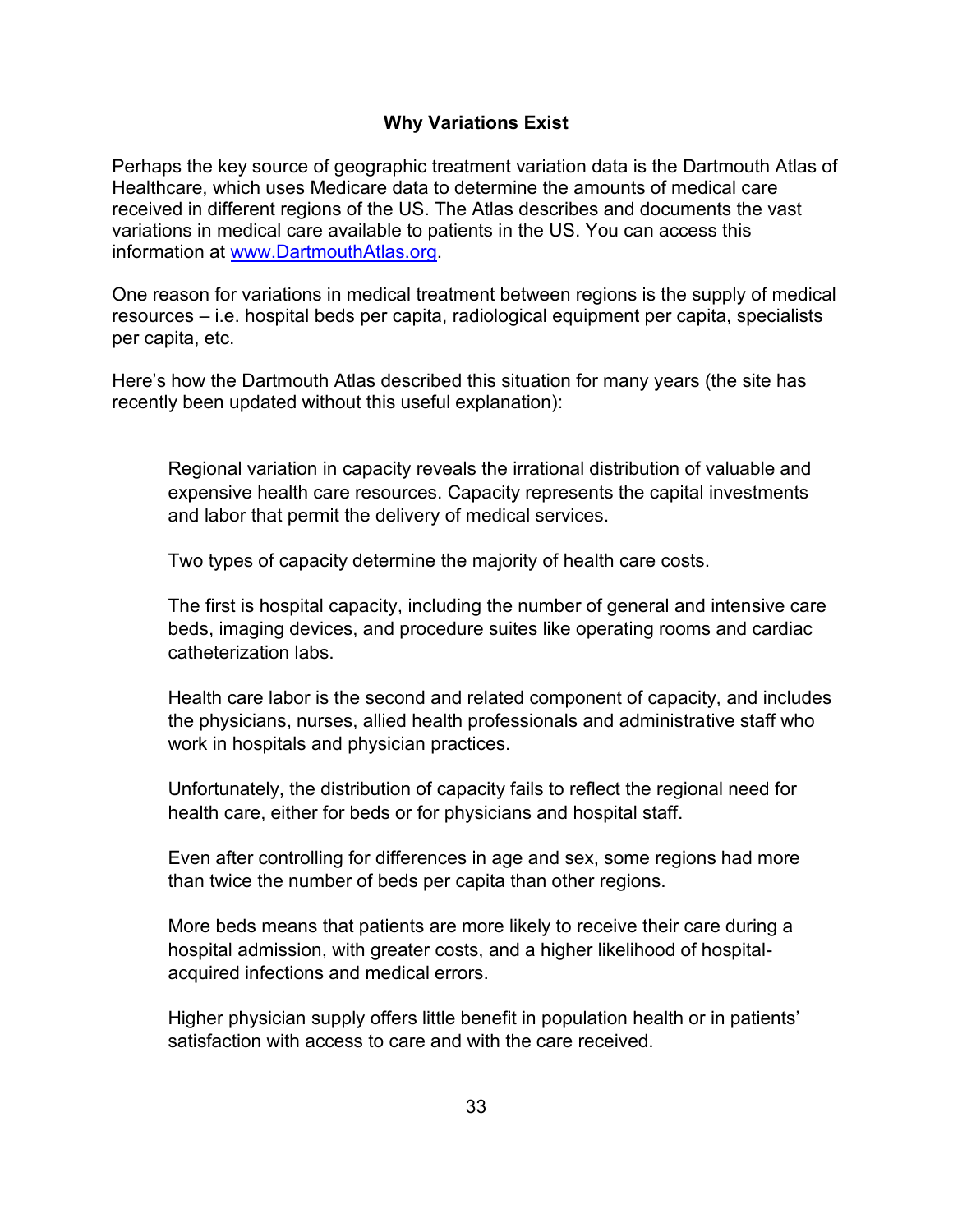In other words, as the supply of hospital beds increases, the number of patients admitted also increases…but outcomes, as measured by mortality rates, speed at which patients return to functional status or patient satisfaction with medical care do not improve.

In fact, the mortality rates go *up* as patients receive more medical care, not down!

Here's Elliott Fisher of Dartmouth Medical School, describing how regional spending rates vary, along with mortality rates:

For every 10% increase in spending [comparing one US region to another], relative risk of death in 5 years increased.<sup>16</sup>

The reason, again: above a certain amount of care (say, the US regional minimum), additional medical care increases risks of error, infection or patient fatigue with no concomitant benefit increases.

Note that Fisher and the other Dartmouth studies work primarily with Medicare data, as that's the most comprehensive US healthcare data source available.

Why might regions with more hospital beds and physicians per capita of the population provide more medical care?

## **Roemer's Law**

Researchers have studied the impact of bed supply on hospitalization rates since the 1950s, at least. The pioneer of this research, Dr. Milton Roemer, first studied the impact of expanding the bed supply in a study of an upstate New York town in 1957 –  $8.17$ 

Here's what Roemer found: in 1957 this town (Roemer doesn't name it, so unfortunately, we can't verify his data) had one general hospital with 139 beds. The average daily occupancy was 108 (78%) suggesting some excess bed capacity.

The hospital was apparently satisfying the medical needs of this community reasonably well. Roemer based this conclusion on his reading of the local newspapers, which reported few, if any, stories about inadequate hospital resources.

In 1959, the town opened a new general hospital with 197 beds. Roemer doesn't explain why, but notes that there was no population change, no new industries moving to town and no major disease epidemics. Apparently the town took advantage of some financing available to build a new hospital and close the old one.

<sup>&</sup>lt;sup>16</sup> Fisher, Implications of Regional Variations in Medicare Spending Part 2, 2003

<sup>17</sup> Milton Roemer, Bed Supply and Hospital Utilization: A Natural Experiment, Hospitals, 35 (1961)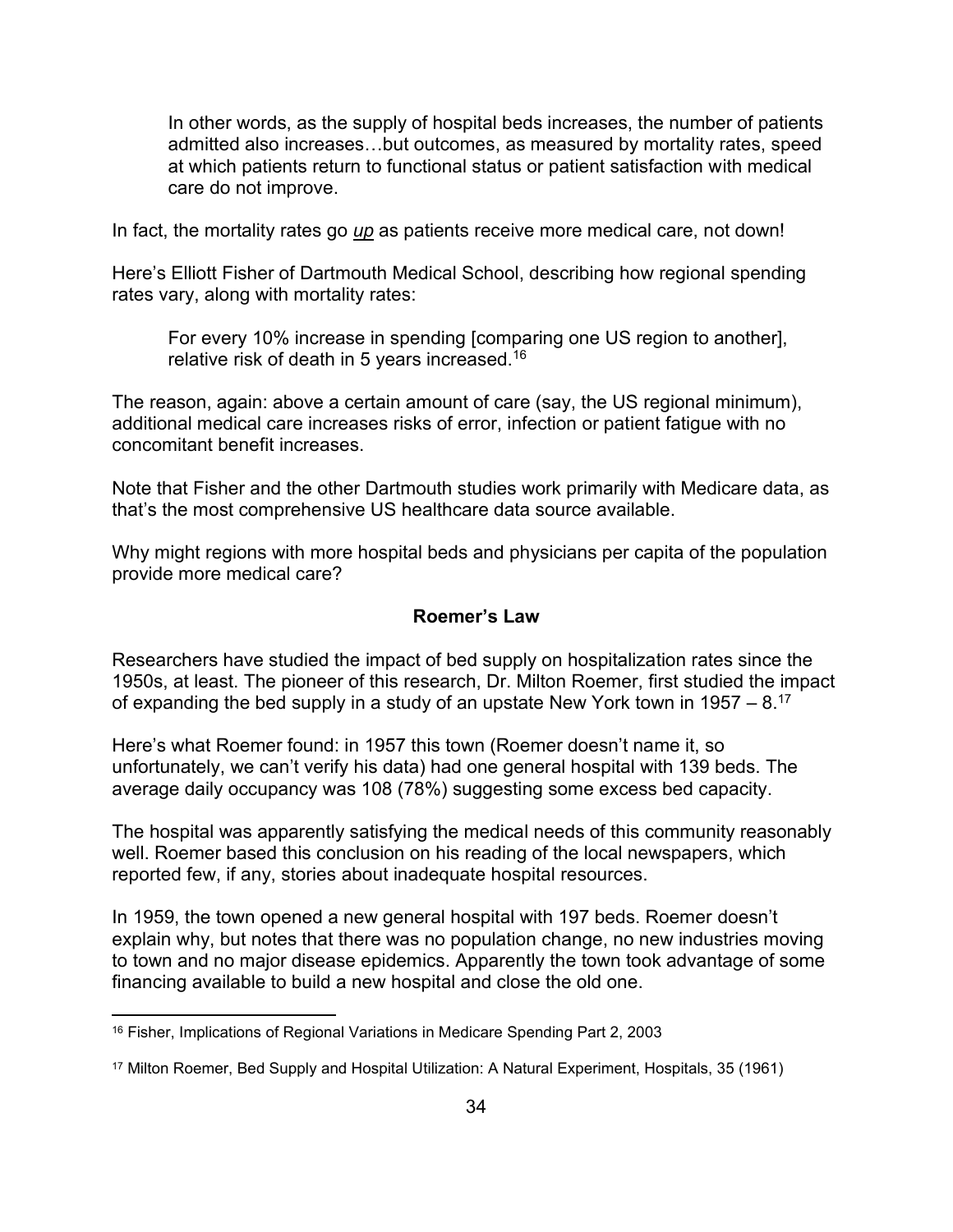Almost overnight, the hospital occupancy grew to 137 – a 26% increase!

Roemer suggested that physicians responded to this increased bed supply by hospitalizing patients in 1959 that they would not have hospitalized in 1958.

His conclusion: 'the supply of hospital beds in a community or state is the major determinant of the hospital utilization.' The amount of treatment variation due to bed supply: about 26%.

Roemer's Law – that a hospital bed built is a hospital bed occupied – suggests that the availability of excess hospital beds may account for 26% of all US healthcare spending.

## **Other Studies Reinforce Roemer's Conclusion**

Fisher, in his major 2003 studies, concluded that

Up to a third of medical care is devoted to services that do not provide any detectable benefit.

He studied the distribution of medical resources by region, and compared patient treatment patterns and mortality rates. His studies have not been refuted. Indeed, other researchers have found the same expenditure patterns.

Here, for example, is a comparison of Medicare spending in El Paso and McAllen, Texas, using 2006 data: <sup>18</sup> I quote this study for 2 main reasons. First, it's thorough and targeted, useful for our purposes. Second, when Warren Buffet read it, he contacted the author and ultimately hired him to work on Buffet's healthcare reform initiative, Haven.

Average Medicare spending/capita, McAllen: \$14,900 Average Medicare spending/capita, El Paso: \$7,500

McAllen Medicare beneficiaries had, compared to El Paso:

50% more specialist visits 20% more abdominal ultrasounds 30% more bone density tests 60% more stress tests with echocardiography 2/3 times more pacemakers, cardiac bypass operations and coronary artery stents

Yet the McAllen demography appeared virtually identical to the El Paso demography, with no significant mortality or longevity differences:

<sup>18</sup> Atul Gawande, Cost Connundrum, New Yorker, September 2009.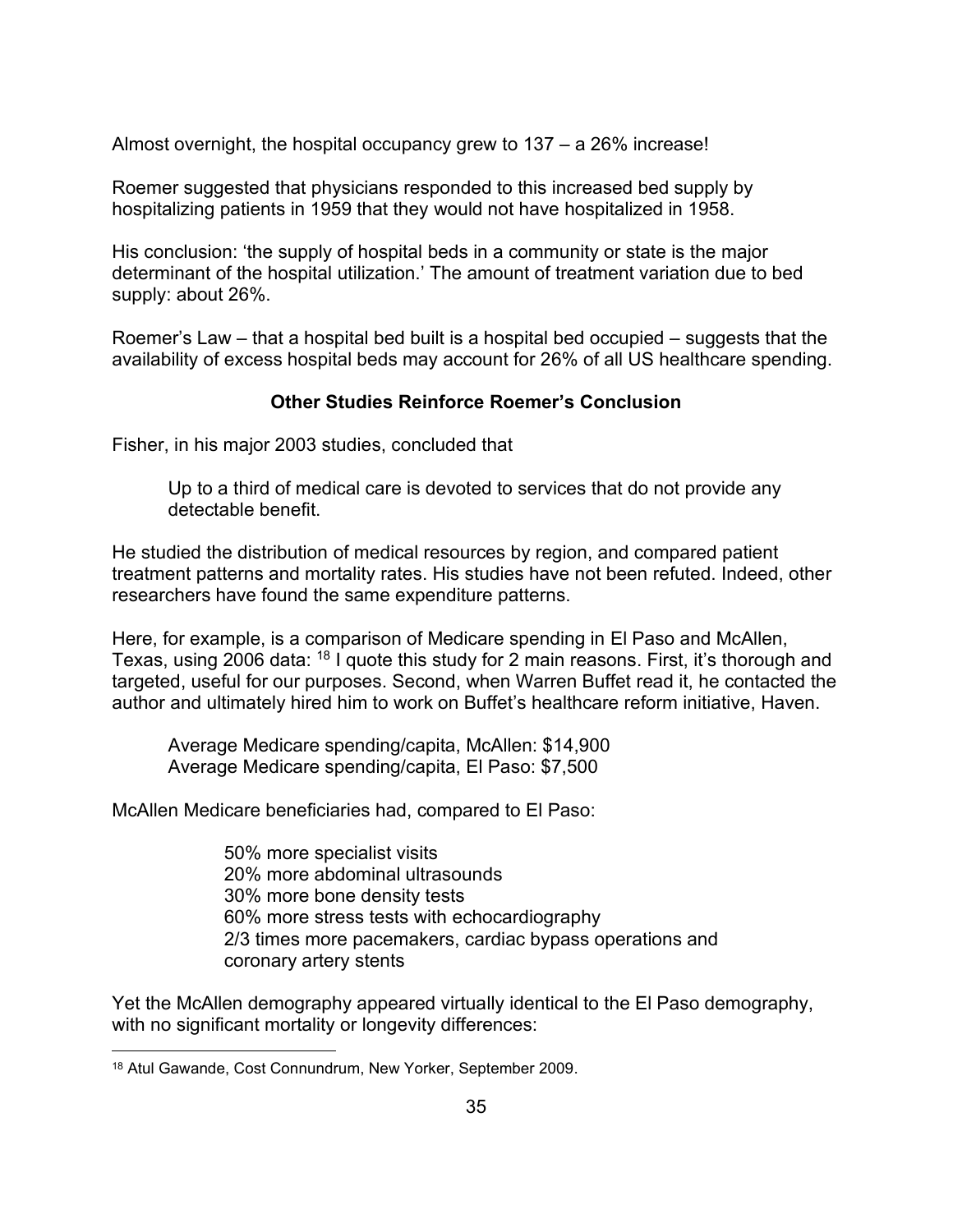|                          | McAllen    | El Paso    |
|--------------------------|------------|------------|
| Average household income | \$40K      | \$36K      |
| Poverty rate             | <b>27%</b> | <b>27%</b> |
| % Hispanic               | 80%        | 77%        |

Why do McAllen Medicare recipients get more medical care than El Paso folks? The answers appear to include (a) regional treatment norms and (b) the availability of medical specialists.

## **Would Your Clients Like to Know This?**

The number of acute care beds and specialists varies significantly by region, even if the population demographics do not.

Here, for example, is a map showing the number of acute care beds per 1000 of population. The darker colors indicate more beds.<sup>19</sup>



<sup>&</sup>lt;sup>19</sup> Dartmouth Atlas [Capacity\\_Report\\_2009.pdf](file:///C:/Users/gfrad/Downloads/Capacity_Report_2009.pdf)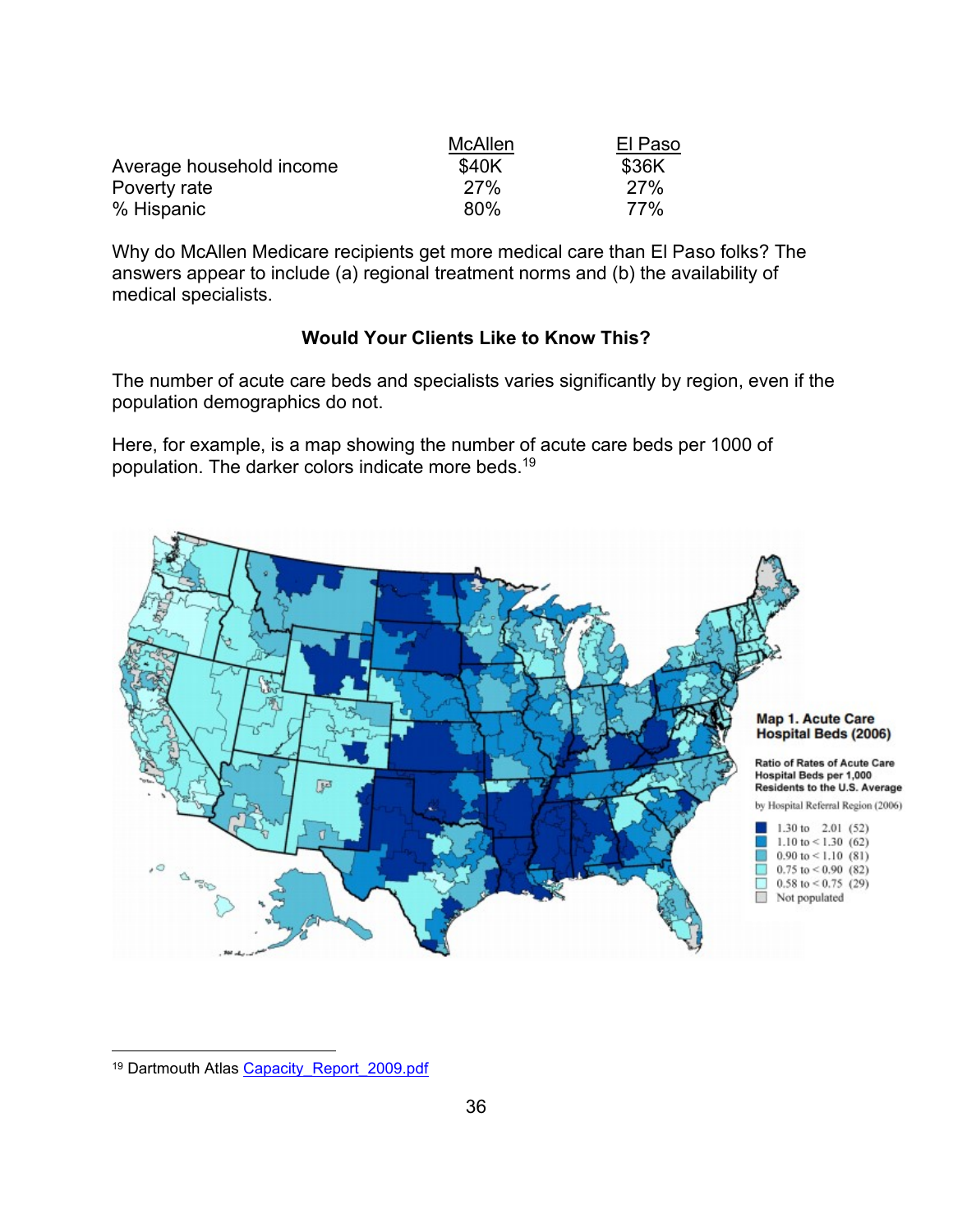Regions with more medical resources available tend to have higher utilization and spending according to Roemer's Law. The Dartmouth researchers found that this played out in practice: the greater the hospital bed supply, the more hospitalizations in a region…but not better patient outcomes.

Here's Fisher again, from his same studies:

we found no evidence that the pattern of practice observed in higher spending regions led to improved survival, slower decline in functional status or improved satisfaction with care.

Thus the amount of medical care received by people in the higher spending regions does not impact positively on patients.

Somewhat depressingly, the physician workforce grows more quickly than does the US population with about 60% of the new physicians being specialists.

Here's a map showing specialist distribution in the US, 2006, the most recent available on the Dartmouth Atlas.



See how there are more specialists per 100,000 people in Washington DC, New York, New England and the west coast. This was the same situation as 10 years before.

Why?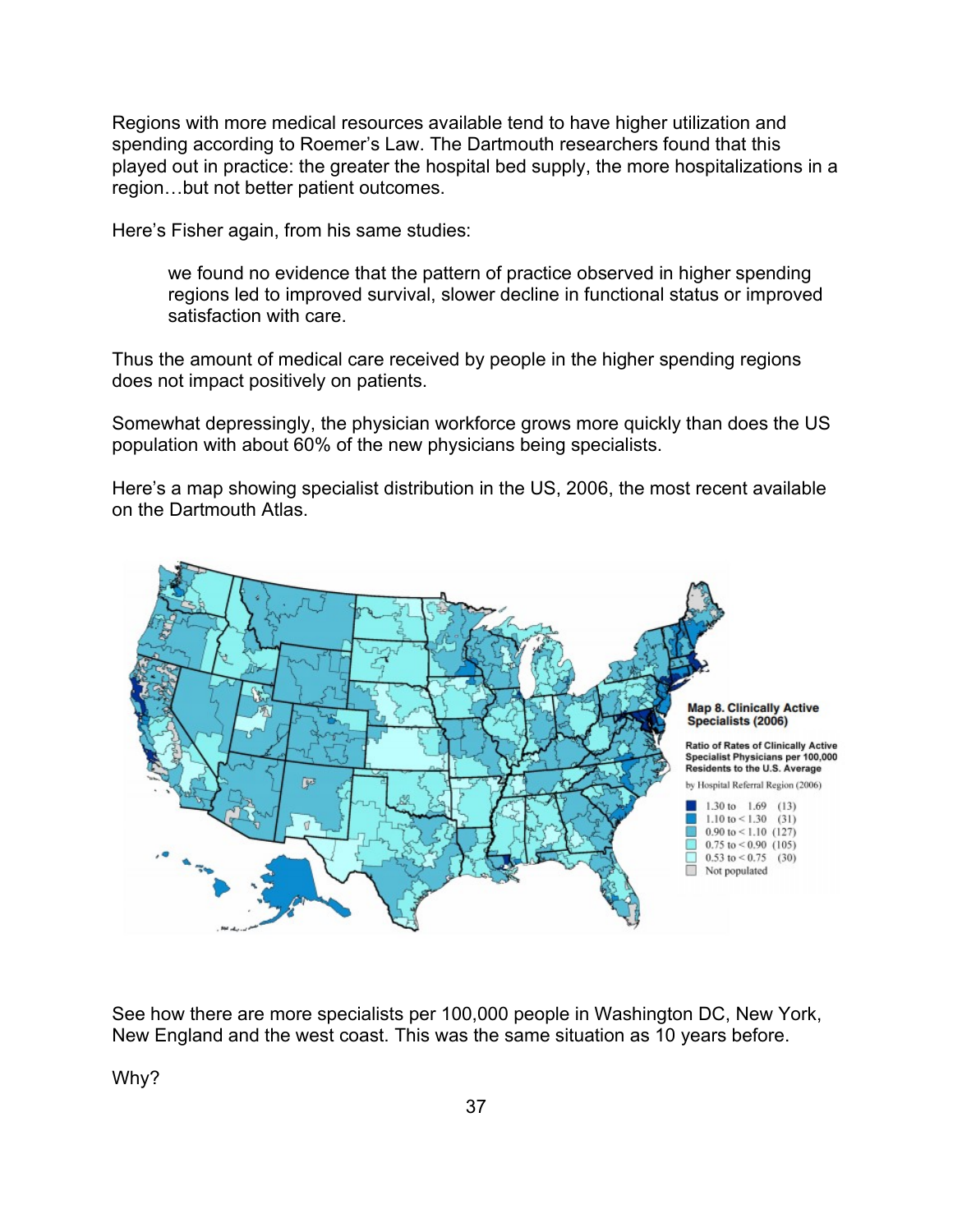Two researchers from Dartmouth, Katherine Baicker and Amitabh Chandra suggest that:

underlying population risk (i.e. disease factors) does not seem to drive the presence of specialists and that outcomes are not improved by increased access to these specialists.  $^{20}$ 

In other words, specialists like to settle in affluent communities near the teaching hospitals where they trained, not in regions with higher disease rates – i.e. based on patient demand for their services. They set up their shops in regions where the local medical culture indicates that patients will access their services and where they like to live.

For patients in regions with high concentrations of specialists, having easy access to a greater number of specialists does not generate better outcomes. Yet – often – this is exactly what your clients want in a health insurance policy: easy access to a wide range of specialists.

Kenneth Thorpe of the Rollins School of Public Health at Emory University takes this one step further. He suggests that having access to more specialists means that patients will use more specialists and that this process may lead to *unnecessarily high mortality rates*. Dr. Thorpe was Deputy Assistant Secretary for Health Policy in the U.S. Department of Health and Human Services from 1993 to 1995. His research shows that

A typical Medicare beneficiary sees two primary care physicians and five specialists working in four different practices…who rarely coordinate the care they deliver. Because of this structural deficiency, patients with chronic illnesses receive only 56% of clinically recommended medical care. That gap in care may explain a nontrivial portion of morbidity and excess mortality. <sup>21</sup>

'Excess mortality' is a death rate higher than the underlying demographics would predict.

Why does access to more specialists lead to this 'excess mortality'? We'll turn to the final researchers in this section, Peter Muennig and Sherry Glied, both of the Mailman School of Public Health at Columbia University. Muennig and Glied asked 'What Changes in Survival Rates Tell Us About US Health Care' and conclude that:

<sup>&</sup>lt;sup>20</sup> Baicker and Chandra 'Medical Spending, the Physician Workforce and Beneficiaries Quality of Care' Health Affairs, April 7, 2004

 $21$  Thorpe, et al, Chronic Conditions Account for Rise in Medicare Spending from 1987 – 2006, Health Affairs Web First, April 2010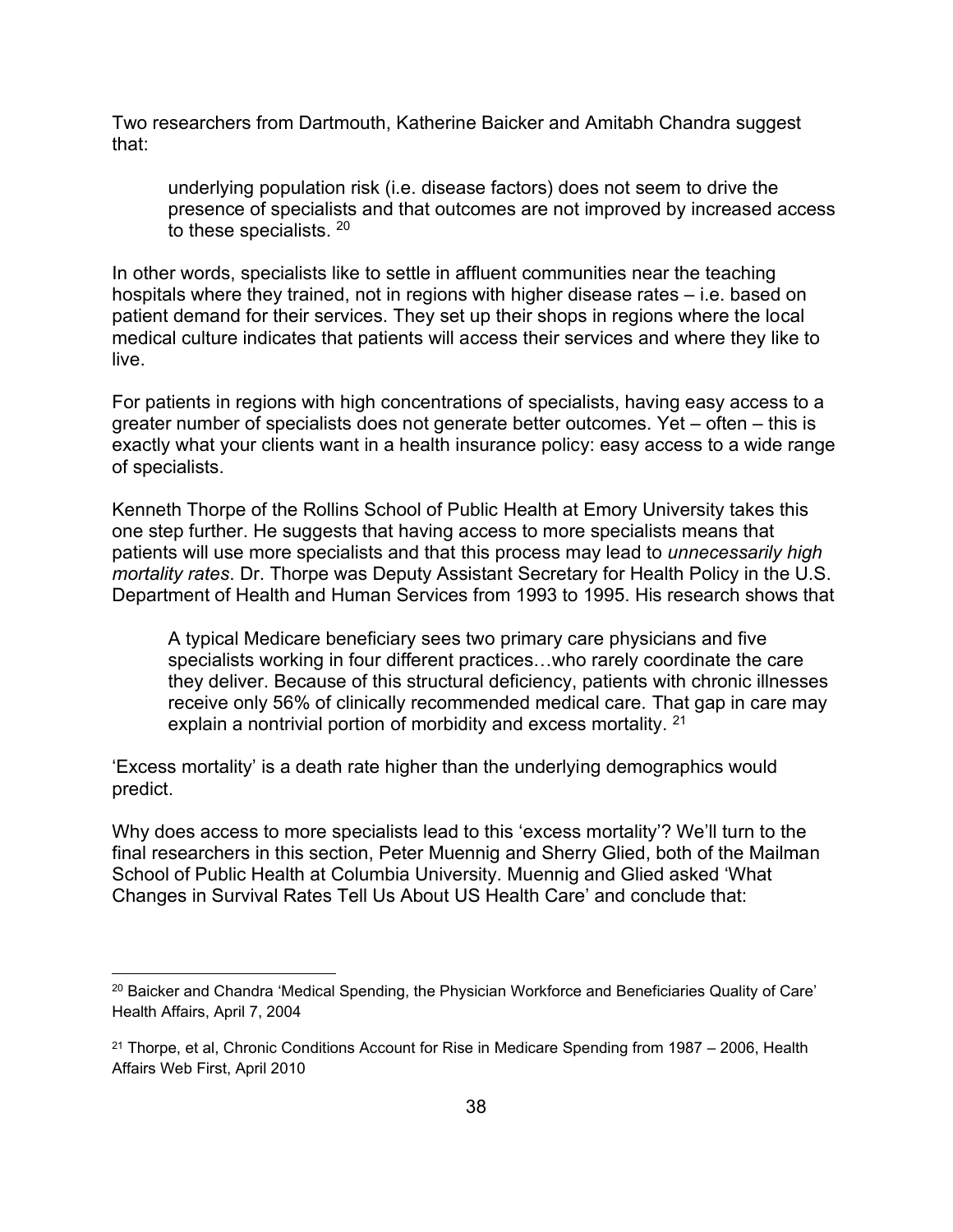Unregulated fee-for-service reimbursement and an emphasis on specialty care may contribute to high US health spending, while leading to unneeded procedures and fragmentation of care…Fragmentation of care leads to poor communication between providers sometimes conflicting instructions for patients, and higher rates of medical errors. 22

Here's our summary:

1. As we provide a higher supply of hospital beds and specialists, we generate higher utilization (Roemer's Law);

2. This does not improve outcomes or generate higher patient satisfaction with care (Fisher);

3. Indeed, specialist location decisions are not a function of patient need or the epidemiologic demand for specialist services (Baicker);

4. But the availability of excess beds and specialists leads to systemic fragmentation and excess mortality (Thorpe);

5. The reason for excess mortality is poor communication between and among the excess supply of specialists (Muennig).

## **Should You Inform Your Clients? How Would an Ethical Broker Behave?**

Armed with this type of information, an ethical broker would inform his/her clients (a) that treatment variations exist and (b) some ways the client can protect him/herself from receiving excessive and unnecessary care that may pose unnecessary risks and generate unnecessary costs.

One way for the client to protect him/herself: access information from the Dartmouth Atlas, Medicare or other sources to determine if he/she is *likely* to receive unnecessary care.

Your client can then discuss this with his/her physician(s). The client and physician can, together, review the available data and then discuss appropriate treatment strategies.

Alternatively, of course, you can let your client beware…

<sup>&</sup>lt;sup>22</sup> Muennig and Glied, What Changes in Survival Rates Tell US About US Health Care, Health Affairs, November 2010, page 2105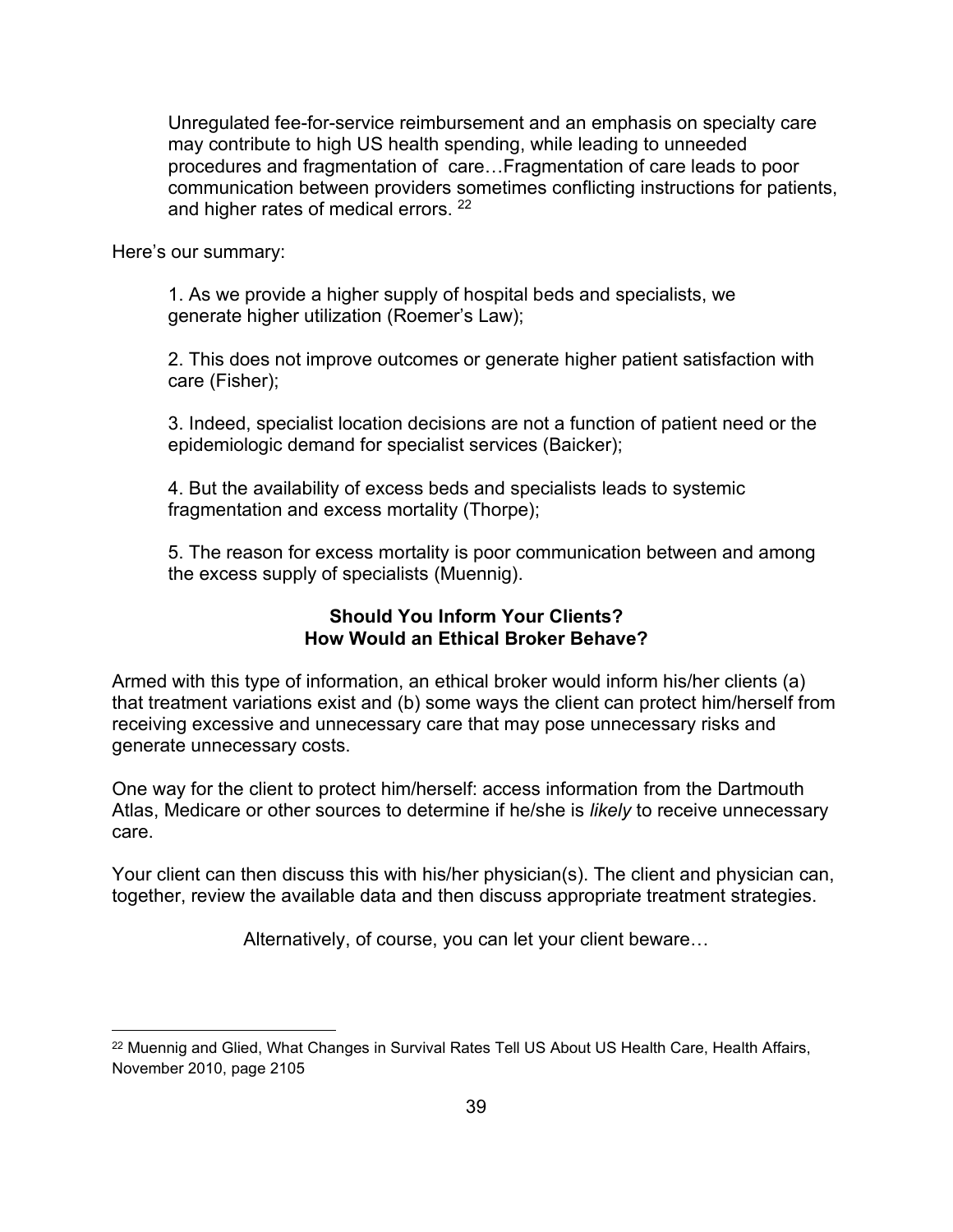#### **Case Study**

If you were a customer, would you want your broker to advise you of this?

We have, so far in this course, made two fundamental points.

First, that traditional business ethics requires brokers to 'do their fellow a favor', which, in the health insurance brokerage arena, means to advise their clients about various systemic risks;

Second, we've discussed one of those systemic risks: regional treatment variation or the chance that people will receive excessive and unnecessary care in certain regions, and have higher medical risks as a result.

In this Chapter, we will look at some types of medical care to see the role that local treatment orientations play. You can find the same situation in all other states.

Do you think your clients would like to know this?

#### **Some Geographic Background**

We'll consider first the chance that a woman with early stage breast cancer will have a mastectomy or other treatment. This chart shows the variation between Massachusetts and Connecticut per 100,000 female Medicare beneficiaries.(Connecticut is the top line, Massachusetts the bottom.)



Why would this be the case? Are Connecticut women less healthy / more prone to breast cancer than Massachusetts women?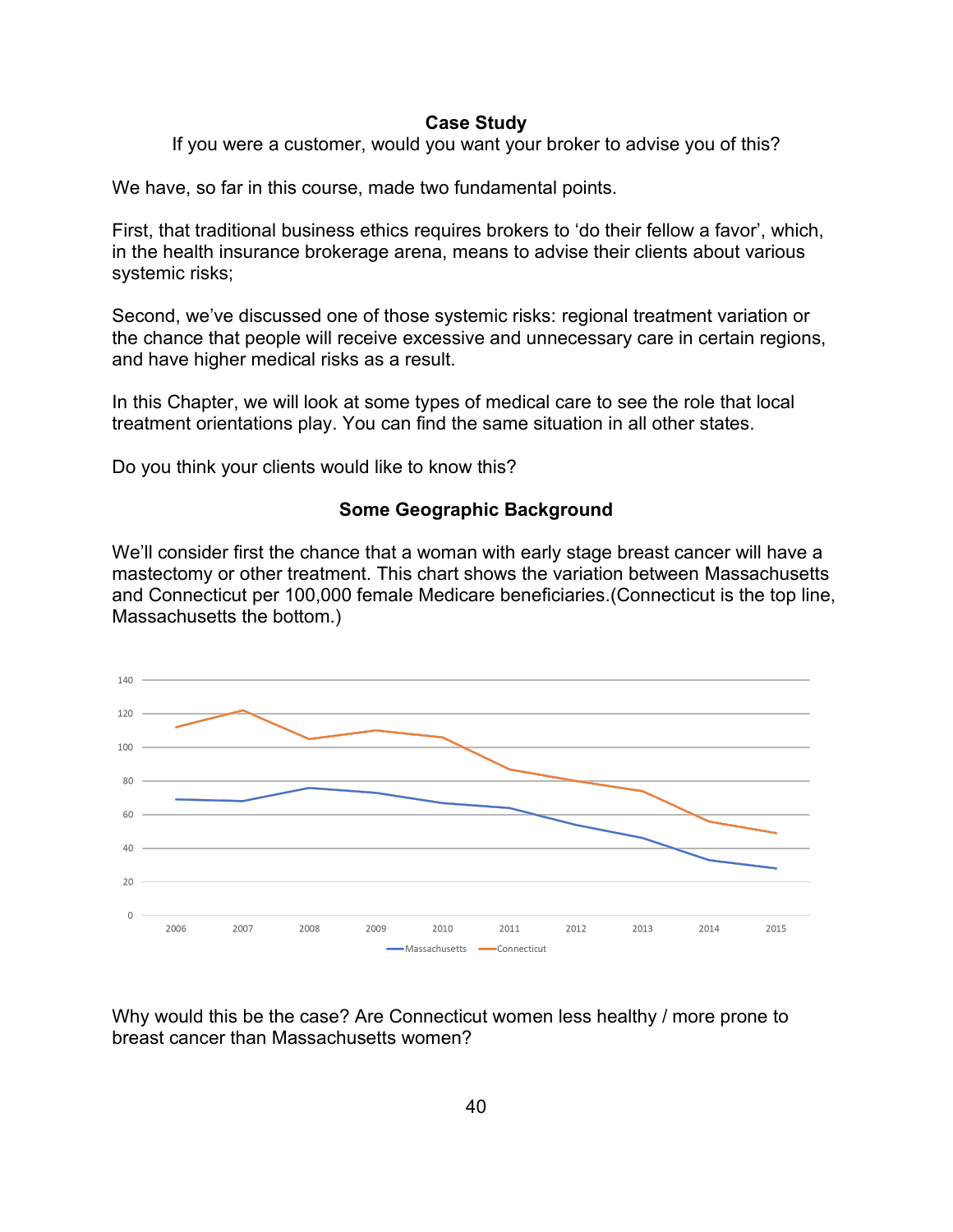It turns out that we have the answer to that question. The American Cancer Society tracks breast cancer incidence in both states. Here's their summary from 2011 – 2015:

|               | Breast Cancer Incidence Rate / 100K women |
|---------------|-------------------------------------------|
| Connecticut   | 142                                       |
| Massachusetts | 138                                       |

Not *exactly* the same but pretty close. Clearly not different enough to explain the mastectomy treatment variation.

Equally important: did the Connecticut women enjoy better breast cancer outcomes?

Again, the American Cancer Society provides the answer: No

|               | Breast Cancer Mortality Rate / 100K women |
|---------------|-------------------------------------------|
| Connecticut   |                                           |
| Massachusetts |                                           |

Exactly the same breast cancer mortality rates in the two states, despite the far higher mastectomy rate and related spending in Connecticut. The additional medical care provided to the Connecticut women in this example did not benefit them.

Jack Wennberg, the founder of Dartmouth Institute for Health Policy and Clinical Practice, suggests that your chance of having surgery can be predicted by the rate of surgery in your region 10 years prior:

*The really fascinating thing to me is to think that what predicts your risk of surgery today in a particular region is what it was ten years ago in the same region.* <sup>23</sup>

The reason: physicians in a region develop 'medical cultures' that get transmitted to new doctors entering the area. Young docs learn from more senior partners in their practice. Career advancement may mean accepting the senior's approach. After all, what senior partner wants a junior partner who very often disagrees with him?

It seems, from the data presented in this Chapter, that Wennberg is right. Your chances of having a particular medical procedure may vary by region. We already saw how it varied by hospital – the C-section discussion above. We could extend this analysis to other treatments - leg amputation, coronary artery stent insertion, Rx prescribing and much more.

<sup>23</sup> Brownlee, op cit, page 41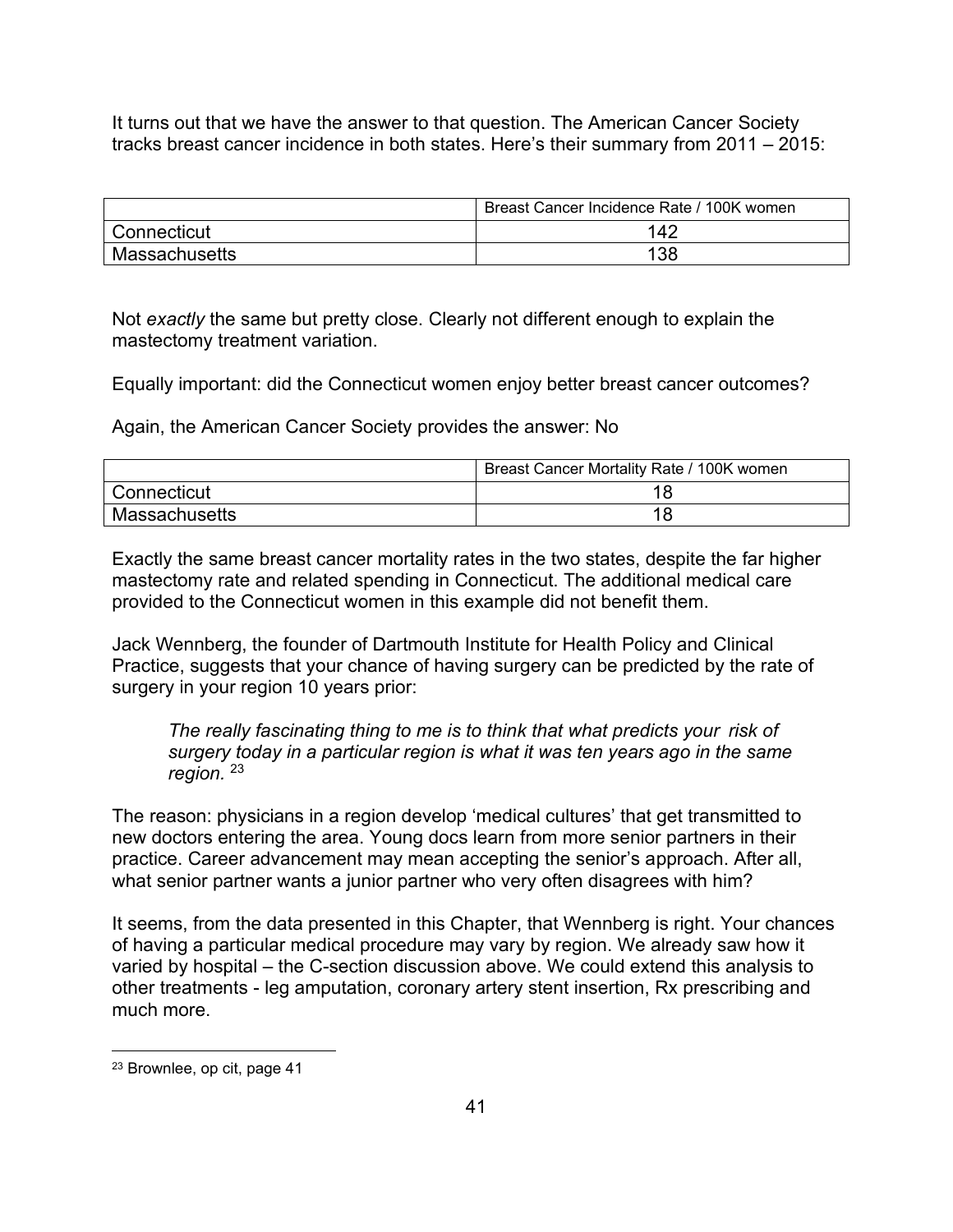Does this same analysis hold at the national level? Let's look at average medical care spending per capita by state and life expectancy. This map shows Medicare spending per person by state in 2016.

Texas (\$11,700), Louisiana (\$11,800) and Florida (\$11,400) were the 3 highest spending states, averaging about \$11,600 per person.



Meanwhile, Montana (\$8,200), Oregon (\$8,000) and New Mexico (\$8,500) were the 3 lowest spending states, averaging about \$8,200 per capita.

The 3 highest spending states spent about \$3,400 (41%) more per capita than the 3 lowest spending states.

Did the higher spending states enjoy better outcomes?

According to the Kaiser Family Foundation, life expectancies at birth were virtually identical in these states with the lower spending ones actually enjoying better outcomes.

- Florida 80.1
- Louisiana 76  $\geq$  78.3 on average
- Texas 78.8
- Montana 78.6
- Oregon 79.6  $\rightarrow$  78.8 on average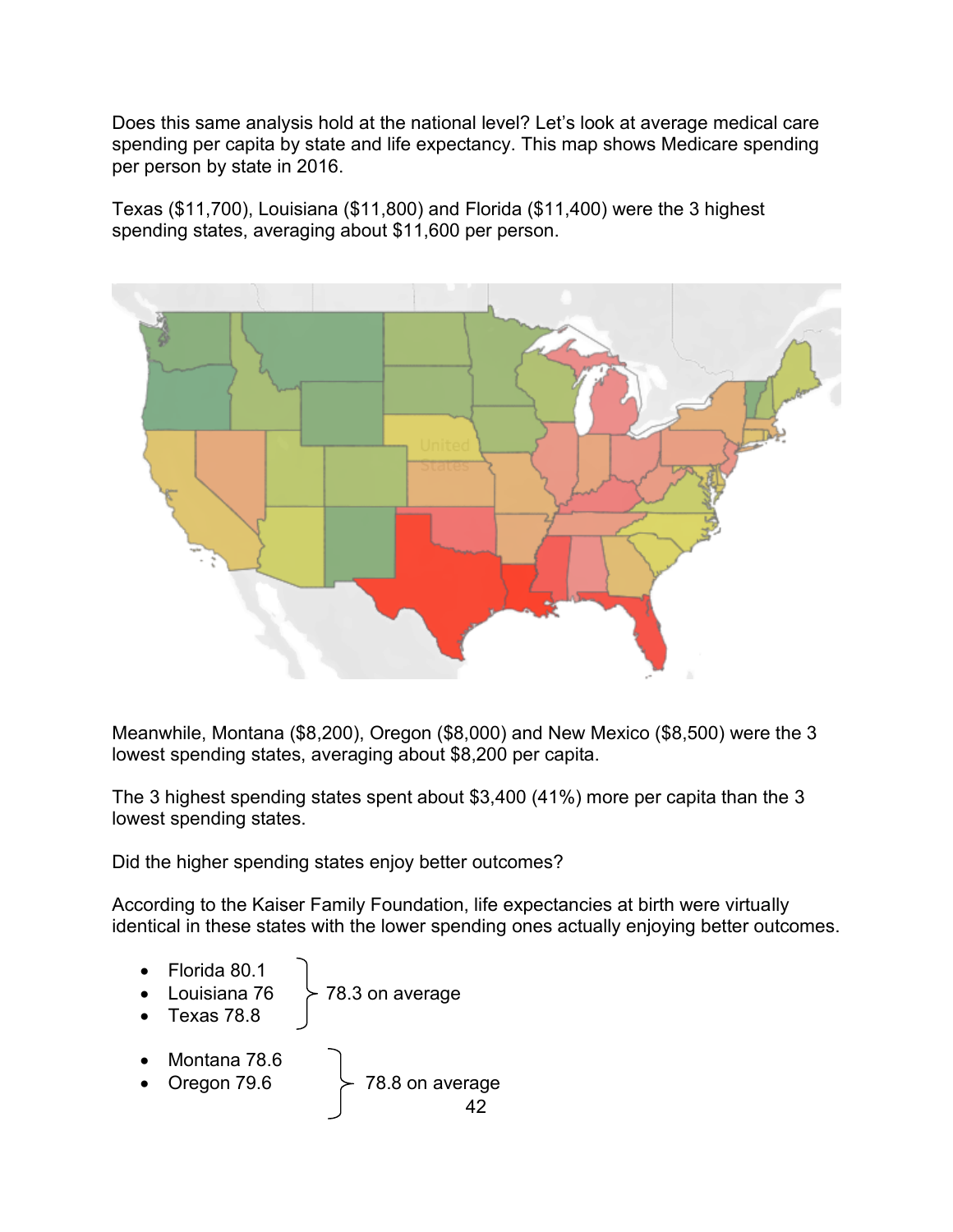• New Mexico 78.4

More spending, just as Dr. Fisher predicted, generated no better patient outcomes as measured by life expectancy. More spending just generated more care.

## **The Ethical Broker's Role**

Your clients may find this type of information interesting or useful when considering medical care. Some may prefer more aggressive care – a mastectomy, for example, rather than watching and waiting.

Others may prefer more conservative care – watching and waiting, for example, rather than a mastectomy.

In any case, they may appreciate learning about the treatment tendencies in their area. This may well give them something useful to discuss with their physicians.

Our underlying point here: **most patients do not know that these treatment variations exist.** The broker who 'does his fellow a favor' may help people avoid inappropriate care.

The broker who 'let's the buyer beware' may not be protecting his/her client as well.

Remember also that no regions in the US suffer from insufficient medical care, or widespread *undertreatment* of patients. The data presented here may suggest that some regions, rather, *overtreat* patients by providing excessive or unnecessary care.

The broker may have a role in client education and data distribution. By helping to educate the client about systemic risks, the broker may help the client have a more detailed and fruitful discussion with his/her physician.

Brokers who 'do their fellow a favor' may aid in this process.

Brokers who 'let the buyer beware' probably do not.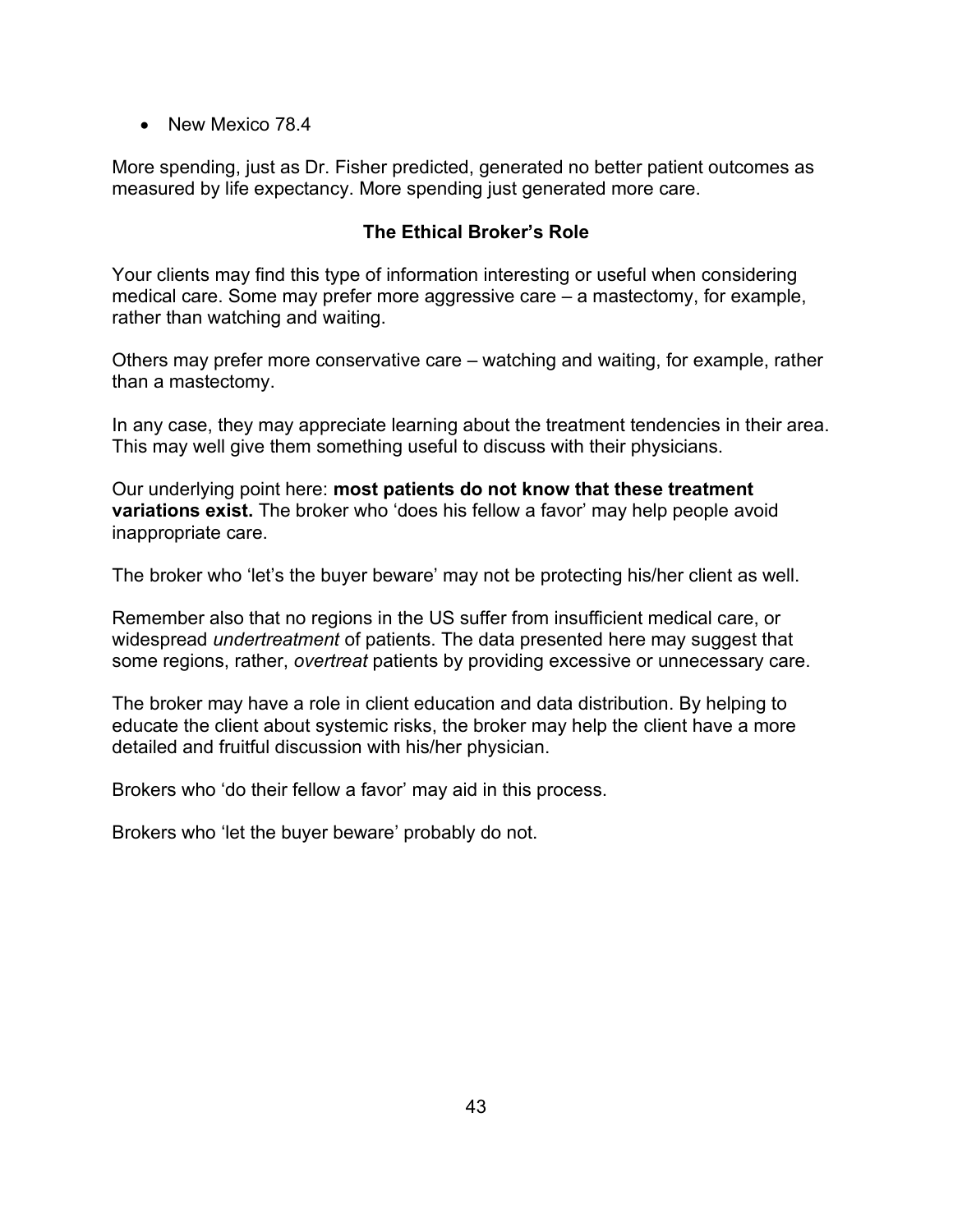## **Review Questions**

#### Correct answers next page

1. Which factor, below, strongly influences physician decisions according to John Wennberg of Dartmouth Medical School?

a. The reputation of the nearest medical school

b. The capacity or supply of the local medical market, including the per capita number of specialists, hospital beds or ICU beds

c. The educational background of other physicians in the region

d. The quality of the local hospitals

2. Complete this sentence: According to Dartmouth's Wennberg, treatment protocols vary more based on example than on than on  $\mathbf{v}$ 

a. local epidemiological differences *than on* local medical differences

b. medical supply differences and the regional medical culture *than on* patient medical differences

c. patient medical differences *than on* insurance reimbursement differences

d. insurance reimbursement differences *than on* medical supply differences

- 3. According to John Wennberg, what predicts your risk of surgery?
	- a. Your genetic background
	- b. The rate of surgery in your geographic area 10 years ago
	- c. Your job or occupation
	- d. The type of health insurance you have
- 4. What is Roemer's Law?

a. Brokers who 'let the buyer beware' generate smaller commissions than brokers who 'do their fellow a favor'

b. Brokers who 'do their fellow a favor' generate smaller commissions than brokers who 'let the buyer beware'

c. The more medical services available in a community, the lower the mortality rate in that community

d. A hospital bed built is a hospital bed occupied

5. Our legal system requires 3 different functions to interact: a prosecuting attorney, a defense attorney and a judge. The judge decides 'truth' after hearing from both prosecution and defense. (OK, sometimes juries decide also). In our legal system no one party has all the power. But our medical system determines 'truth' very differently. What, in our medical system, is 'truth'? Who determines truth? How do they determine it?

a. Insurance carriers determine 'truth' i.e. the correct diagnosis, after reviewing medical diagnoses from specialists

b. Hospital administrators determine 'truth' i.e. what the patient needs, after hearing from various physicians who have examined the patient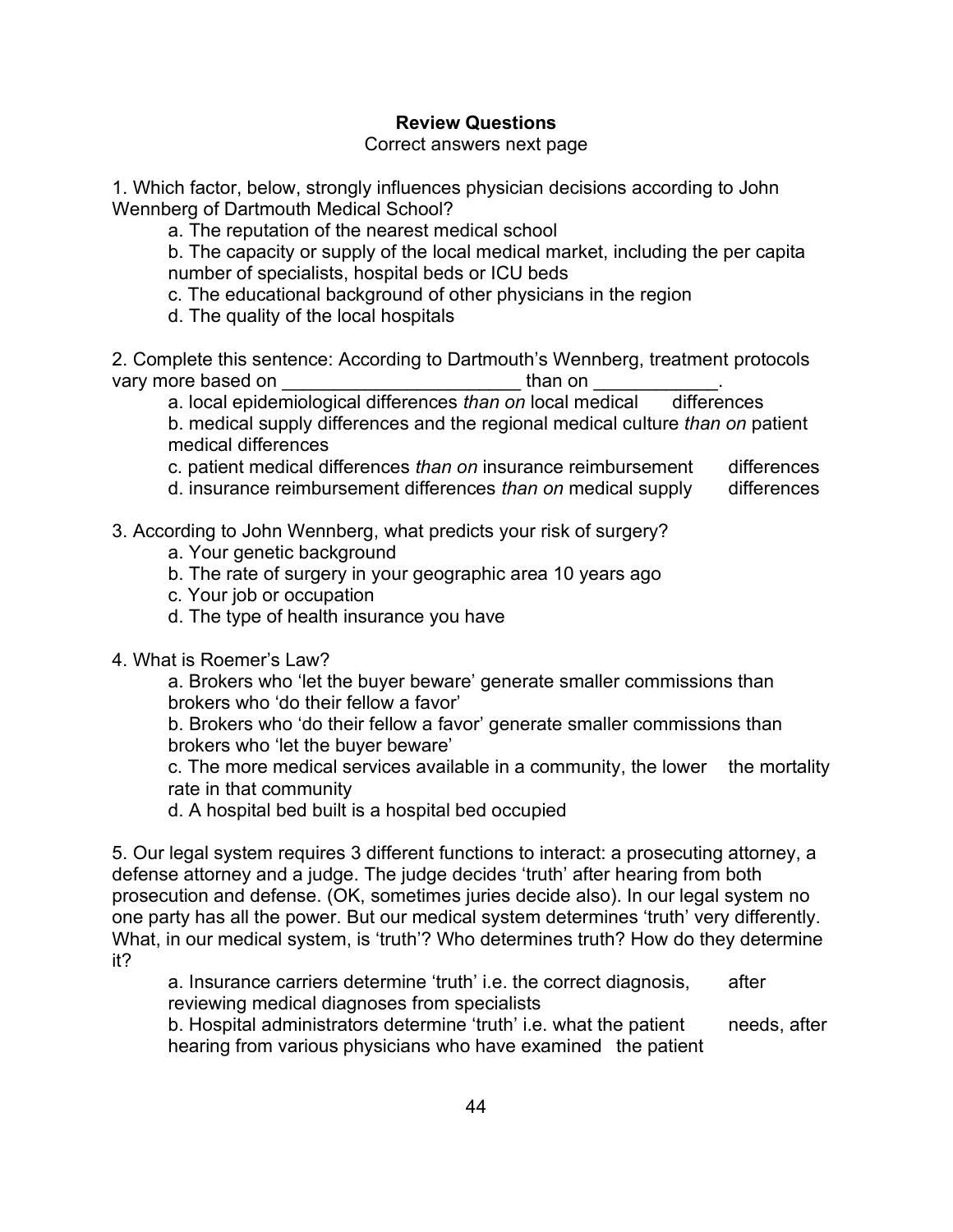c. The physician chosen by the patient determines 'truth', i.e. the correct medical diagnosis and appropriate treatment, after examining the patient d. Medicare administrators determine 'truth' i.e. the correct treatment plan after receiving appropriate paperwork from physicians and hospitals

6. Our legal system requires 3 different functions to interact: a prosecuting attorney, a defense attorney and a judge. The judge decides 'truth' after hearing from both prosecution and defense attorneys who are paid to disagree. (OK, sometimes juries decide also). The prosecuting and defense attorneys are paid to disagree with each other over questions of fact, and the interpretation of facts. Who, in our healthcare system, is paid to disagree with the diagnosing physician?

- a. The hospital administrators
- b. Insurance carriers
- c. No one
- d. Medicare administrators

7. About what percent of our medical care generates 'no discernible benefit' according to researchers at Dartmouth Medical School?

- a. 1%
- b. 1.5%
- c. 30%
- d. 97.5%

8. What does treatment variation mean?

- a. That there are many different ways to perform the same medical treatment
- b. That some patients respond to the same medical treatment very differently

c. That the same patient might receive different treatments for the same medical problem in different parts of the country

d. That different medical treatments cost very different amounts of money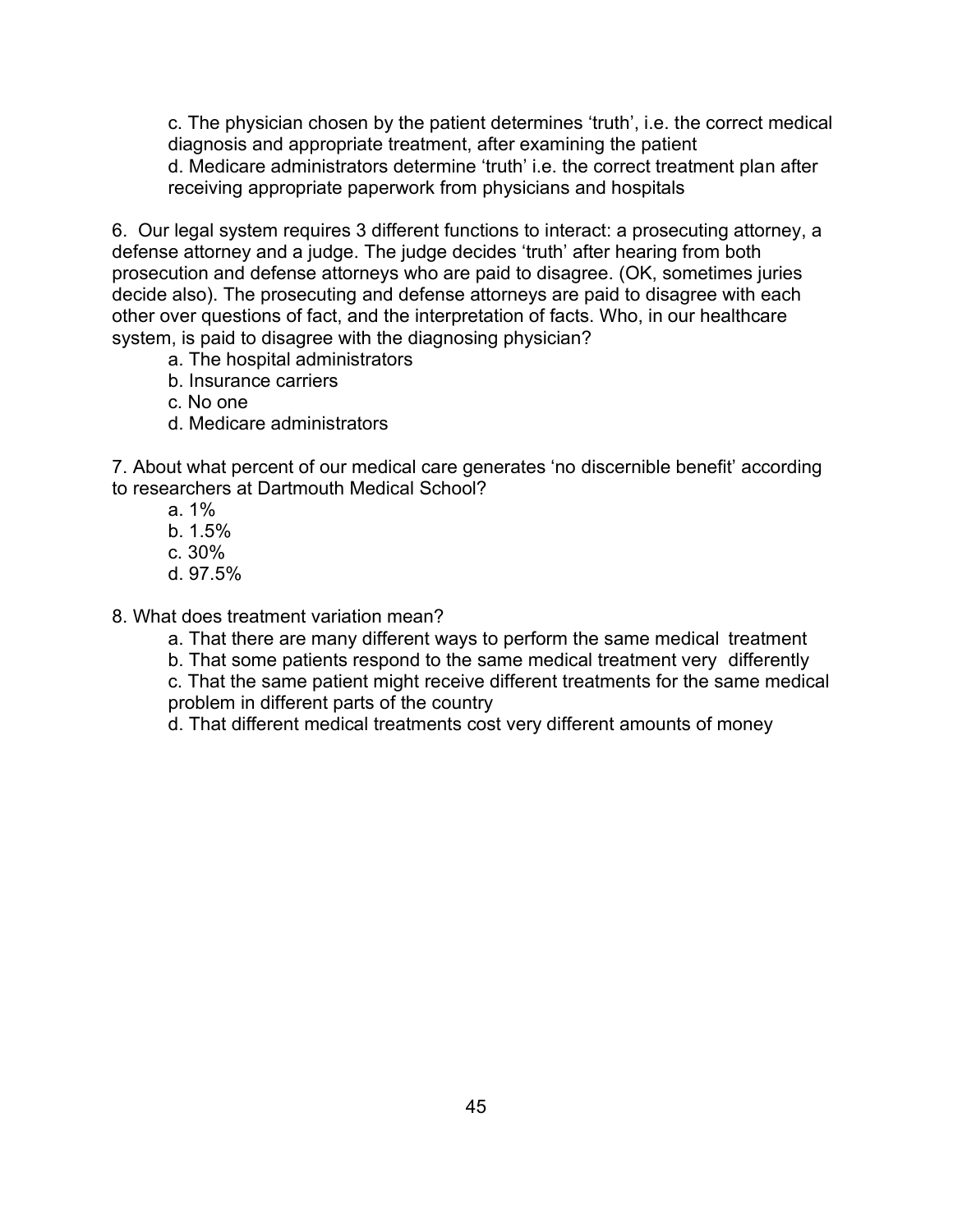## **Review Questions**

#### Correct answers in bold

1. Which factor, below, strongly influences physician decisions according to John Wennberg of Dartmouth Medical School?

a. The reputation of the nearest medical school

b. **The capacity or supply of the local medical market, including the per capita number of specialists, hospital beds or ICU beds**

c. The educational background of other physicians in the region

d. The quality of the local hospitals

2. Complete this sentence: According to Dartmouth's Wennberg, treatment protocols vary more based on example than on than on  $\mathbf{r}$ 

a. local epidemiological differences *than on* local medical differences

b. **medical supply differences and the regional medical culture** *than on* **patient medical differences**

c. patient medical differences *than on* insurance reimbursement differences

d. insurance reimbursement differences *than on* medical supply differences

- 3. According to John Wennberg, what predicts your risk of surgery?
	- a. Your genetic background

## b. **The rate of surgery in your geographic area 10 years ago**

- c. Your job or occupation
- d. The type of health insurance you have

## 4. What is Roemer's Law?

a. Brokers who 'let the buyer beware' generate smaller commissions than brokers who 'do their fellow a favor'

b. Brokers who 'do their fellow a favor' generate smaller commissions than brokers who 'let the buyer beware'

c. The more medical services available in a community, the lower the mortality rate in that community

## d. **A hospital bed built is a hospital bed occupied**

5. Our legal system requires 3 different functions to interact: a prosecuting attorney, a defense attorney and a judge. The judge decides 'truth' after hearing from both prosecution and defense. (OK, sometimes juries decide also). In our legal system no one party has all the power. But our medical system determines 'truth' very differently. What, in our medical system, is 'truth'? Who determines truth? How do they determine it?

a. Insurance carriers determine 'truth' i.e. the correct diagnosis, after reviewing medical diagnoses from specialists

b. Hospital administrators determine 'truth' i.e. what the patient needs, after hearing from various physicians who have examined the patient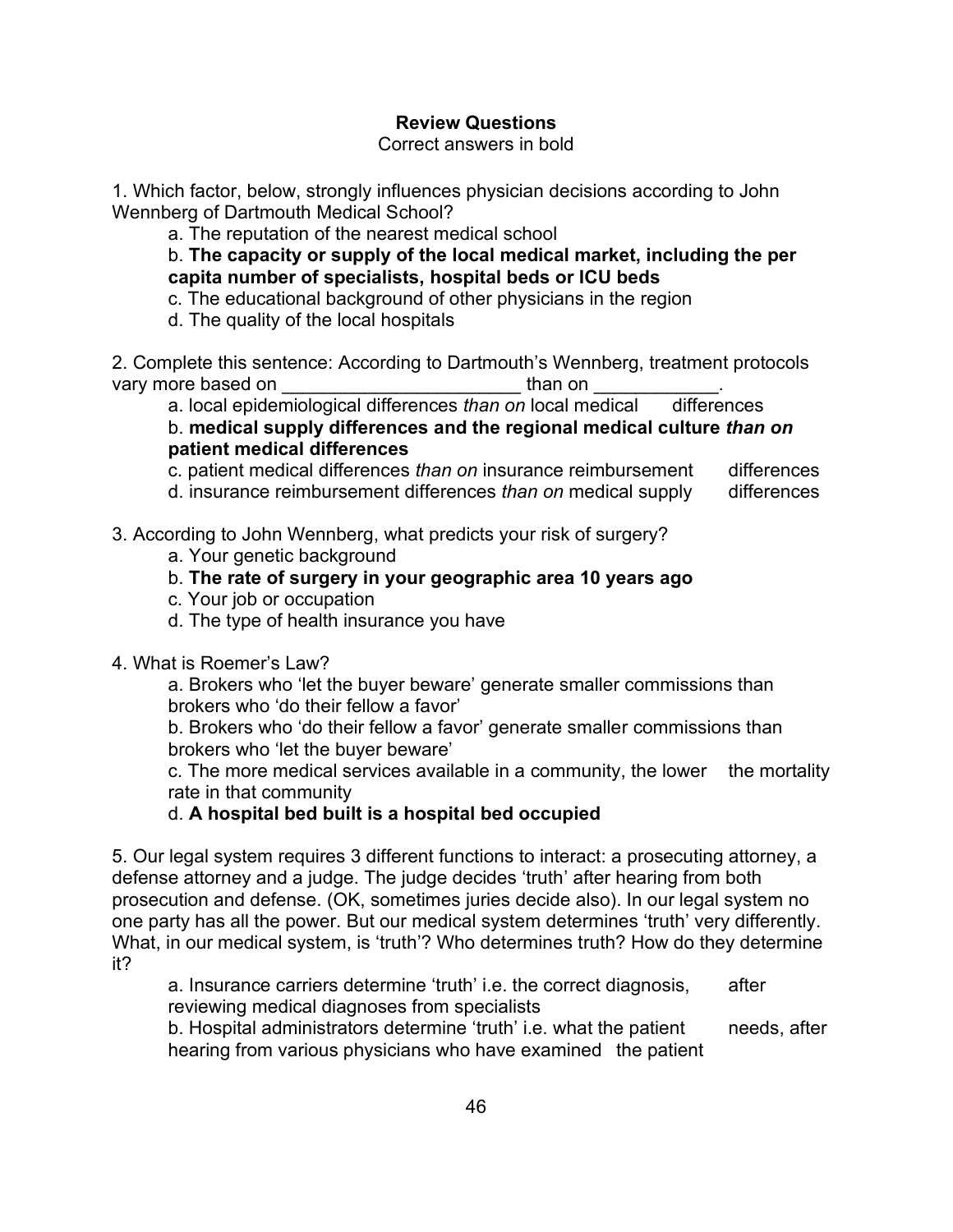c. **The physician chosen by the patient determines 'truth', i.e. the correct medical diagnosis and appropriate treatment, after examining the patient** d. Medicare administrators determine 'truth' i.e. the correct treatment plan after receiving appropriate paperwork from physicians and hospitals

6. Our legal system requires 3 different functions to interact: a prosecuting attorney, a defense attorney and a judge. The judge decides 'truth' after hearing from both prosecution and defense attorneys who are paid to disagree. (OK, sometimes juries decide also). The prosecuting and defense attorneys are paid to disagree with each other over questions of fact, and the interpretation of facts. Who, in our healthcare system, is paid to disagree with the diagnosing physician?

- a. The hospital administrators
- b. Insurance carriers
- c. **No one**
- d. Medicare administrators

7. About what percent of our medical care generates 'no discernible benefit' according to researchers at Dartmouth Medical School?

- a. 1%
- b. 1.5%
- c**. 30%**
- d. 97.5%

8. What does treatment variation mean?

- a. That there are many different ways to perform the same medical treatment
- b. That some patients respond to the same medical treatment very differently

c. **That the same patient might receive different treatments for the same medical problem in different parts of the country**

d. That different medical treatments cost very different amounts of money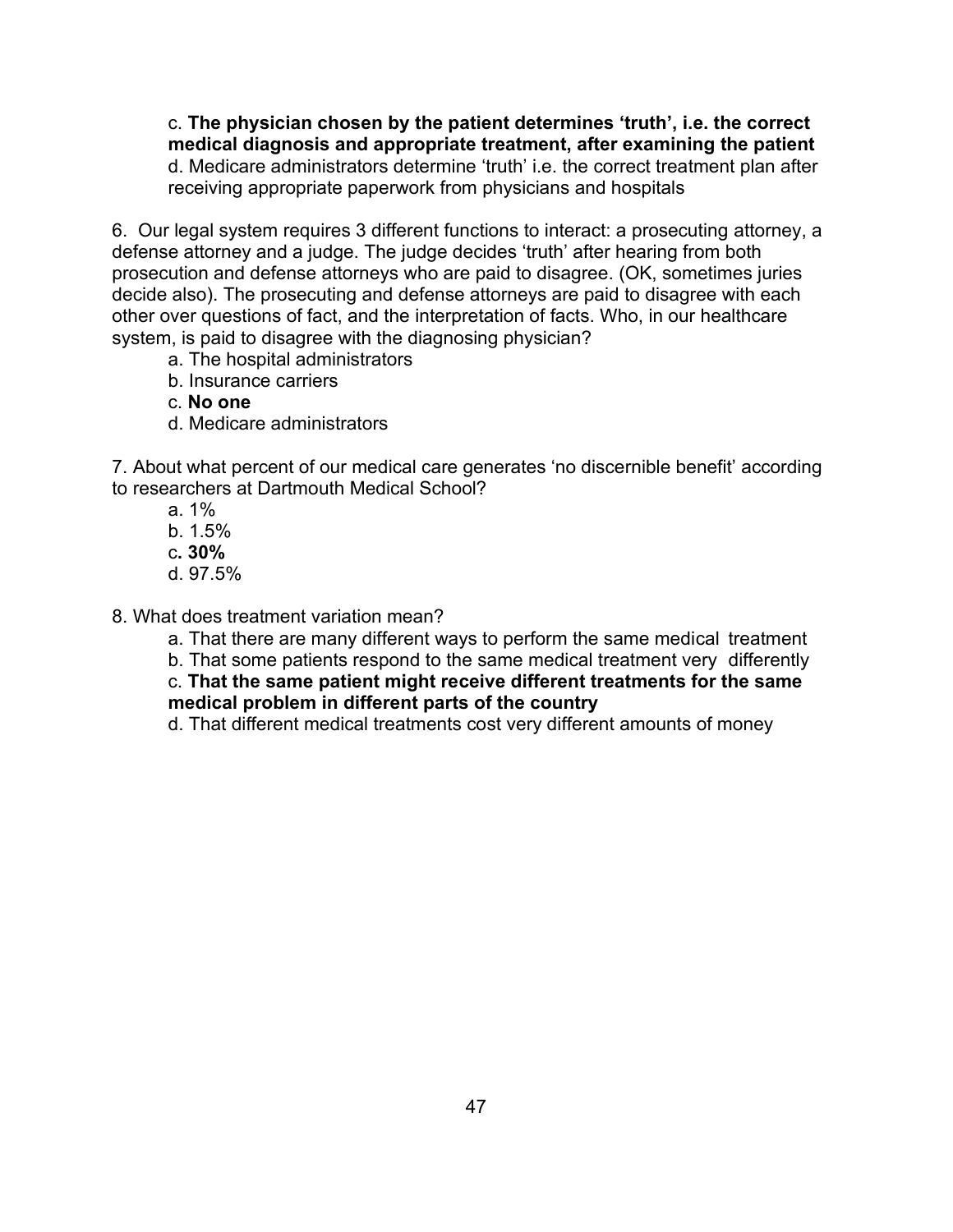#### **Case study: A Discussion with a Benefits Administrator**

A Benefits Administrator for a large company puts the company's benefits out to bid. Two brokers respond. Both offer similar plans at similar prices. Both are experienced. Both are professional. Both offer all the standard services – 401(k) administration, FSA administration, wellness programs, etc.

The Benefits Administrator tries to find some reason to choose one broker over the other. Since they appear to be mirror images of each other, he has little to choose. So he asks both brokers 'why should I choose you?'

Broker A talks about experience: 20 years in the business, a good customer service reputation, intimate knowledge of carriers and plenty of references. Broker A talks about his commitment to clients and interest in helping clients. He even offers to meet with the Benefits Administrator quarterly to provide policy and regulatory updates.

Certainly, thinks the Benefits Administrator, Broker A is fine. There's nothing wrong with him.

Then Broker B comes along. This broker also has years of experience, a good customer service reputation, good relations with the various local insurance carriers and plenty of references. This broker also offers to meet quarterly to discuss policy and regulatory updates. (Both brokers, it seems, value face time with the Benefits Administrator.)

But in addition to all these services, Broker B makes a surprising statement:

*My company has a clear business standard that defines our relationship with clients. The ethical standard that we embrace is called 'Do Your Fellow A Favor'. I've studied business ethics and decided that I want my company and my employees to live up to this standard.*

*Many of my competitors use a different ethical standard. They 'let the buyer beware.'*

Intrigued, the Benefits Administrator asks Broker B to continue.

*I won't save you any premium money in the short term as compared to Broker A. He's a fine broker who is perfectly capable of running rates and showing alternative policies.* 

*I won't show you any plans that he doesn't. And I offer all the same services as he does.*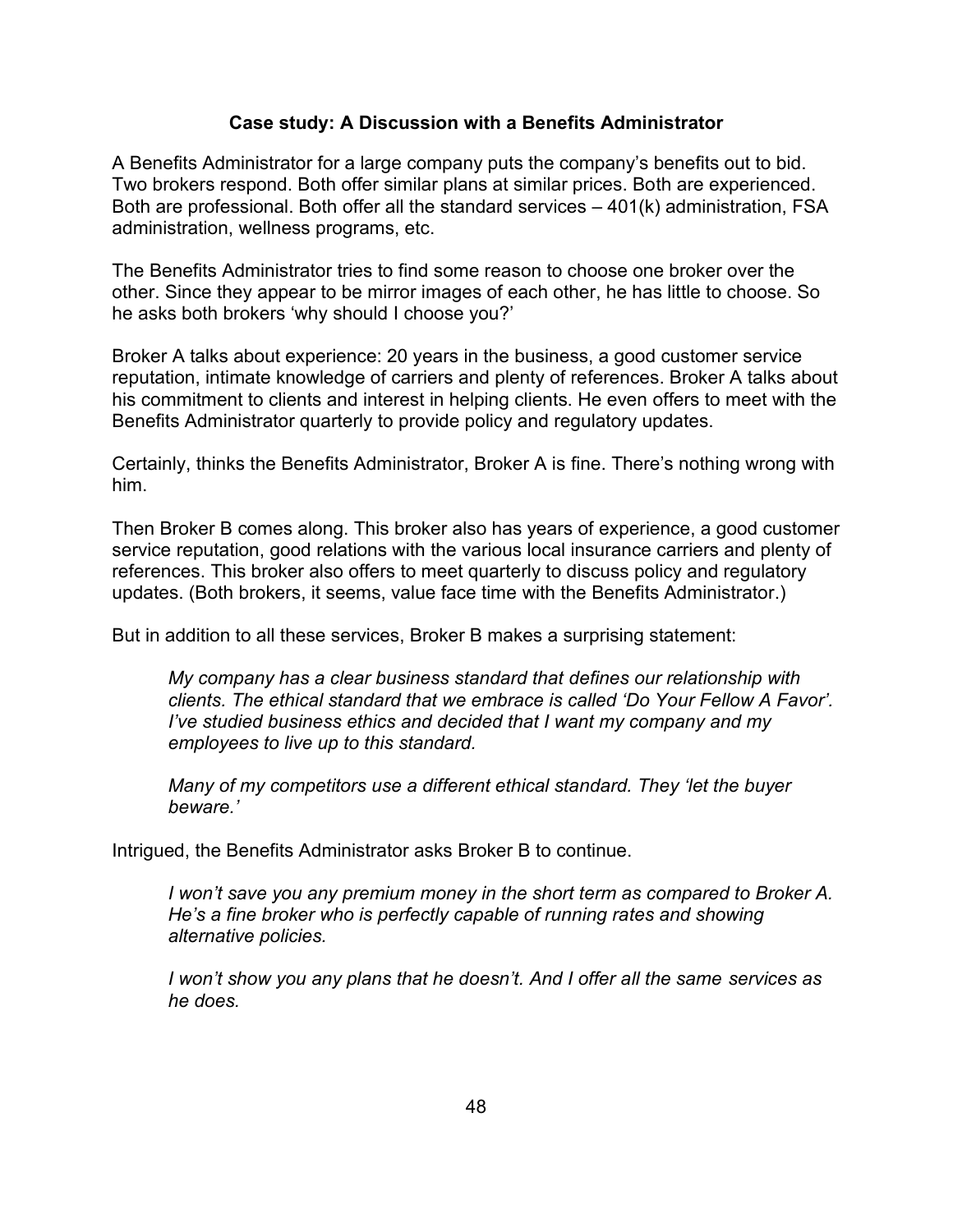*But in addition to offering everything that he offers, under my 'do your fellow a favor' standard, I'll also educate your employees about how to use our healthcare system.*

*I'll tell them things about the healthcare system that they probably won't learn from their doctors but that may help them interact with their doctors. I'll help them become wiser consumers of medical care.*

The Benefits Administrator started to yawn as Broker B continued:

*Better educated consumers, who shop more wisely, use medical resources more efficiently. In the long run, this may save you money….maybe quite a bit.*

The Benefits Administrator suddenly perked up:

You'll save us money? Explain. Give me an example.

Broker B then summarizes:

*We know, for example, that the rate of Caesarian births varies among hospitals in this state almost 2 to 1. The infant mortality rates and maternal mortality rates, though, are about the same among all in-state hospitals. <sup>24</sup>*

*Researchers have not identified any significant health differences among women delivering at the various hospitals. Instead, they found that the main causes for this Caesarian birth rate variation are hospital staffing and organizational differences, not patient epidemiological differences.*

*This means that the same woman will more likely have a Caesarian at some hospitals than at others. Her choice of hospital may have an impact on her likelihood of having a Caesarian delivery.*

'I didn't know that' exclaims the Benefits Administrator. Broker B continues:

*I have no opinion about whether Caesarian births are better or worse than natural births. But some of your employees might. They may find this information useful when planning their delivery.* 

*At the very least, it may give them something to talk with their obstetrician about.*

<sup>&</sup>lt;sup>24</sup> This discussion uses real data from Massachusetts hospitals. See Boston Globe, Why Caesarian Birth Rates Differ at Area Hospitals, 6/7/2010, Cooney